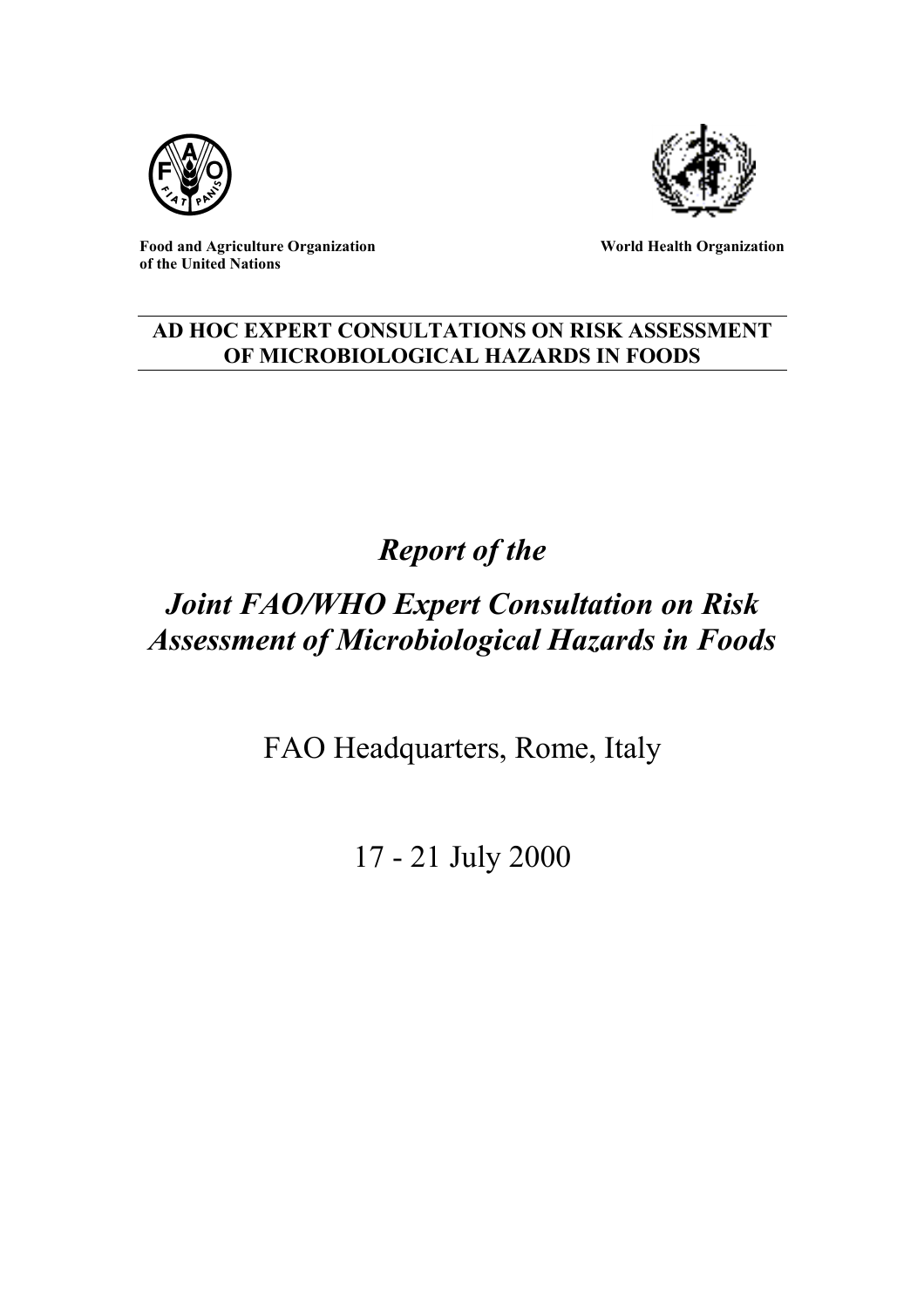## <span id="page-1-0"></span>**Acknowledgements**

The Food and Agriculture Organization of the United Nations and the World Health Organization would like to express their appreciation to the expert drafting groups (see Annex 3) for the time and effort which they dedicated to the preparation of thorough and extensive technical documents on exposure assessment and hazard characterization. The deliberations of this expert consultation were based on these documents.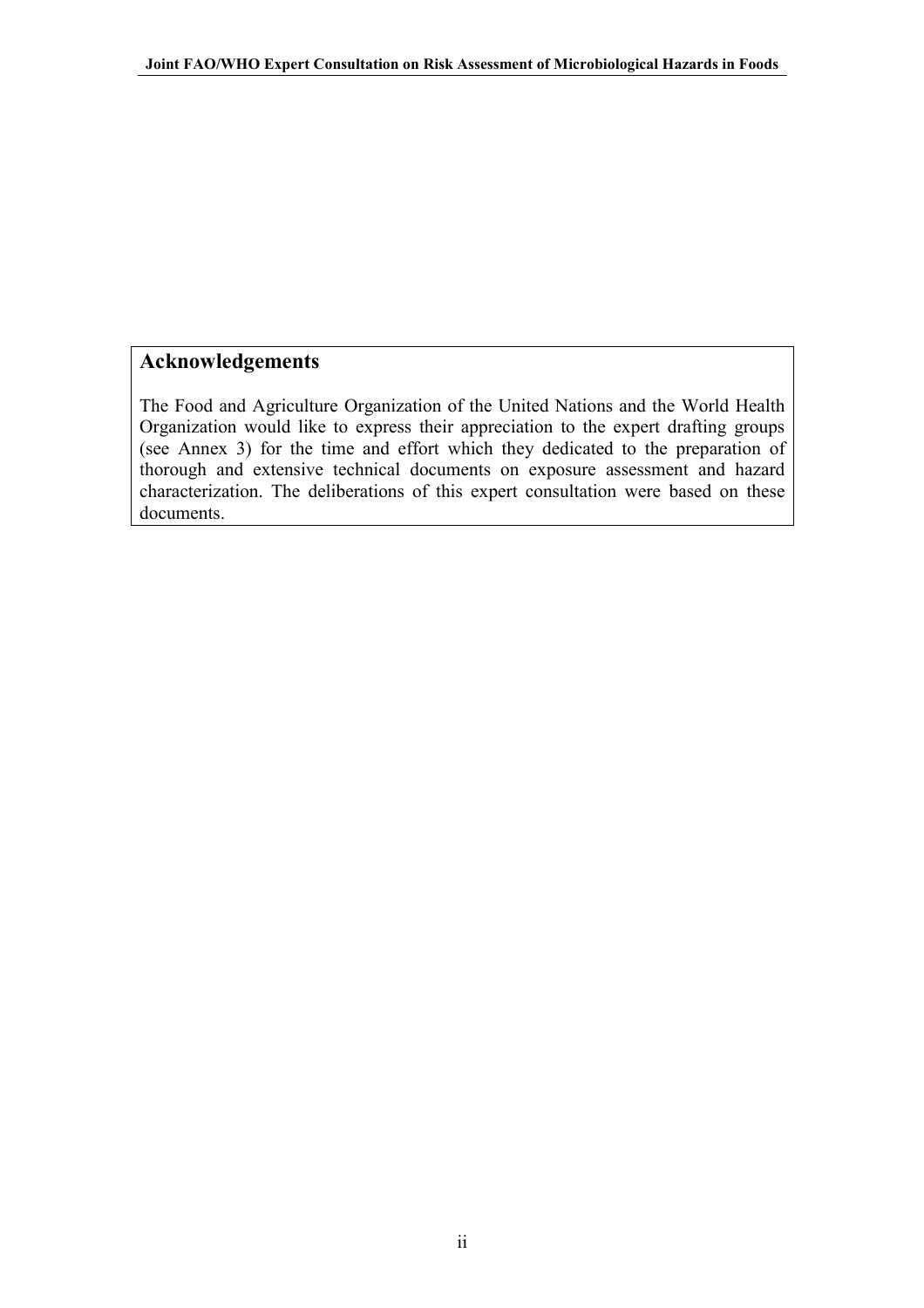## **Table of Contents**

| 5. Hazard characterization and exposure assessment of Salmonella spp. in        |
|---------------------------------------------------------------------------------|
|                                                                                 |
| 5.2. EXPOSURE ASSESSMENT OF SALMONELLA ENTERITIDIS IN EGGS11                    |
| 5.3. EXPOSURE ASSESSMENT OF SALMONELLA SPP. IN BROILERS17                       |
| 5.4. ISSUES TO BE BROUGHT TO THE ATTENTION OF FAO AND WHO22                     |
| 6. Hazard characterization and exposure assessment of Listeria monocytogenes in |
|                                                                                 |
| 6.1 HAZARD IDENTIFICATION AND HAZARD CHARACTERIZATION OF                        |
| 6.2. EXPOSURE ASSESSMENT OF L. MONOCYTOGENES IN READY-TO-EAT                    |
|                                                                                 |
| 6.3 ISSUES TO BE BROUGHT TO THE ATTENTION OF FAO AND WHO37                      |
|                                                                                 |
|                                                                                 |
|                                                                                 |
|                                                                                 |
|                                                                                 |
|                                                                                 |
|                                                                                 |
|                                                                                 |
|                                                                                 |
|                                                                                 |
| Annex 2: Joint FAO/WHO Microbiological Risk Assessment Activities46             |
|                                                                                 |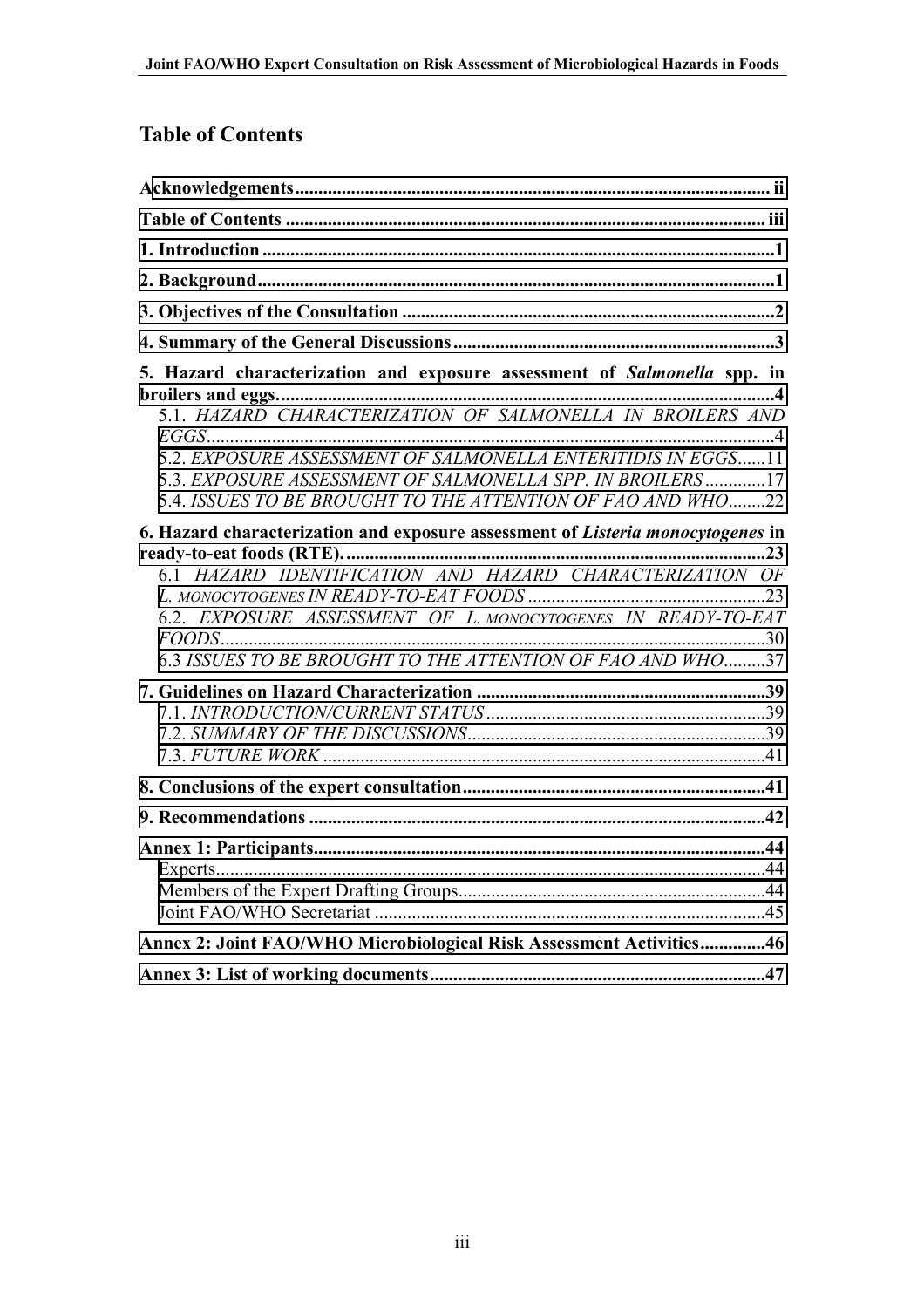## <span id="page-3-0"></span>**1. Introduction**

The Food and Agriculture Organization of the United Nations (FAO) and the World Health Organization (WHO) convened an Expert Consultation on Risk Assessment of Microbiological Hazards in Foods in FAO Headquarters, Rome, Italy from 17 - 21 July 2000. The list of participants is presented in Annex 1.

Mr Hartwig de Haen, Assistant Director-General, Economic and Social Department in FAO opened the Consultation on behalf of the two sponsoring organizations. In welcoming the participants Mr de Haen stated that although the safety of food has always been an important issue, it is currently one that is high on the political agenda of many countries. This is due to greater consumer awareness of this issue and emerging risks and challenges in the area of food safety, one of which are microbiological hazards in foods. A number of factors have contributed to these new challenges including emerging and re-emerging pathogens, changes in methods of food production at the farm and processing level and changing consumer demands and consumption patterns.

The expansion of international trade in food has also increased the risk of infectious agents being disseminated from the original point of production to locations thousands of miles away; therefore, there was a need to address this issue at the international level. To this end Mr de Haen recalled that the Codex Alimentarius Commission (CAC), at its 23rd Session, adopted the Principles and Guidelines for the Conduct of Microbiological Risk Assessment (CAC/GL-30 (1999)). In continuing its work on microbiological risk analysis, the Codex Committee on Food Hygiene (CCFH), at its last  $(32<sup>nd</sup>)$  session, requested expert risk assessment advice on a number of pathogen-commodity combinations.

In concluding, Mr de Haen reminded the experts that they were participating in this expert consultation in their personal capacity as authoritative experts on this subject and not as representatives of their respective governments, organizations or institutions.

The consultation elected Prof. Jean-Louis Jouve (France) as Chairperson and Dr David Jordan (Australia) as Vice-Chairperson. Dr Emilio Esteban (USA) was elected as Rapporteur. The consultation also appointed a chairperson and rapporteur for each of the working groups. Dr Paw Dalgaard (Denmark) and Dr Inocencio Higuera (Mexico) were nominated as Chairperson and Rapporteur, respectively, for the working group on *Listeria monocytogenes* in ready-to-eat foods. Dr David Jordan and Dr Julia Kiehlbauch (USA) were nominated as Chairperson and Rapporteur, respectively, for the working group on *Salmonella* spp. in eggs and broilers.

## **2. Background**

Risk assessment of microbiological hazards in foods has been identified as a priority area of work for the CAC. In 1999, FAO and WHO convened an expert consultation in Geneva, addressing for the first time the issue of risk assessment of microbiological hazards in foods. The consultation developed an international strategy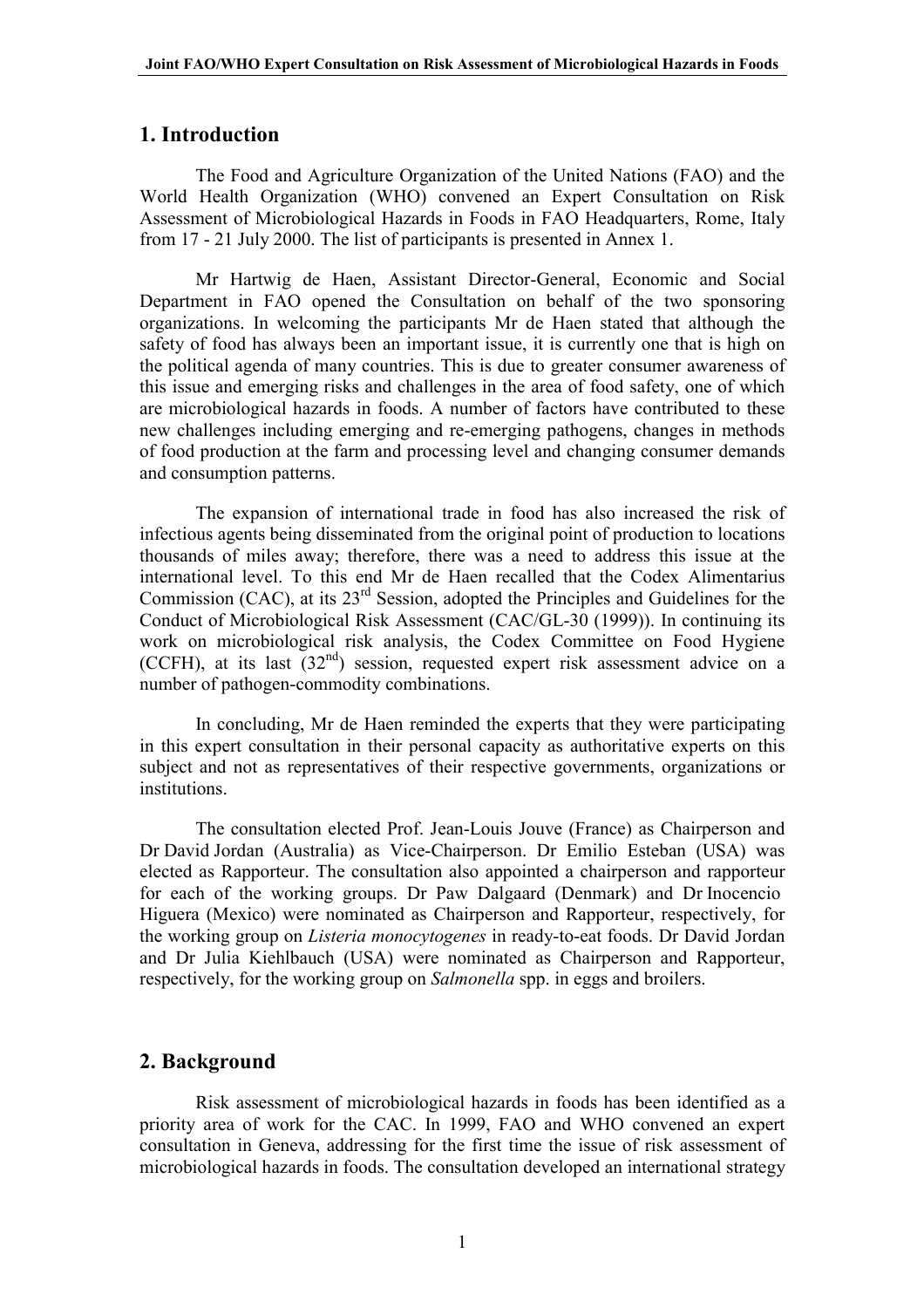<span id="page-4-0"></span>and identified mechanisms required to support risk assessment of microbiological hazards in foods. As a follow-up to that consultation and in response to the request of the CCFH, FAO and WHO have jointly embarked on a programme of activities with the objective of providing expert advice on risk assessment of microbiological hazards in foods to their Member Countries and to the CAC (see Annex 2).

Dr. Jorgen Schlundt, Coordinator, WHO Food Safety Programme, outlined the background for the development of the food safety risk analysis framework and the evolution of international microbiological risk assessments through FAO, WHO and Codex initiatives over the last decade. He emphasised that the present expert consultation represents the initiation of the international work on microbiological risk assessment of specific pathogen/commodity combinations as suggested by the  $32<sup>nd</sup>$ session of the CCFH and is important for FAO and WHO Member Countries and the CAC. Furthermore Dr. Schlundt stressed that this initiative may be considered as a cornerstone for future food safety improvements, both at the national and the international level.

Ms. Maria de Lourdes Costarrica, Senior Officer, Food Quality Liaison Group, FAO informed the expert consultation that the purpose of this meeting was to provide expert advice and guidance to FAO and WHO Member Countries based on an evaluation of the available information on risk assessment of three pathogencommodity combinations; *Salmonella* spp. in <sup>∗</sup> broilers; *Salmonella* Enteritidis in eggs and *Listeria monocytogenes* in ready-to-eat foods. Temporary expert drafting groups were jointly established by FAO and WHO to examine this information and prepared technical papers that were presented to the consultation for review and discussion. In addition to these, draft guidelines for hazard characterization of pathogens in food and water prepared during a WHO/FAO/RIVM Workshop on this subject held in Bilthoven, the Netherlands on 13 – 17 June 2000 were also presented for consideration by the expert consultation (Annex 3).

## **3. Objectives of the Consultation**

 $\overline{a}$ 

The consultation examined the technical documents on hazard characterization and exposure assessment of *Salmonella* spp. in broilers and eggs and *L. monocytogenes* in ready-to-eat foods, and the draft guidelines on hazard characterization with the following objectives:

- **1.** To provide scientific advice to FAO and WHO Member Countries and Codex on the risk assessment of *Salmonella* spp. in broilers and eggs and *L. monocytogenes* in ready-to-eat foods.
- **2.** To provide guidance to FAO and WHO Member Countries and Codex in the form of practical guidelines and methodology for hazard characterization of microbial pathogens.

<sup>∗</sup> Broilers: young chickens that are reared specifically for the poultry processing industry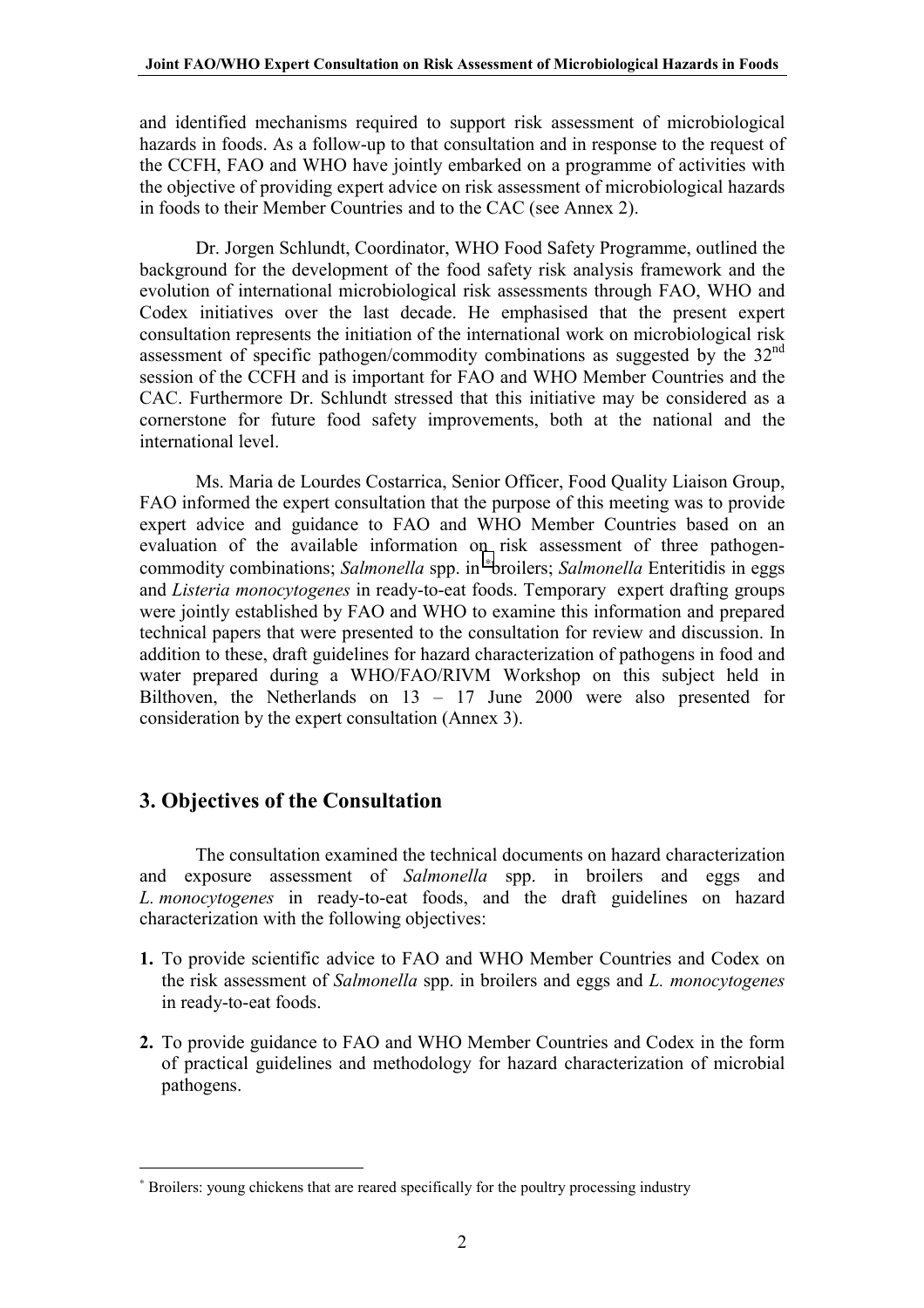<span id="page-5-0"></span>**3.** To identify the knowledge gaps and information requirements needed to complete the above-mentioned risk assessments.

#### **4. Summary of the General Discussions**

The consultation noted that microbiological risk assessments could have a wide range of applications in food safety. Ideally, a risk assessment should encompass all components of the food system from production to consumption, so that risk factors as well as different strategies to reduce risks can be thoroughly described. A microbiological risk assessment can be used for a number of purposes such as, to develop broad food safety policies, develop sanitary measures that achieve specific food safety goals, and elaborate standards for food.

FAO and WHO are, over the next two years, undertaking a summary and interpretation of risk assessments for three pathogen-commodity combinations identified as priorities by the CCFH (ALINORM 01/13). The consultation recognized that in the absence of specific risk management guidance from the CCFH, the approach taken by FAO and WHO and the expert drafting groups in developing hazard characterizations and exposure assessments for *Salmonella* spp. in broilers and eggs and *L. monocytogenes* in ready-to-eat foods was comprehensive and all embracing rather than being tailored to address specified risk management questions. Although an approach tailored to a specific question is preferred, the comprehensive approach taken does advance international understanding of two important components of risk assessment in a broad sense, and provides a strong platform for future provision of risk assessment advice as requested by FAO/WHO Member Countries, the CCFH, and other stakeholders.

The primary purpose of this report is to present updated executive summaries of the above-mentioned hazard characterizations and exposure assessments documents as prepared by the expert drafting groups, summarize the technical discussions arising from the presentation of these topics to the expert consultation, and make recommendations for further technical development. During the consultation the executive summaries presented with the technical documents were amended as appropriate for inclusion in the report. Where time allowed some amendments were made to the technical papers. The record of the deliberations of the relevant working groups presented here includes issues to be brought to the attention of FAO and WHO. Recommendations to facilitate this process, in both a specific and a general sense, are made to FAO and WHO. The report provides a transparent review of scientific opinion on the "state of the art" of microbiological risk assessment and identifies gaps in the data that need to be filled if sound quantitative risk assessments of the pathogen-commodity combinations specified by the CCFH are to be achieved. The report also illustrates the difference in modelling and resourcing demands for particular risk assessments according to the purpose and scope defined by risk managers.

The technical documents prepared by the expert drafting groups will be further revised to take into account public comment and ongoing input from the Joint Expert Consultations on Risk Assessment of Microbiological Hazards in Foods. The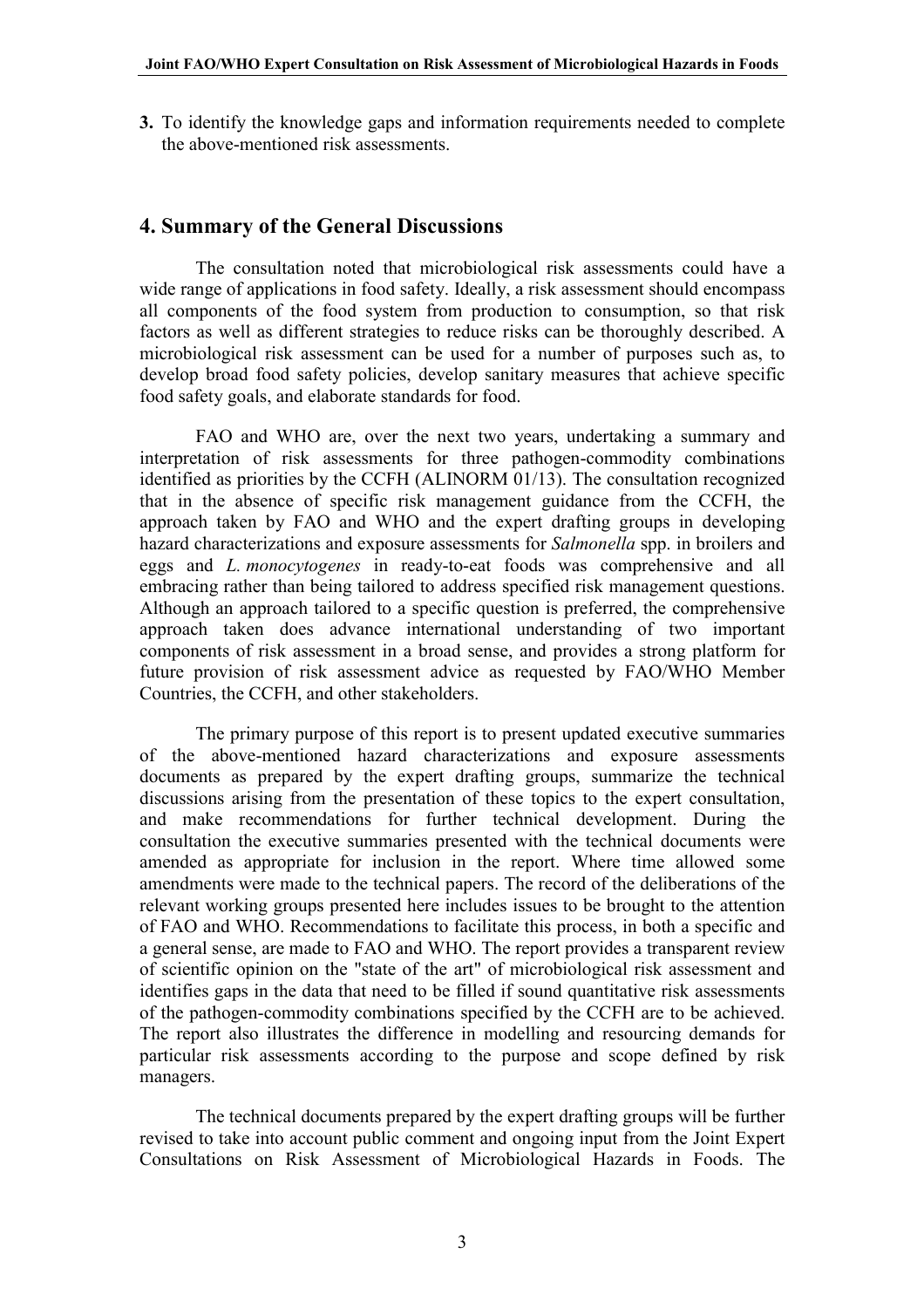<span id="page-6-0"></span>intention is to use this work to prepare a full risk assessment document pending further advice regarding scope and presentation from the CCFH.

## **5. Hazard characterization and exposure assessment of** *Salmonella* **spp. in broilers and eggs.**

The technical documents on *Salmonella* hazard identification, hazard characterization and exposure assessment presented to the consultation were discussed in detail by working groups. The full documents are available on request from FAO or WHO and can also be found at the following Internet addresses: <http://www.fao.org/WAICENT/FAOINFO/ECONOMIC/ESN/pagerisk/riskpage.htm> and [http://www.who.int/fsf/mbriskassess/index.htm.](http://www.who.int/fsf/mbriskassess/index.htm)

The executive summaries of these documents were updated during the consultation to take into account some of the questions and comments on the papers resulting from these discussions and are presented below. These are followed by a summary of the discussions of additional points that were not directly incorporated into the executive summaries of the discussion papers.

## *5.1. HAZARD CHARACTERIZATION OF SALMONELLA IN BROILERS AND EGGS*

#### **5.1.A Executive summary**

#### **Introduction**

This document focuses on evaluating the nature of the adverse health effects associated with foodborne non-typhoid and non-paratyphoid *Salmonella* spp. and how to quantitatively assess the relationship between the magnitude of the foodborne exposure and the likelihood of adverse health effects occurring.

#### **Objectives**

The objective and scope of the *Salmonella* Hazard Characterization document is to provide:

- A review of the characteristics of the host, organism and food matrix.
- A summary and review of available data and information on adverse health effects.
- A summary and evaluation of existing dose-response models with respect to assumptions, sources of uncertainty, strengths and limitations.
- A description of the use of available outbreak data to evaluate published doseresponse models.
- An evaluation of the outbreak data for evidence of a difference between susceptible and normal populations and between *Salmonella* Enteritidis and other strains.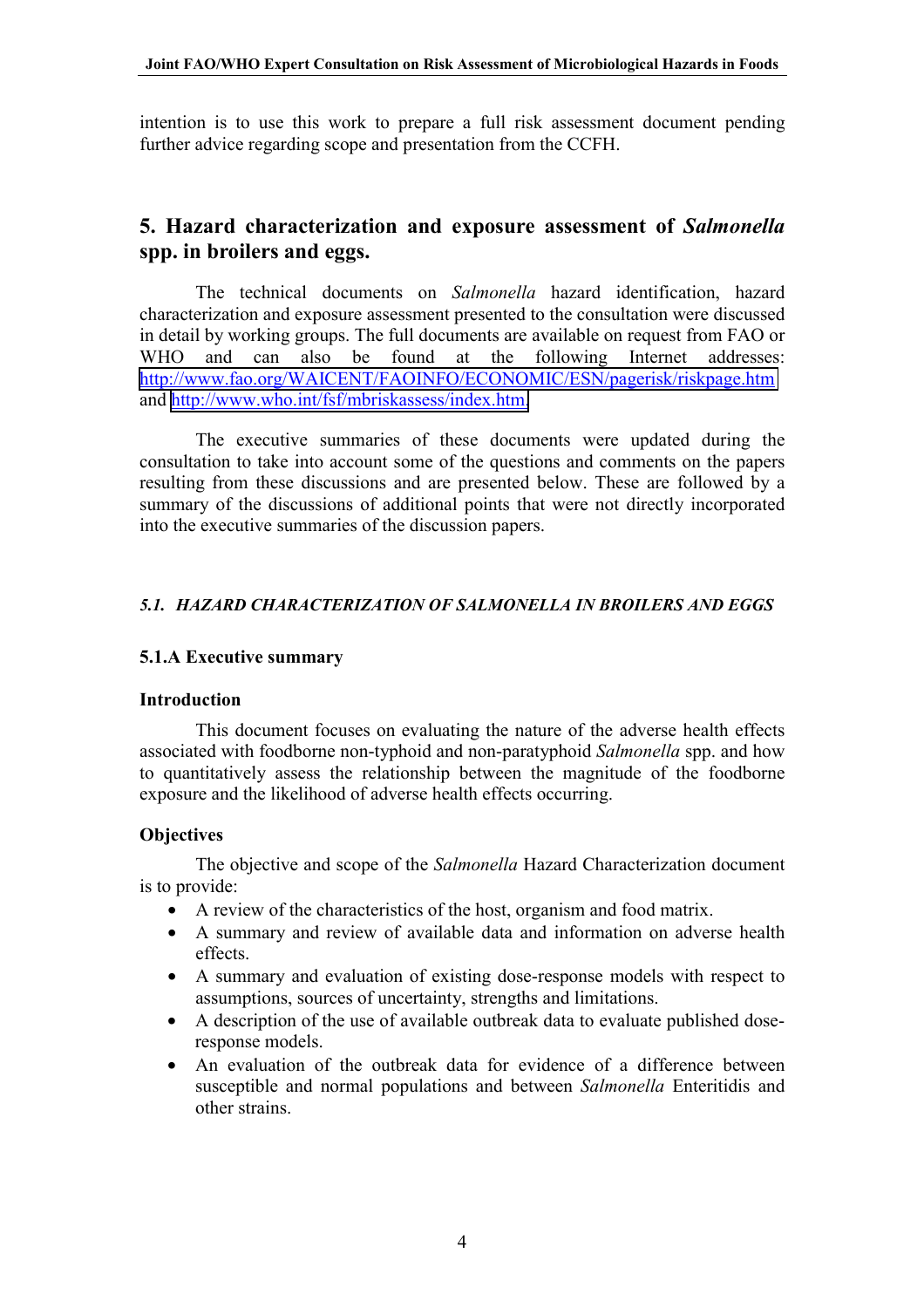#### **Approach**

Information was compiled from published literature and from unpublished data submitted to FAO/WHO by public health agencies and other interested parties. The first section of the document provides a description of the public health outcomes, pathogen characteristics, host characteristics, and food-related factors that may affect the survival of *Salmonella* in the human gastrointestinal tract.

The second section of the hazard characterization document presents a review of the background and rationale for different models that have been reported and used to estimate the dose-response relationship of *Salmonella*. These models mathematically describe the relationship between the numbers of organisms that might be present in a food and consumed (dose), and the human health outcome (response). There are three different models that have been published or reported: the USDA/FSIS-FDA *Salmonella* Enteritidis model, the Health Canada *Salmonella* Enteritidis model, and a beta-Poisson model fit to human feeding trial data for various *Salmonella* species.

An extensive review of available outbreak data was also conducted and data appropriate for dose-response estimations were summarized. The dose-response curves reviewed were then compared with the outbreak data to equate the model with observed information. Where possible, the outbreak data were also used to characterize the differences that may exist between the potential for infection in susceptible and in normal segments of the population. Finally, the outbreak data were used to estimate additional dose-response models.

Overall, the document on "Hazard identification and hazard characterization of *Salmonella* in broilers and eggs" provides a summary of a vast amount of literature available on this subject.

#### **Key findings**

In most people the gastroenteritis resulting from salmonellosis lasts 4 - 7 days and patients fully recover without medical treatment. However, some people may develop more severe illness, including potentially fatal infections or long-term syndromes such as reactive arthritis and Reiter's syndrome.

Clinical manifestations of *Salmonella* infections in animals generally differ from the typical gastroenteritis and other sequelae produced in humans, therefore, extrapolations of disease in animals to disease in humans must be done with great caution.

In the case of *Salmonella*, unlike most other bacterial pathogens, there is a reasonable amount of human data. As a result, it was believed that the inclusion of additional information from animal data may contribute to increasing the uncertainty rather than improving the dose-response relationship.

Insight into the potential for some segments of the population to be more susceptible to *Salmonella* infection than others was provided by data extracted from two outbreaks. Assuming children under 5 years of age represented a more susceptible population, it was estimated that at the doses observed in these outbreaks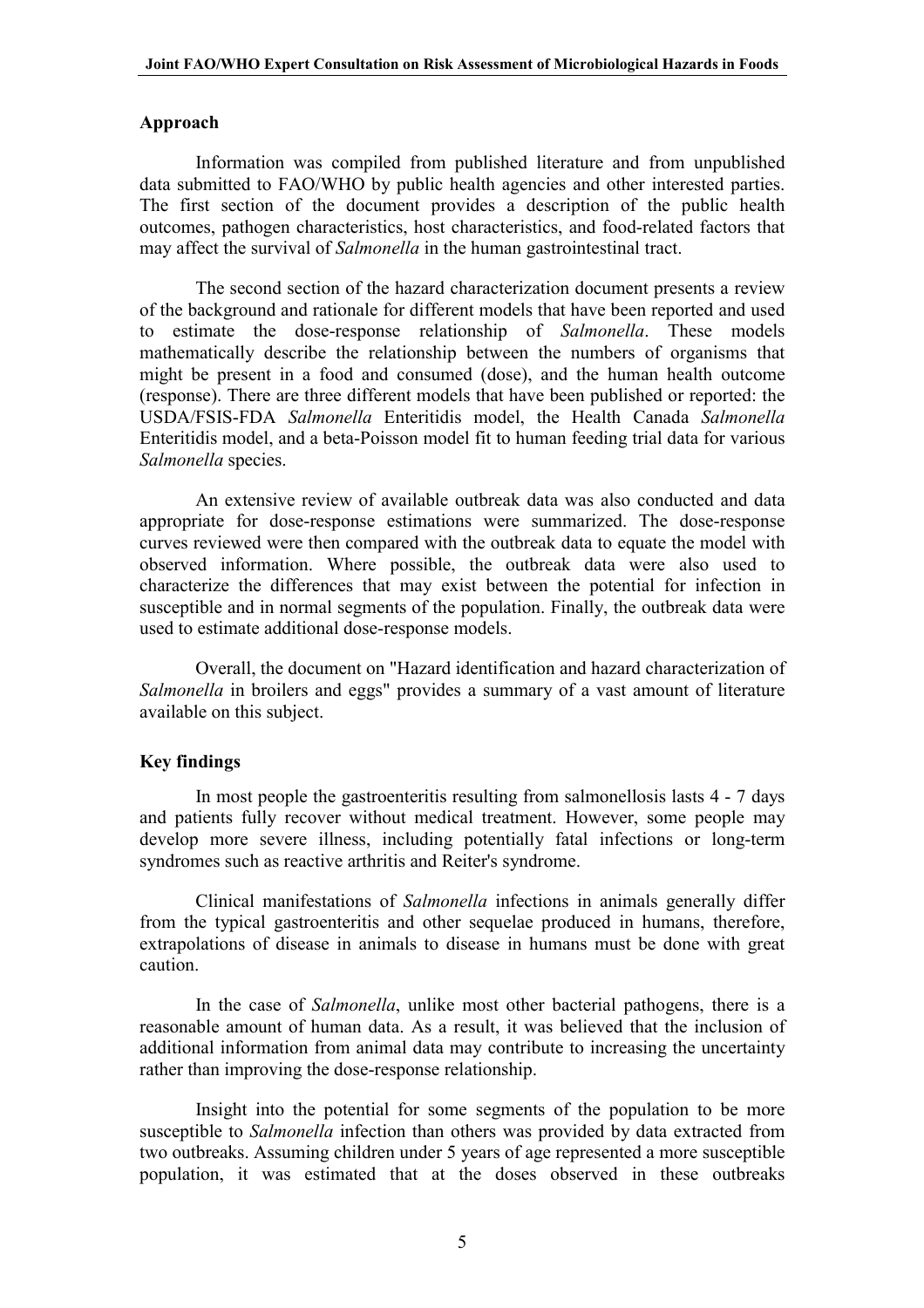(approximately 2 and 4 log CFU/g), the susceptible population was 1.8 to 2.3 times more likely to get ill.

A review of currently available outbreak data did not produce any evidence to support the hypothesis that *Salmonella* Enteritidis has a higher likelihood of causing illness upon ingestion than a similar dose of another serovar.

The outbreak data indicate that the dose-response relationship for all nontyphoid and non-paratyphoid *Salmonella* spp. can be characterized using a single dose-response model.

While there is a reasonable amount of human data, complete outbreak data are sparse and important information for the calculation of dose-response assessments is often missing from outbreak reports. In particular, enumeration of organisms in the implicated food vehicle is frequently not carried out in many outbreak investigations. Valuable data for this report was provided by Japan<sup>∗</sup> , where since 1997, all large foodservice establishments have been advised to keep frozen portions of prepared foods for a minimum of 2 weeks for subsequent testing if illness is associated with the food. These data allowed significant insights to be made into the hazard characterization of *Salmonella*.

Five models are summarized below and in Figure 5.1. Three models are published or documented in official reports and two new models were generated from the collected outbreak data. They are:

## **i. Naïve human feeding trial data beta-Poisson model**

The model suffers from the nature of the feeding trial data (i.e. the subjects used were healthy male volunteers) and may not reflect the population at large. The model tends to greatly underestimate the probability of illness as observed in the outbreak data, even if the assumption is made that infection, as measured in the dose-response curve will equate to illness.

#### **ii. USDA/FSIS-FDA** *Salmonella* **Enteritidis beta-Poisson model**

The model uses human feeding trial data for *Shigella dysenteriae* as a surrogate pathogen with illness as the measured endpoint in the data. The appropriateness of using *Shigella* as a surrogate for *Salmonella* is questionable given the nature of the organisms in relation to infectivity and disease. Compared to the outbreak data, and on a purely empirical basis, this curve does tend to capture the upper range of these data.

#### **iii. Health Canada** *Salmonella* **Enteritidis beta-Poisson model**

 $\overline{a}$ 

To date this model has not been fully documented and lacks transparency. The model uses data from many different bacterial pathogen-feeding trials and combines this information with key *Salmonella* outbreak data using bayesian

<sup>∗</sup> In accordance with Japanese notification released on March 1997, large scale catering facilities (> 750 meals per day or > 300 dishes of a single menu) have been advised to save food for future examination in the case of illness being associated with the food. Fifty gram aliquots of each raw food material and cooked dish should be saved for a minimum of 2 weeks at temperatures below  $-20$  °C. Although this notification is not mandatory, it is also applicable to smaller catering facilities with social responsibility such as those in schools, day-care centres, and other child-welfare and social-welfare facilities. Some local governments also have regulations relating to food saving, but the required duration and the temperature of storage vary.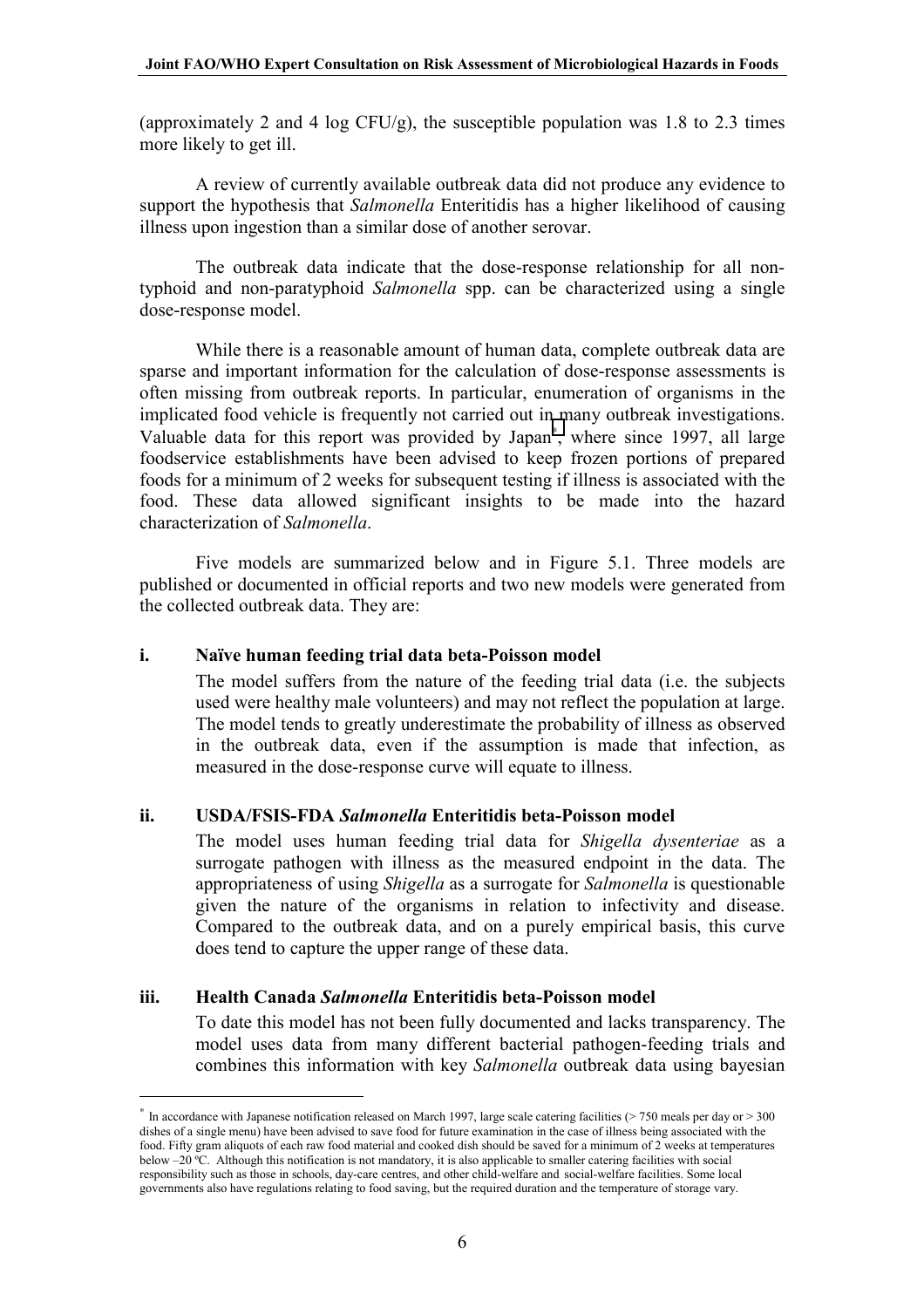techniques. Using data from many bacterial feeding trials and the current lack of full documentation regarding their role is a point of caution. Empirically, the curve describes the outbreak data at the low dose well but it tends towards describing the lower range of response at higher doses.

## **iv. Outbreak data exponential model**

The exponential model fit to the outbreak data does not produce a statistically significant fit. The curve does provide an adequate description of the data at the mid- and high-dose range; however, it underestimates the low-dose observed data.

## **v. Outbreak data beta-Poisson model**

The beta-Poisson model similar to the exponential model fit to the outbreak data does not produce a statistically significant fit. The curve does produce an adequate characterization of the observed data in the low to mid-dose range. The low dose range of the dose response relationship is an especially important area.



**Figure 5.1:** Comparison of *Salmonella* dose-response models. NOTE: The points on the curves do not represent data points and are used only for legend purposes.

## **Gaps in the data**

- Outbreak and epidemiological data, specifically indicating: concentration in the implicated food, amount of food consumed, accurate numbers on ill and exposed populations, accurate characterization of the population including age profiles, medical status, sex and other potential susceptibility factors.
- Quantitative data measuring the impact of the food matrix effects on the probability of infection.
- Ouantitative information to facilitate estimating the probability of developing sequelae following illness.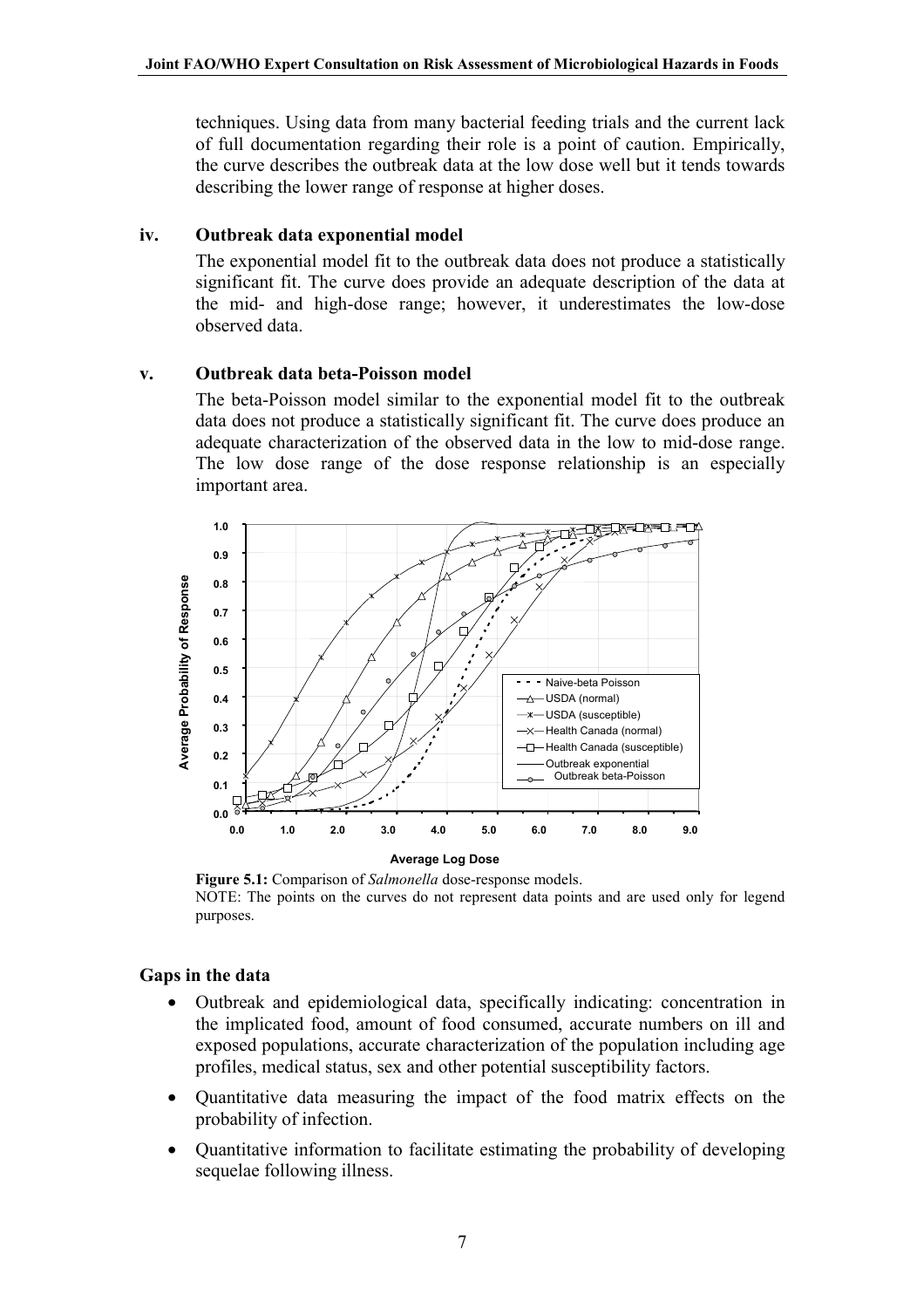• Characterization and quantification of the relationship between susceptibility factors and increased likelihood of infection.

## **Conclusions**

The derivation of any one of the models is based on many assumptions, such as the use of *S. dysenteriae* or other surrogates for *Salmonella*, combining results of feeding studies for different pathogens, the relevance of infection versus illness as endpoints, and the study design and health status of the test subjects in the human feeding trials. The outbreak data revealed several uncertainties and several assumptions had to be made to derive some of the outbreak estimates subsequently used to fit new dose-response curves.

At present, a single model representation for the relationship between dose and response can not be highlighted as vastly superior to any other model. Compared to the reported outbreak data, the naïve beta-Poisson model is the least desirable since it vastly underestimates the probability of illness and tends towards the lower bound even when the assumption is made that all infections lead to illness. The remaining models were relatively reasonable approximations, with different degrees of under- or over-prediction of illness based on the outbreak data described in this report. The models fit to the outbreak data appear to offer reasonable potential given that they qualitatively, though not statistically significantly, describe observations in a real world environment.

## **Recommendations**

- Consideration should be given to the inclusion of *S. typhi* and *S. paratyphi* in future hazard characterizations. A dose-response relationship for all *Salmonella* spp. could prove to be of great utility, and the added information from *S. typhi* could also serve to expand the current information
- This document did not consider a quantitative evaluation of secondary transmission (person-to-person) or chronic outcomes. In addition, the impact of the food matrix was not incorporated into the assessment. These may be considerations for future document development.
- Additional data will help to refine the current information and ideally support the development of better risk assessments to help make more accurate predictions regarding the safety of foods contaminated with *Salmonella* and other pathogens of public health concern.
- The importance of accurate and complete epidemiological data collection during outbreak investigations should also be communicated and encouraged

## **5.1.B Summary of discussions related to hazard identification and hazard characterization of** *Salmonella*

#### *General Comments*

The expert consultation welcomed the technical report prepared by the expert drafting group as a significant advancement towards the understanding of the hazard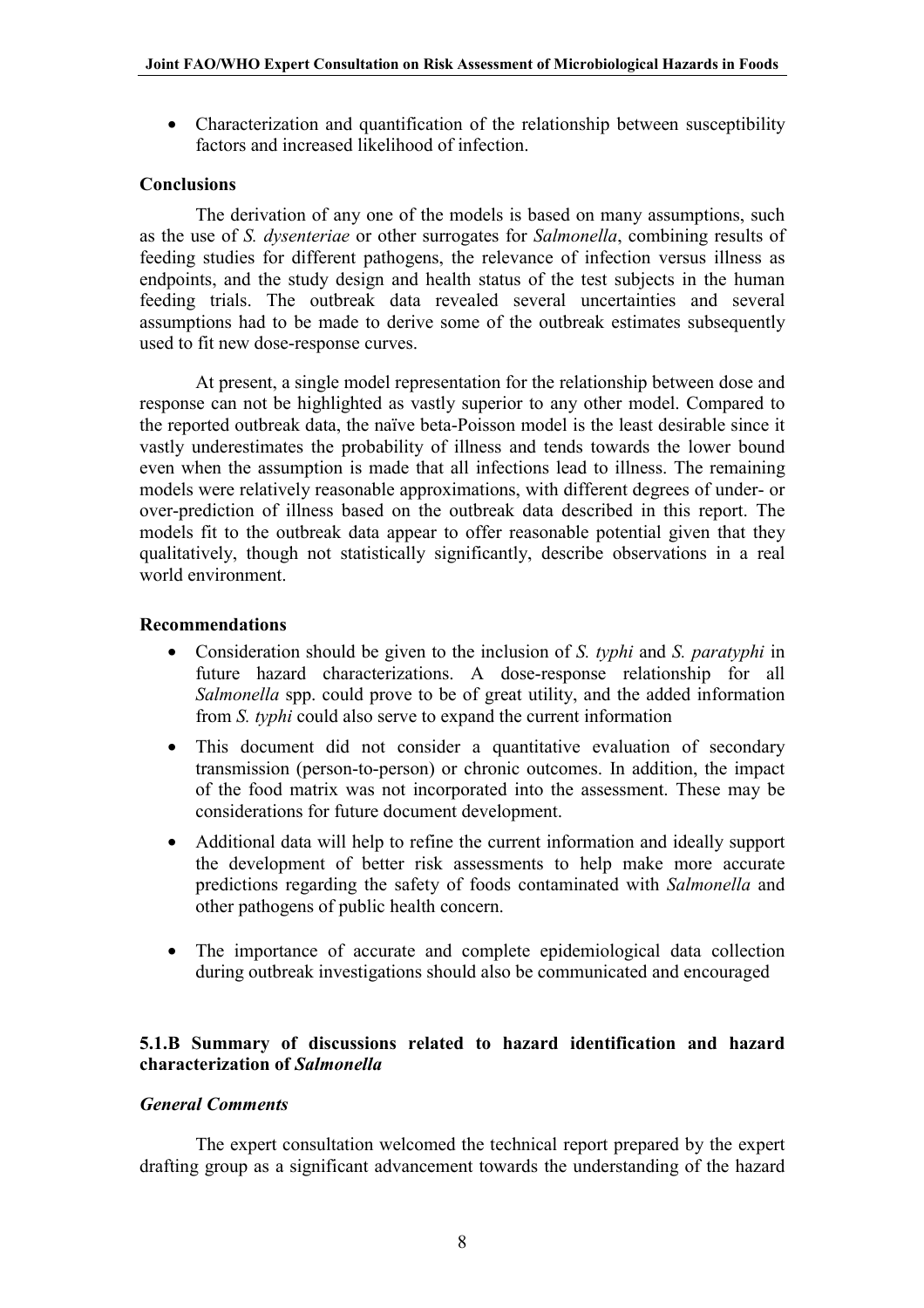characterization of *Salmonella*. It was recommended that the title of the document should be changed to "Hazard identification and hazard characterization of nontyphoid and non-paratyphoid *Salmonella*" to better reflect the scope of the work.

#### *Dose response curves*

The consultation agreed that the inherent variability of the *Salmonella* doseresponse data summarized in the report necessitated the fitting of several doseresponse curves to describe the outbreak observations. Evidence does not support the selection of a single curve for summarizing the *Salmonella* dose-response data at this time. Given the limited number of data sets and reliability/variability of the data, it was decided to retain all candidate dose-response curves and provide commentary on the degree of fit, practical suitability, and pros and cons of each curve.

The appropriateness of using *Shigella* as a surrogate for *Salmonella* is questionable given the nature of the organisms in relation to infectivity and disease. However, compared to the outbreak data, and on a purely empirical basis, this curve does tend to capture the upper range of the outbreak data.

#### *Specific comments related to dose response curves based on outbreak data*

The dose-response data from outbreaks were highly relevant to foodborne illness but models produced using available data had a poor statistical fit. There were limitations to the outbreak data as the data were collected over several decades and the investigative methodology may have changed without including corrections to account for methodological changes. It was noted that the majority of the data were from North America, Europe and Japan. General applicability of outbreak data doseresponse assessments would be improved by including data from other countries.

Much discussion focused on the advantages/disadvantages of deleting particular observations because they did not fit the general trend of the outbreak data (see Figure 5.2 - outliers). The requirement to be transparent dictates that when data are excluded the authors/modellers should be explicit regarding the reasons for this.

It was suggested that a linear regression of attack rate on the  $log_{10}$  number of *Salmonella* consumed might provide an alternative description of the dose response relationship. Such a model would have the advantage of simplicity but was not preferred to beta-Poisson type models that reflect an underlying biological basis of infection. It was noted that the linear regression approach could disguise the truly non-linear relationship between concentration and attack rate.

The present models do not account for food matrix effects nor fully account for host or pathogen variations. One example of a host effect that is not captured in the model is treatment with antibiotics that may make an individual more susceptible to infection because of changes in the composition of the gut flora. It was noted that good calibration studies would help identify how to consistently adjust specific attack rates for individual outbreaks.

It was noted that *Salmonella typhi* and *Salmonella paratyphi* outbreaks were not included in the data used to generate the present model. Experts agreed a hazard characterization that includes *S. typhi* and *S*. *paratyphi* data should be considered in the future.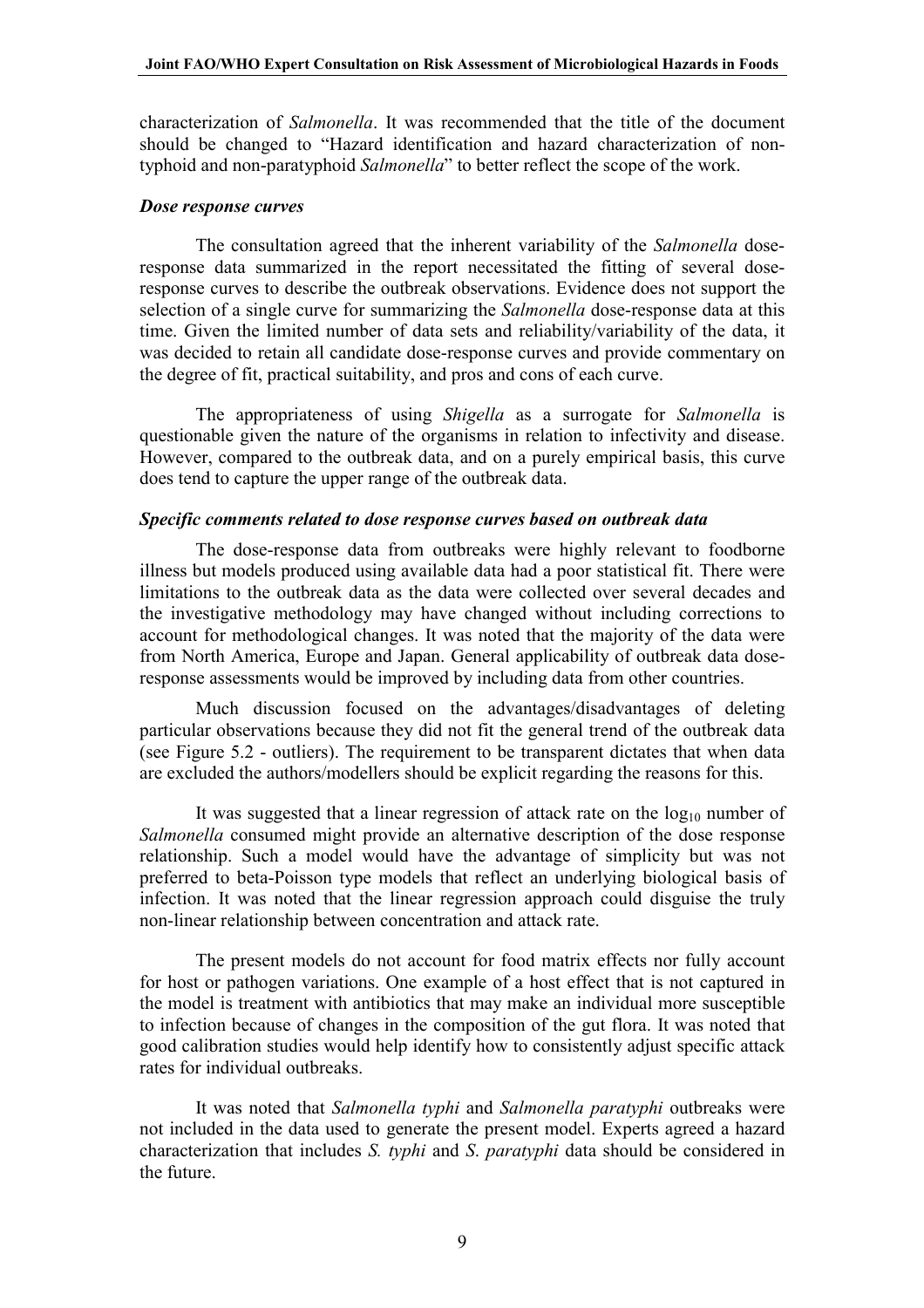

Figure 5.2. Outliers. The three data points circled are deleted for modelling outbreak data because they did not fit the trend of the data. For further discussion of the rationale behind this, see the full document referenced below.

Note: Numbers 1 - 34 in the legend refer to outbreak data. These outbreaks are described in detail in the text of the document on Hazard identification and hazard characterization of *Salmonella* in broilers and eggs available on the Internet:

<http://www.fao.org/WAICENT/FAOINFO/ECONOMIC/ESN/pagerisk/riskpage.htm>and http://www.who.int/fsf/mbriskassess/index.htm

#### *Gaps in the data*

- Specific information regarding incidence of disease in countries other than North America, Europe, and Japan. This may require the use of regional centres for collection of this information.
- Studies on the microbial ecology to determine reservoir and quantity of organism would support hazard identification.

#### *Recommendations*

- WHO should review and update specific guidelines to ensure more thorough and consistent investigation of outbreak data so that these data are available for hazard characterization. Specific guidelines are needed to address the problems of measurement error in data (including both the accuracy of bacterial enumeration and determination of the number of individuals exposed), variations in case definitions of illness for different outbreak investigations, and better identity of suspected/incriminated foods. This should also include guidelines for selecting data sets used to determine dose-response relationships including recommendations regarding sampling, laboratory methods, epidemiological methods and analysis.
- FAO/WHO should strongly encourage Member Countries to publish existing and new epidemiological data and to conduct epidemiological investigations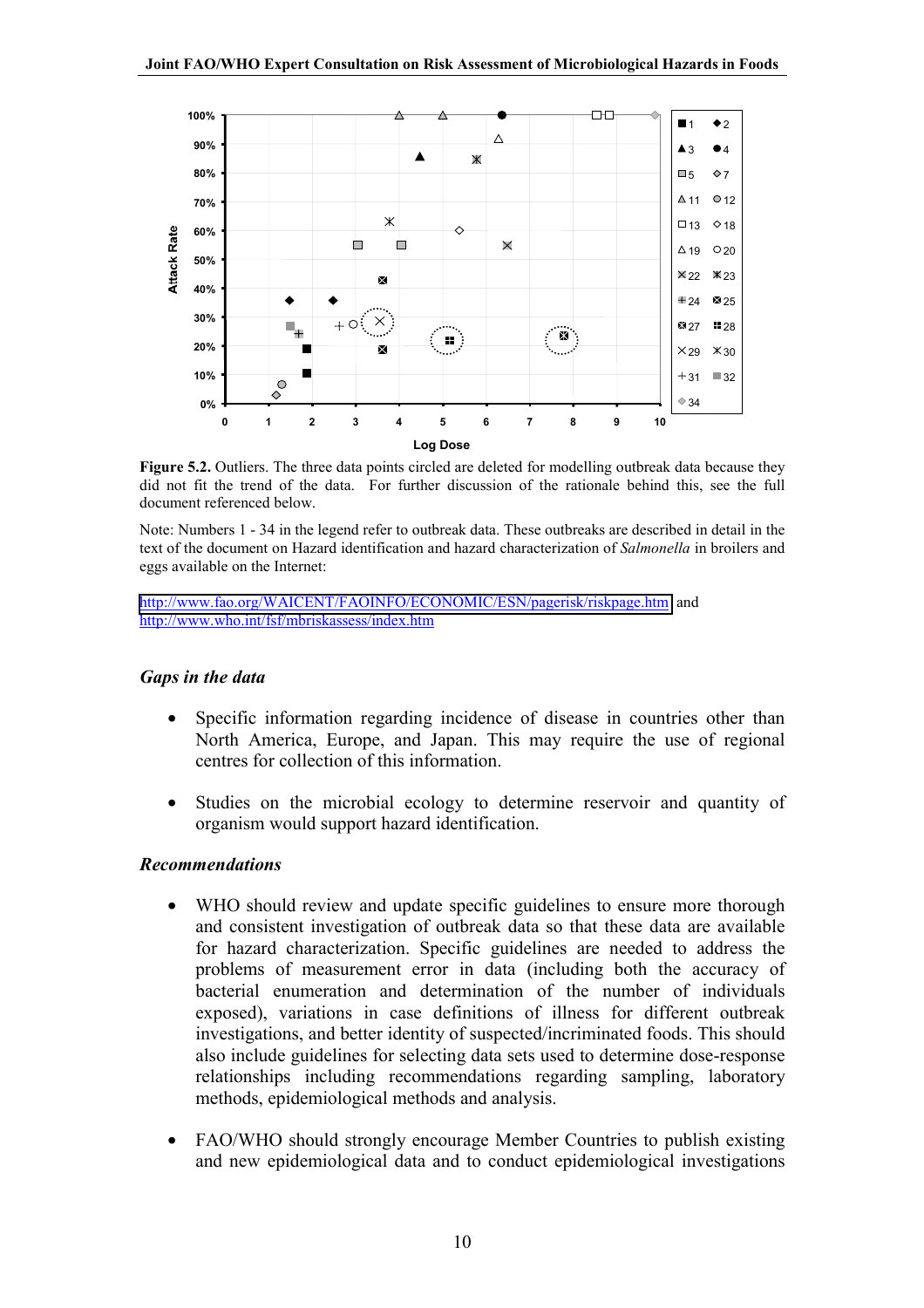<span id="page-13-0"></span>of outbreaks with data that include enumeration of pathogens and denominators for attack rates.

- FAO/WHO are encouraged to facilitate the development of protocols used to measure attack rates and collection of surveillance data.
- The consultation recommends to FAO/WHO that prevalence and outbreak data be compiled in a central repository.
- FAO/WHO should facilitate the development of methods suitable for enumeration of salmonellae in foods including identification/development of new enumeration techniques.
- Current models should be expanded to include food matrix and host effects.

## *5.2. EXPOSURE ASSESSMENT OF SALMONELLA ENTERITIDIS IN EGGS*

## **5.2.A Executive summary**

#### **Introduction**

A critical review of the existing exposure assessment models can contribute to the advancement of microbiological risk assessment. Discussions between the FAO/WHO secretariat and the expert drafting group determined the need for a comparison of existing exposure assessments to characterize the state of the art in the practice of risk assessment. Such a comparison would identify similarities and differences between existing models. This approach should be beneficial to future exposure assessments of this pathogen-commodity combination.

The review intends to identify those methods that were most successful in previous exposure assessments, and also recognize the weaknesses of those assessments as a result of inadequate data or methodology. Although no specific risk management direction was provided for this report, the findings should be useful for future risk management.

## **Objectives**

The purpose of this report is to compare existing techniques and practices used to construct an exposure assessment for *Salmonella* Enteritidis in eggs and to provide a framework for future exposure assessments of this pathogen-commodity combination.

The scope of this analysis is limited to the probability of human exposure associated with eggs that are internally contaminated with *Salmonella* Enteritidis. The analysis and conclusions are similarly focussed to only apply to currently understood mechanisms and variables as used in previous exposure assessments. Therefore, caution should be exercised in interpreting this report in relation to data that has become available since these models were completed.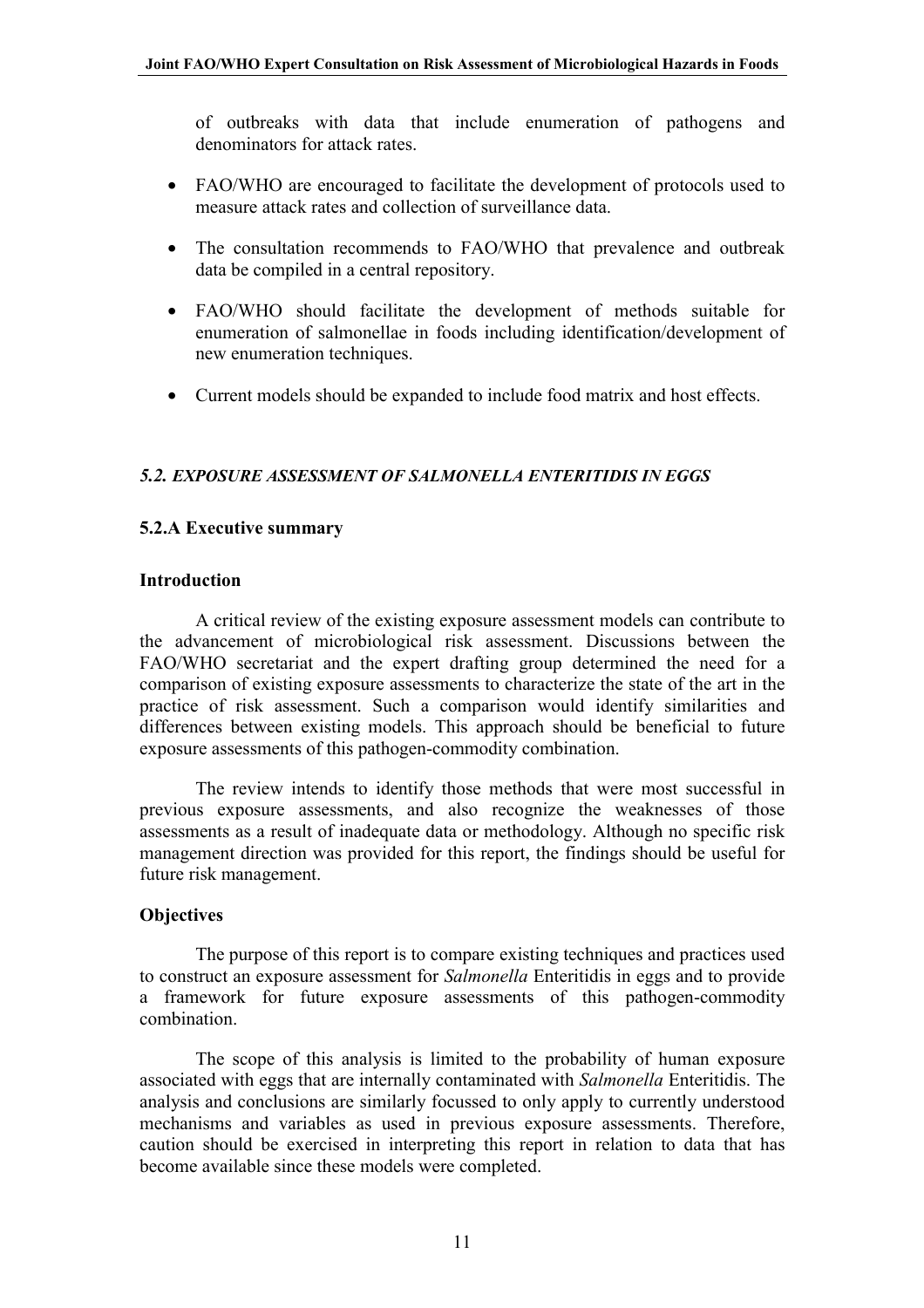## **Approach**

Five previously prepared exposure assessments of *Salmonella* Enteritidis in eggs were reviewed. Of these, three exposure assessments were selected for in-depth comparisons.

These were:

- **USDA/FSIS-FDA.** *Salmonella* Enteritidis risk assessment: Shell eggs and egg products. Final Report. June 12, 1998.
- **Health Canada**. *Salmonella* Enteritidis risk assessment model. Unpublished.
- **Whiting R.C. and Buchanan R.L. (Whiting)**. Development of a quantitative risk assessment model for *Salmonella* Enteritidis in pasteurized liquid eggs. International Journal of Food Microbiology 36:111-125, 1997.

Four stages of a "farm-to-table" exposure assessment were defined: production, distribution and storage, egg products processing, and preparation and consumption. The production stage considers the laying of *Salmonella* Enteritidis contaminated eggs. The distribution and storage stage considers the time between lay and preparation of egg-containing meals. The egg products processing stage considers commercially broken eggs that are usually pasteurized. Preparation and consumption stage considers the effects of different meal preparation practices and cooking.

The USDA/FSIS-FDA exposure assessment included all above four stages of an exposure assessment. The Health Canada model included production, distribution and storage, and preparation/consumption, but did not cover egg products processing. The Whiting model focused on egg products processing, but it also included elements of production and distribution/storage stages.

Generally, data considered in this analysis applies to either occurrence or concentration of *Salmonella* Enteritidis. Specific data used in previous exposure assessments are presented and analysed for each of the model stages. To provide a more complete description of available data, a summary of published and nonpublished research on *Salmonella* Enteritidis occurrence and concentration was undertaken. Although some of these data are not used in the three previously prepared exposure assessments, their inclusion in the report provides currently available data that could assist future exposure assessments.

## **Key findings**

Accurate estimates of prevalence inputs require that surveillance data be adjusted to account for likelihood of detection and other biases. The USDA/FSIS-FDA model includes such adjustments, but the other two models did not.

In the distribution and storage stage, there is a need to separately model growth for each distinct pathway to account for different time and temperature distributions. Growth of S*almonella* Enteritidis inside eggs was found to be sensitive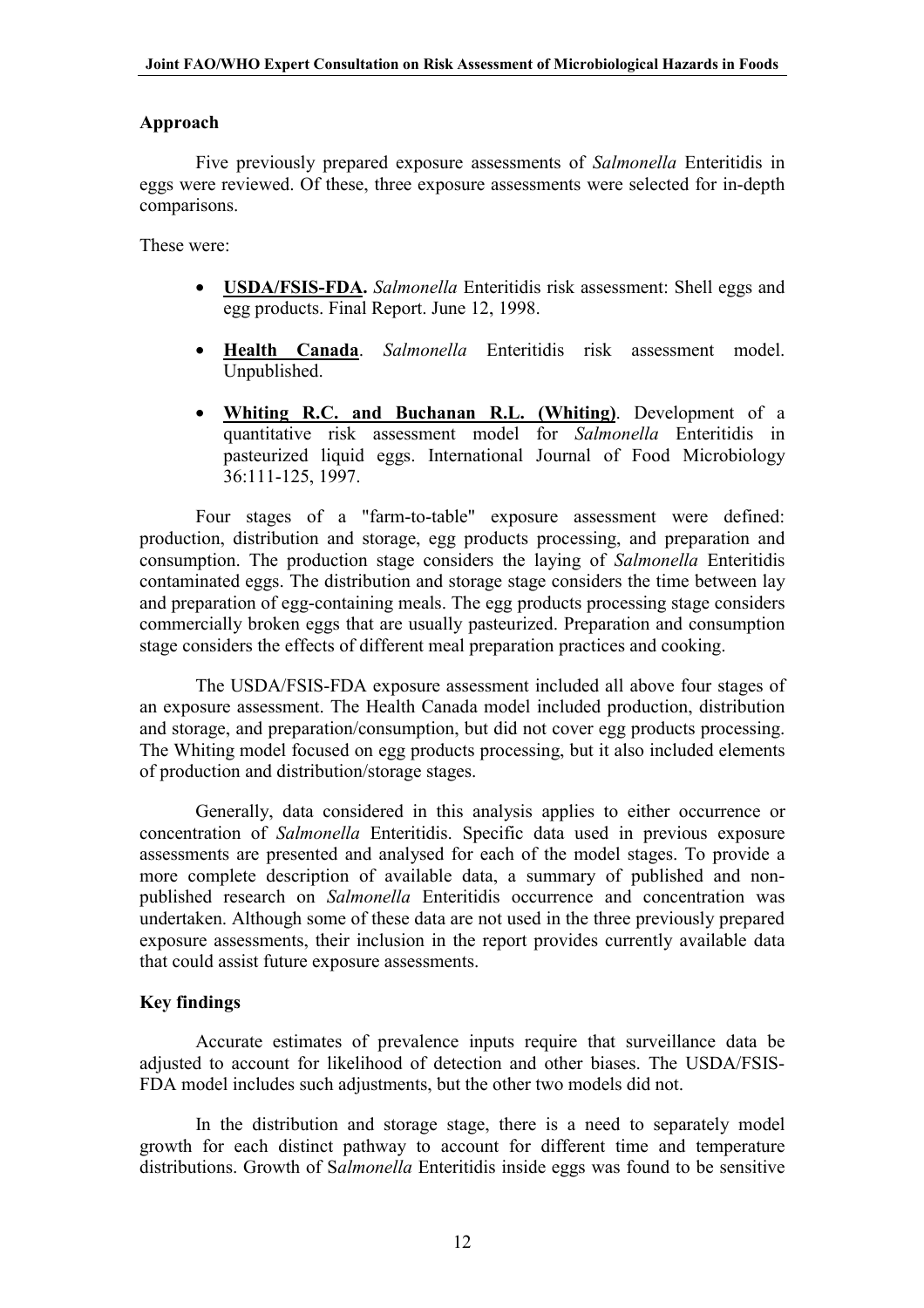to assumed temperature distributions at retail and consumer storage in two exposure assessments. When time and temperature inputs are similarly defined, the USDA/FSIS-FDA and Health Canada models give similar predictions (see Figure 5.3).



**Figure 5.3.** Comparison between USDA/FSIS-FDA and Health Canada models. On the left are predicted distributions of logs of growth for those contaminated eggs in which growth occurs. On the right are these predictions when the USDA/FSIS-FDA model temperature inputs are modified to be similar to the Health Canada model inputs.

The USDA/FSIS-FDA and Whiting models of the egg products processing stage predicted wide variability in pasteurization effectiveness. This finding substantially influences the predicted number of *Salmonella* Enteritidis remaining in egg products after pasteurizing.

The USDA/FSIS-FDA model predicts an increased probability of exposure associated with pooling of eggs in the preparation stage, while the Health Canada model shows a decrease in probability of exposure associated with egg pooling. This difference occurs because the Health Canada model does not include post-pooling growth and restricts pooling scenarios to those only involving scrambled egg meals. If more diverse pooling scenarios were considered in the Health Canada model, then pooling might more significantly contribute to probability of illness in that model.

## **Gaps in the data**

Data relating to the ecology of *Salmonella* Enteritidis in eggs are needed. This need is seemingly universal in its application to previous and future exposure assessments.

- It was recognized that estimating the number of *Salmonella* Enteritidis contaminated eggs at the production stage was based on data from, at most, 63 eggs. More epidemiological and enumeration data would improve modelling of egg contamination.
- To adequately assess preharvest interventions, more data are needed on the prevalence of *Salmonella* Enteritidis in breeder and pullet flocks, as well as in feedstuffs. In particular, associations between the occurrence of *Salmonella* Enteritidis in these preharvest steps and its occurrence in commercial layers should be quantified.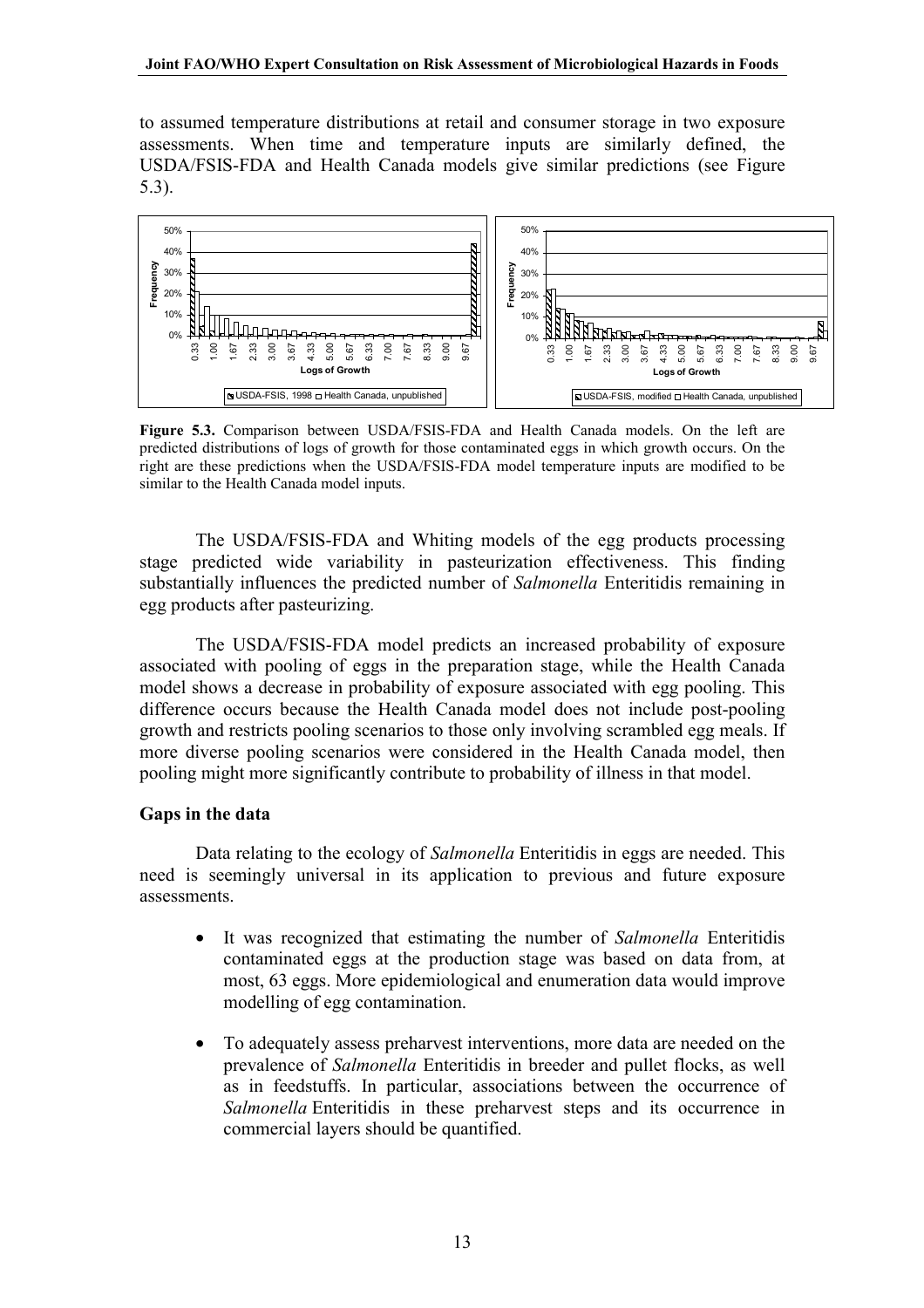- Better data on time and temperature, specifically in relation to egg storage would serve to build confidence in modelling. The importance of time and temperature distributions in predicting growth of *Salmonella* Enteritidis in eggs – combined with the lack of reliable data to describe these distributions – highlights the need for these data.
- The high degree of uncertainty/variability in cooking effectiveness inputs noted in the comparison of the models also highlights the need for more research on these inputs.
- To predict reliably the effectiveness of regulatory standards concerning egg products, there is a need for additional data concerning the concentration of *Salmonella* Enteritidis in raw liquid egg before pasteurization.

The exposure assessments considered in this report primarily relied on relevant North American data. Additional data will need to be collected to conduct exposure assessments in countries where egg contamination with *Salmonella* Enteritidis is different to that in North America. For example, countries will probably need to assess the prevalence of *Salmonella* Enteritidis in their egg industry. The marketing fractions, times and temperatures of storage, and preparation and cooking practices will probably differ in other countries. Therefore, these exposure assessment inputs will need to be estimated from country- or purpose-specific data.

## **Conclusions**

This report identifies similarities and differences between previously prepared exposure assessments of *Salmonella* Enteritidis in eggs. Potential pitfalls, important data analysis, and critical data needs are reported for each stage of a "farm-to-table" exposure assessment. This report does not intend to provide detailed guidelines on how to conduct an exposure assessment of this pathogen-commodity combination. Additional work is required to develop such guidelines. In addition to this report's findings, those wishing to complete such an analysis should refer to the original papers cited in the report, as well as risk analysis texts.

Many similarities were found in the approaches used by the three exposure assessments analysed in this report. For example, the distributions for initial number of *Salmonella* Enteritidis per egg were derived in a similar manner. The growth equations were similar, as were the pasteurization equations. Often, the same distribution types were used to model the same inputs, although different parameters might be specified. The modelling approaches – for example the pathways considered, and the factors modelled – were very similar.

It was concluded that *Salmonella* Enteritidis exposure assessments should model growth and preparation/consumption as one continuous pathway. In this manner, growth and decline of *Salmonella* Enteritidis is explicitly modelled as dependent on the pathway considered.

Predictive microbiology should be common to any exposure assessment of *Salmonella* Enteritidis in eggs. Because environmental conditions differ on an international level, time and temperature distributions may be different between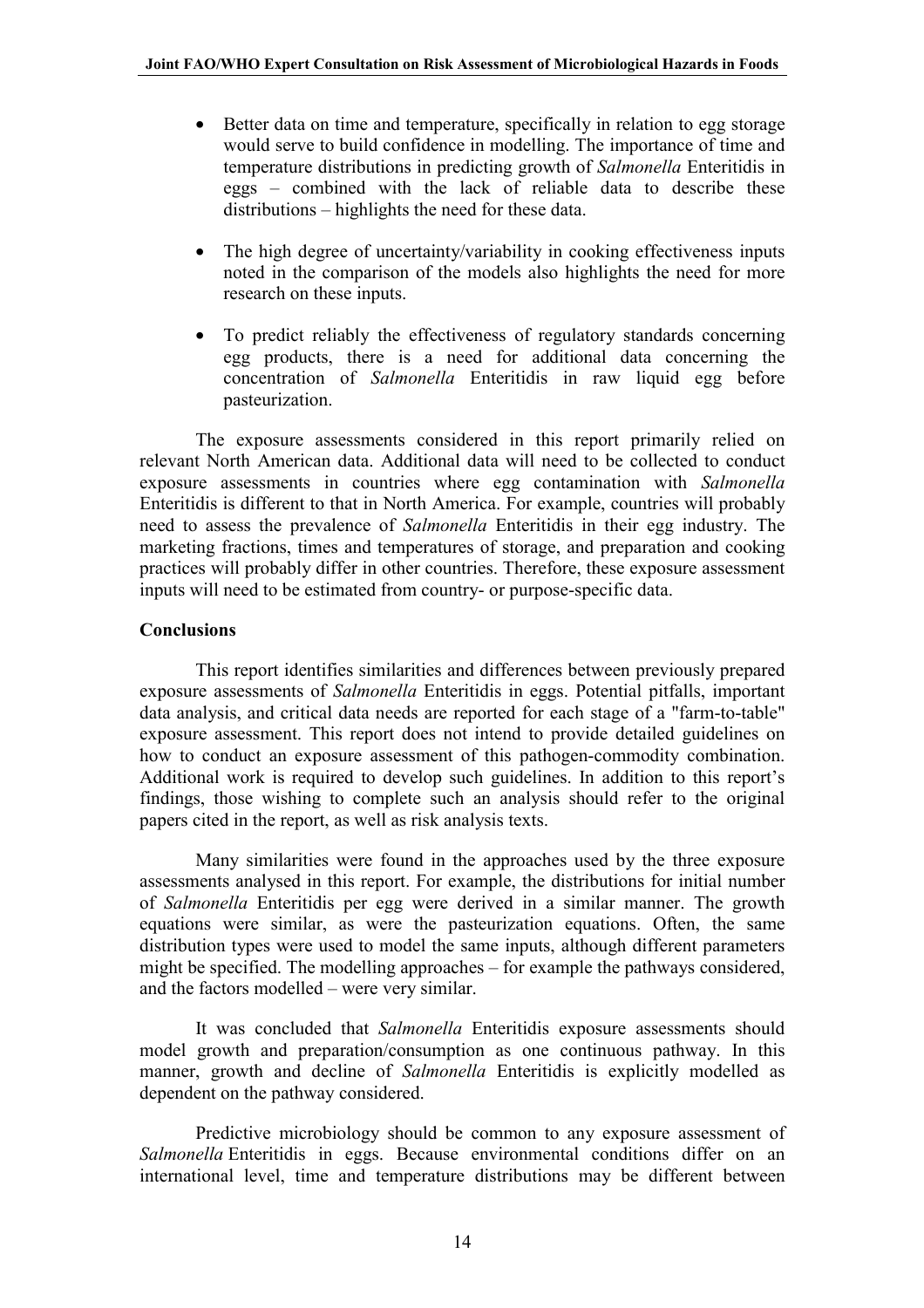analyses. Yet, it was concluded that the predictive microbiology equations used in future exposure assessments could be similar.

Careful attention should be placed on areas in preparation and consumption where the product changes form or the units change. Pooling eggs into a container creates a product distinctly different from shell eggs. This product is able to support immediate bacterial growth and its storage should be modelled as a unique event.

Given the lack of published evidence on relevant egg consumption and preparation practices among populations of end-users, the preparation and consumption component of an exposure assessment is the most difficult to accurately model. Even with perfect information, this component is very complicated. Multiple pathways reflecting multiple end-users, products, practices, and cooking effectiveness levels ensure that the preparation and consumption component has many difficulties. Nevertheless, the strides taken in previous models can serve as reasonable starting points for subsequent analyses.

Limitations common to the models compared in this report include lack of consideration for possible re-contamination of egg products following pasteurization and/or cooking, and no consideration of cross-contamination of other foods from *Salmonella* Enteritidis contaminated eggs. Furthermore, the results and conclusions of these models are dependent on conventional assumptions regarding mechanisms of egg contamination. These mechanisms suggest that *Salmonella* Enteritidis contamination in eggs is initially restricted to albumen and that such contamination enters eggs during their formation inside hen's reproductive tissues. Also, the growth kinetics estimated for these models are not necessarily representative of all *Salmonella* Enteritidis strains or other *Salmonella* serotypes.

While these models are similar to one another, and provide common stages of an exposure assessment, they may require substantial reprogramming to be useful to some countries or regions where the situation is markedly different from that in North America. Such reprogramming may be limited to changing some input distributions, but may also require eliminating or adding some variables or parameters to the models.

## **Recommendations**

- The scope of an exposure assessment should be clearly defined and its objectives clearly stated.
- The existing exposure assessment models in combination with doseresponse models developed for *Salmonella* species - can be used to evaluate some mitigation strategies, but the applicability of their findings would most likely be limited to the countries for which the model inputs were derived.
- Because the predictive microbiology of *Salmonella* Enteritidis in eggs is considered common to any exposure assessment of this pathogencommodity combination, its progress and further development are encouraged. A central repository of data on the mathematical behaviour of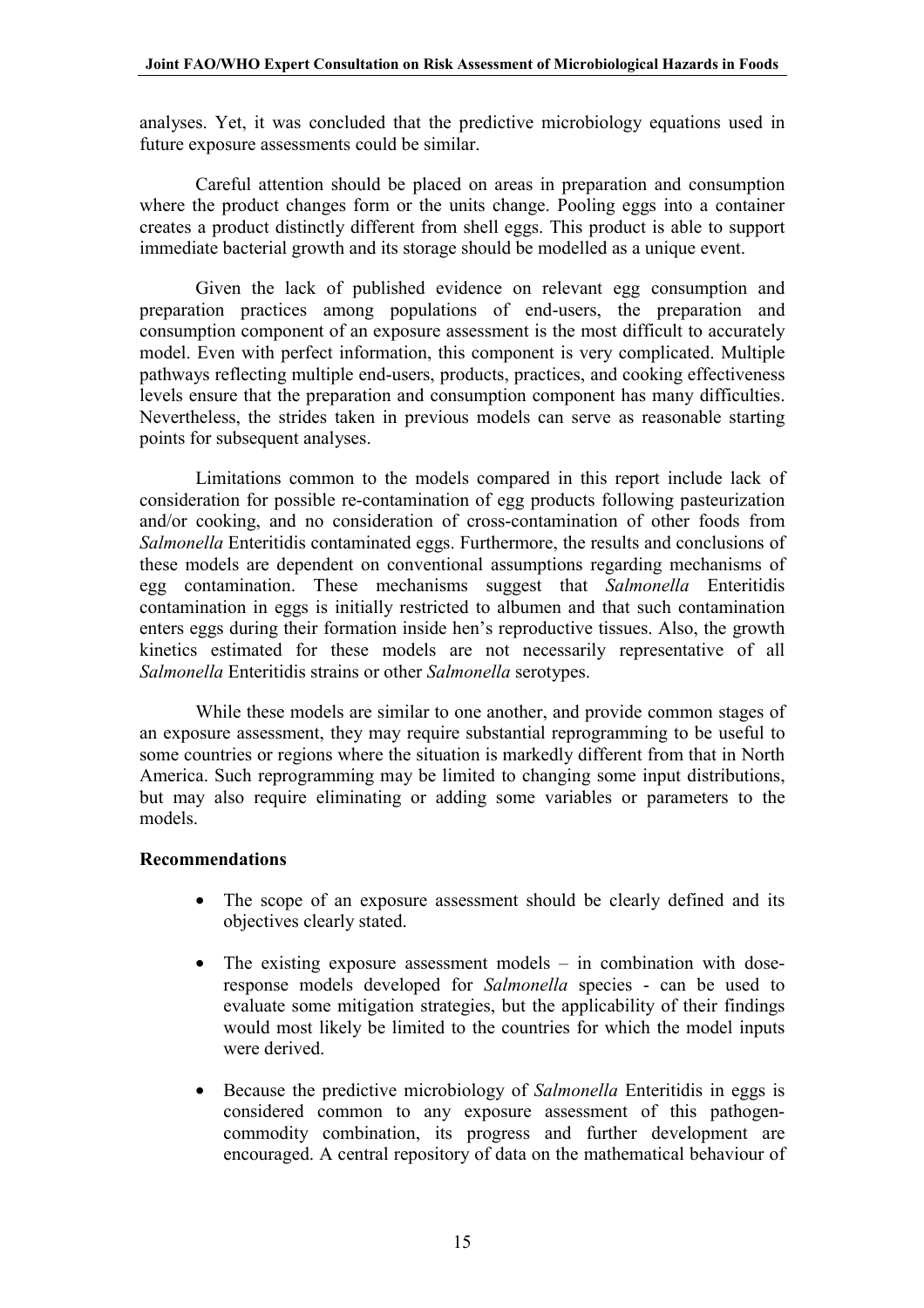*Salmonella* Enteritidis in eggs should be established. FAO and WHO should consider supporting this initiative.

• In parallel with the current work to develop guidelines for hazard characterization, FAO/WHO should facilitate the development of guidelines for exposure assessments, including approaches to be used when data are limited or only semi-quantitative in nature.

## **5.2.B Summary discussion related to exposure assessment of** *Salmonella* **Enteritidis in eggs**

#### *General Discussion*

The consultation welcomed the technical report as an important contribution on exposure assessment of *Salmonella* Enteritidis in eggs. It agreed that inclusion of epidemiological concepts in determining flock prevalence, within flock prevalence, and apparent prevalence was a significant feature of this study.

Current models for exposure assessment are used to predict the public health benefits of an intervention imposed at any time prior to consumption. However, data may not be available for assessing all candidate interventions. If the concern is at consumption, data prior to this are not required. In contrast, the assessment of interventions applied in the pre-harvest period demand data is available for a larger segment of the production-consumption process.

Limitations of the models presented are that they do not allow a discussion of cross-contamination and recontamination although anecdotal evidence suggests that these are important. The models are not specifically designed to evaluate the importance of vertical transmission in breeder flocks. The consultation noted the need to consider this and the geographic variation of flock prevalence.

The current models also place emphasis on the potential for growth of *Salmonella* Enteritidis in eggs. The consultation noted that growth was not always necessary for human infection, as very low doses can be infectious. Although published information does not indicate a difference in heat sensitivity between *Salmonella* Enteritidis and other serotypes, recent evidence suggests that specific strains (e.g. *Salmonella* Enteritidis PT4 containing a 25 mD plasmid) may have differing growth characteristics.

Robust testing and sampling methodologies are essential for exposure assessments. For example, when considering pooled eggs, small numbers of organisms present in the eggs may reduce the probability of detection.

The models assume that *Salmonella* in naturally infected eggs are located in the albumen outside the vitelline membrane. The models also assume there is a brief period of time immediately following lay where there may be growth of *Salmonella* Enteritidis in the egg. This assumption may not be valid in all cases. Anecdotal data suggests there may be conditions where *Salmonella* grows rapidly in intact eggs.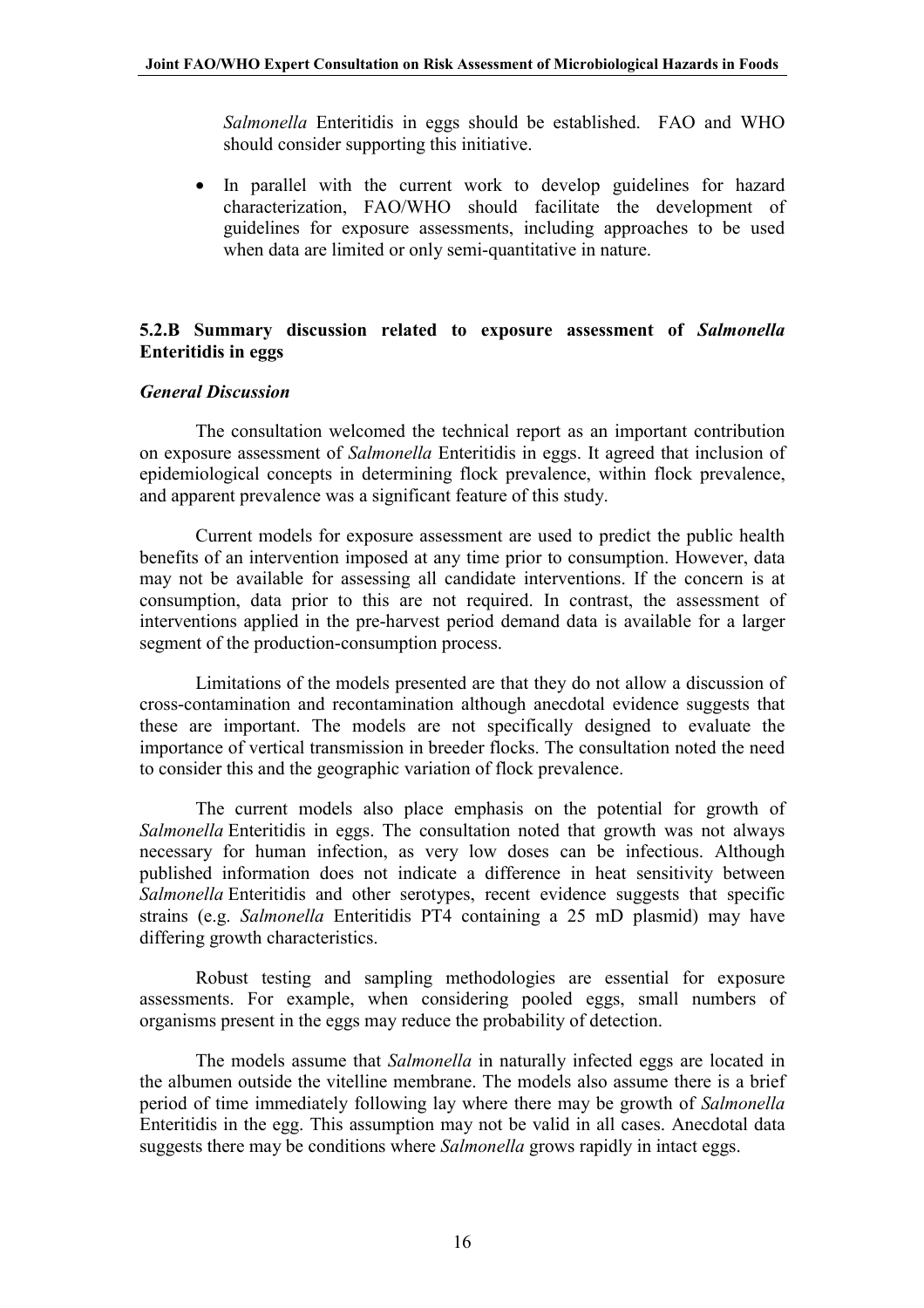<span id="page-19-0"></span>The breakdown of the yolk membrane is a key concept of the model. However, some experts expressed a cautionary note on the simplification introduced by modelling the lag phase in cumulative fashion. Assumptions such as this may be necessary for simplicity of the model; however, they result in a less than precise depiction of the real world situation.

## *Gaps in the data*

- Additional studies on the number of *Salmonella* Enteritidis in naturally contaminated intact shell eggs are required (information is currently available for 63 intact shell eggs). There is also a need for enumeration data of *Salmonella* Enteritidis in raw liquid egg.
- Additional data are required on the duration of storage in retail stores and in homes, and on temperatures experienced during those storage periods.
- Information is required on the characteristics of flocks in different countries. This information would include flock age profiles and the size of flocks.
- Information is required on individual preferences for storage and consumption in different countries including information regarding the actual cooking practices used. For example, time between lay and consumption differs between the US and Canada. This important variable must be determined for each individual country.
- More inoculation studies are required to assess survival time of *Salmonella* Enteritidis in eggs.
- Additional studies are required to estimate the kinetics of growth as a function of egg composition and strain infectivity as well as heat sensitivity between various *Salmonella* Enteritidis strains.
- Studies need to be conducted on sites of *Salmonella* Enteritidis infection in the reproductive tract of hens.
- Studies are required to investigate the possibility that under certain conditions *Salmonella* can grow rapidly in intact eggs.

## *5.3. EXPOSURE ASSESSMENT OF SALMONELLA SPP. IN BROILERS*

## **5.3.A Executive summary**

#### **Introduction**

An understanding of *Salmonella* spp. in broilers is important from both public health and international trade perspectives. As a result, there is an urgency to evaluate this pathogen-commodity combination by quantitative risk assessment methodology.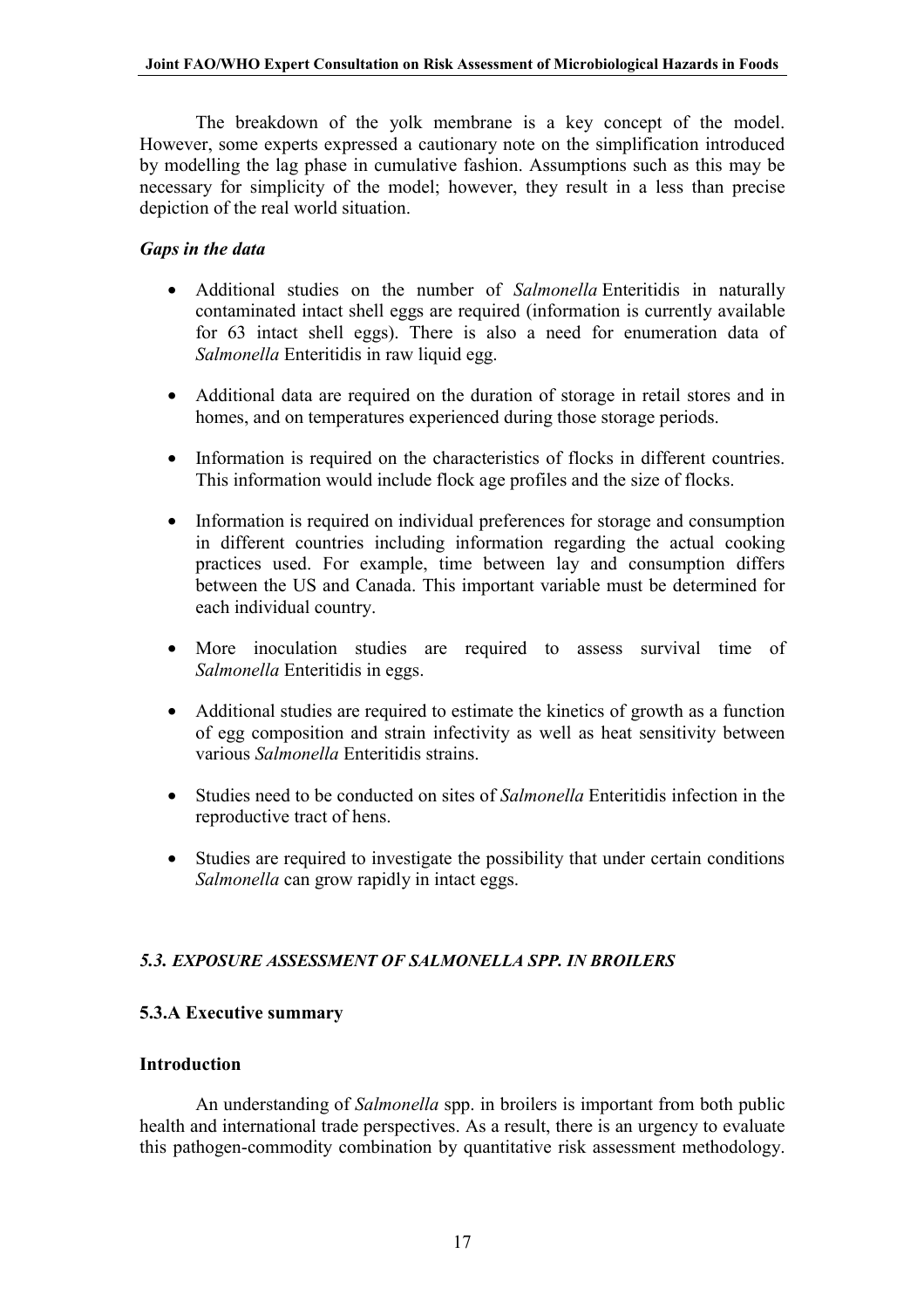To date, no full quantitative exposure assessments have been undertaken in this respect. This work illustrates a way that such assessments can be developed.

#### **Objectives**

This report focuses on the development of a model framework, highlighting ideal data requirements and possible methodologies. In addition, it presents available data for developing such models and makes an assessment of their usefulness. It is not intended to present a full farm-to-fork model; rather, the content of the report can be used for guidance. Where appropriate, example models are presented to illustrate possible methodologies related to individual steps that could be included within a full model.

Considering the proposed methodologies and available data, areas of limited information are highlighted and recommendations for directing future study are made.

#### **Approach**

The report begins by presenting an overall model framework that describes the exposure pathway from the farm to the point of consumption (see Figure 5.4). The pathway consists of a number of related modules (production, transport and processing, retail, distribution and storage, preparation) that describe the changes in prevalence and concentration of organisms. If the framework is used to construct a model, the outputs can then be combined with consumption data to estimate exposure.



**Figure 5.4**: Modular pathway to describe the production to consumption pathway. P: Changes in prevalence

N: Changes in numbers of organisms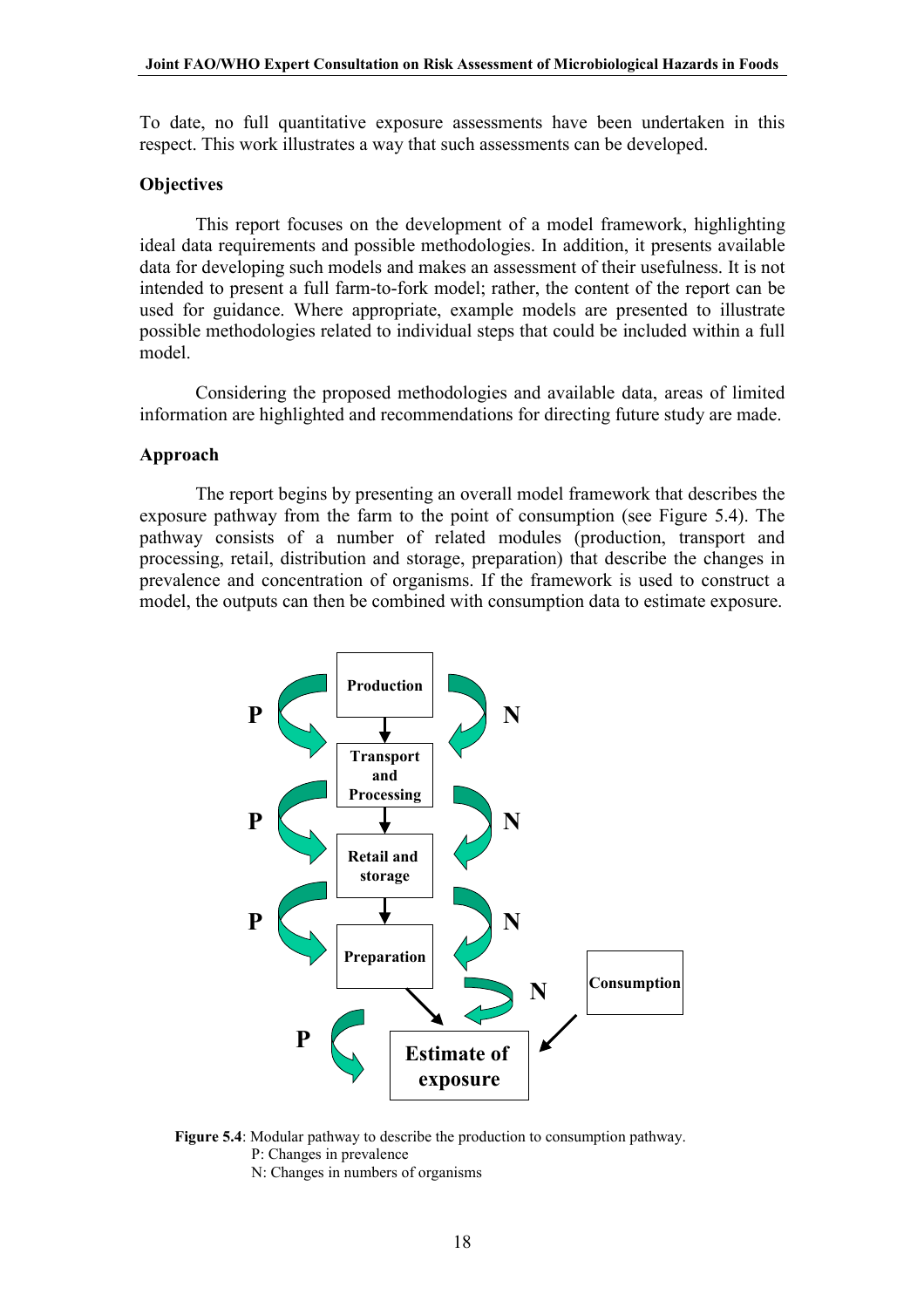Issues common to all steps on the pathway are discussed. In particular, data related factors are explored. These factors include possible data sources (published, regulatory and industry), problems associated with obtaining data from different sources, combining data from disparate sources and selecting the most valid data. Different modelling approaches are also summarized including the use of static and dynamic models, deterministic and stochastic alternatives and the appropriate incorporation of uncertainty and variability. With these points in mind, the individual modules are considered in detail.

The production module aims to estimate the prevalence of *Salmonella* positive broilers at the time of leaving the farm for slaughter. The number of organisms per positive bird is a required output. Ideal data requirements for this step are outlined and include source of infection, flock prevalence, within flock prevalence and full details of study methods including sampling (e.g. site, selection, timing, relationship to overall population) and microbiological methods used. The number of organisms per bird is also essential.

Processing of broilers is outlined in the second module and here the aim is to estimate prevalence and concentration at the end of processing. For this module, ideal data relates to changes in numbers and prevalence during the various steps of processing, together with details of the study as discussed previously. Such information should capture the importance of cross-contamination during this step.

Retail, distribution and storage (module 3) considers the time after processing and before preparation and consumption by the consumer. The aim is to estimate the change in the number of organisms per contaminated product. These stages can be considered as a series of time / temperature profiles to which the broiler is exposed and, therefore, growth and survival are the critical microbial processes. There are two classes of ideal data for this module. Firstly, the time / temperature data which describes the processes and secondly appropriate predictive models to describe the growth and survival processes.

Preparation is considered in module 4 to estimate the change in numbers as a result of preparation prior to consumption. Ideally, cross-contamination should be modelled in this stage and thus appropriate models and data are required for this module. In addition, when considering frozen broilers, data are needed to describe the thawing process. Finally, data relating to cooking are required for use in predictive models that describe thermal death.

In the final module consumption patterns are considered. Ideally, this requires data on consumption patterns of a population. To be useful, the population should be divided into sub-groups that could be based, for example, on age, sex or immune status, etc. Consumption data must be national - generalisation is not appropriate.

Although no full exposure assessments have been undertaken for this pathogen-commodity combination, there are models available that start later in the exposure pathway (e.g. the start of processing and retail). A full exposure assessment for *Campylobacter* in broilers has been undertaken. These assessments are reviewed to determine their usefulness for a full exposure assessment of *Salmonella* in broilers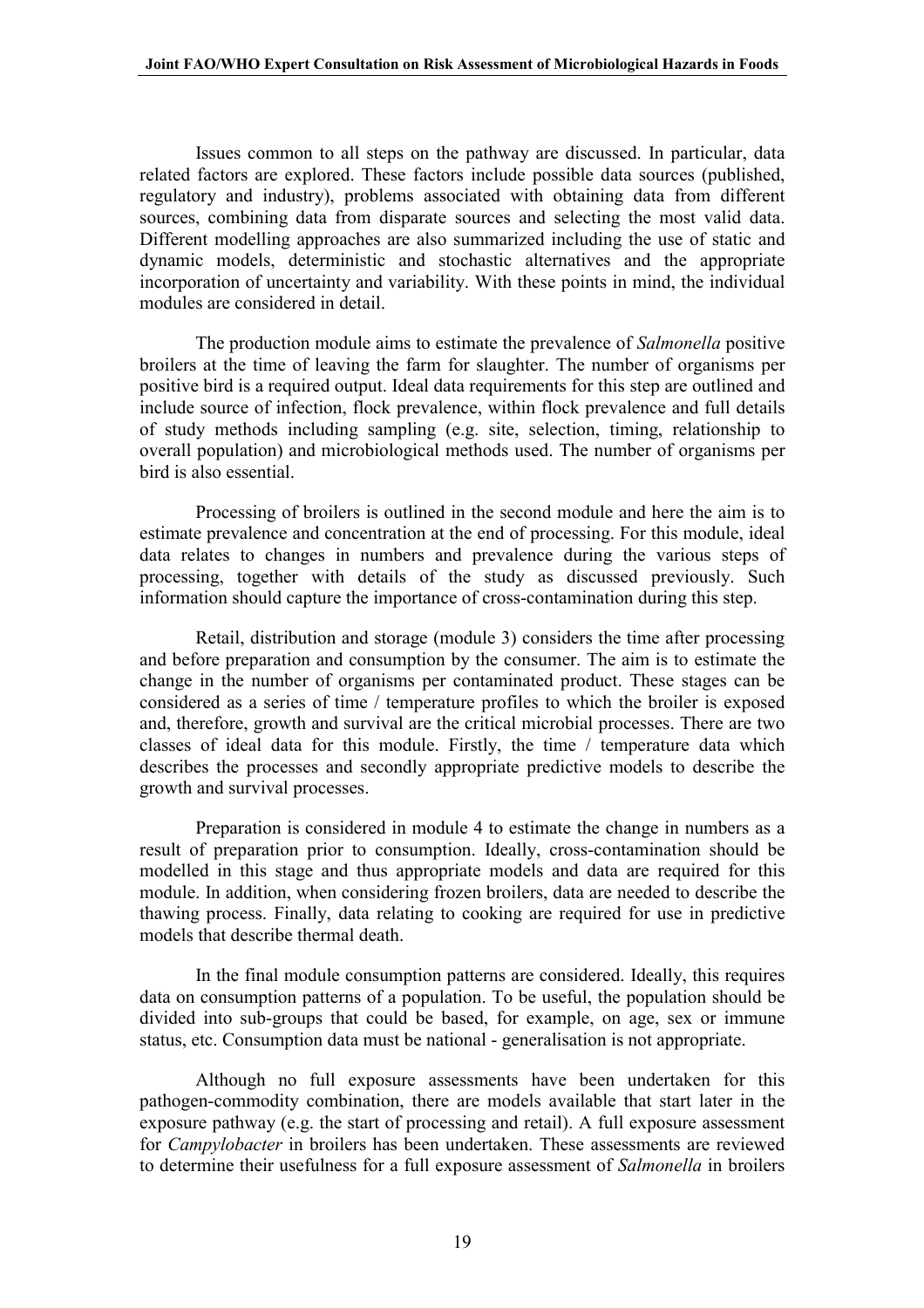(recognising the differences between *Campylobacter* and *Salmonella*). From this review, many of the models have features that could be utilised.

#### **Key findings**

Modelling the full exposure pathway from farm-to-fork is a complex process. The individual modules of this pathway will be complex and may have high degrees of associated uncertainties which, when combined, can generate an estimate of exposure with a wide range of uncertainty. Consequently, it is important to consider the points where modelling should begin and end. This will be defined by the risk management question.

When collating data from a large number of dissimilar studies, it is important to present this information in tabulated form, considering the ideal data requirements identified prior to collection. Such presentation enables critical evaluation of the data and helps to ensure that the most valid data are selected.

With regard to models for individual stages of the exposure assessment, there is a balance between the need for accurate prediction and the simplicity of the approach taken. This should be considered during the model selection process.

## **Gaps in the data**

The main gaps identified in the data are as follows:

- There is limited prevalence data for many regions of the world and for areas where prevalence is reported information on the study design is often lacking.
- For all stages of the exposure pathway, there is little recent quantitative data on the numbers of organisms per bird.
- Cross-contamination data is extremely scarce and modelling of this event is in its infancy.
- Often data are presented as average consumption per day and this is less useful than data that describes portion size and frequency of consumption.
- There are a limited number of models to describe survival under chilling and freezing conditions.
- Specific consumption data are limited for most geographical locations.

#### **Conclusions**

The technical report illustrated that modelling exposure for *Salmonella* in broilers from "farm-to-fork" is a realistic proposition. The framework proposed in the report presented standard modelling techniques in a modular fashion and the output from such a framework could be readily integrated into risk characterization if required. Difficulties in modelling individual stages (e.g. limited data for pathway analysis) and the complexities associated with describing biological processes (e.g. cross-contamination) were identified.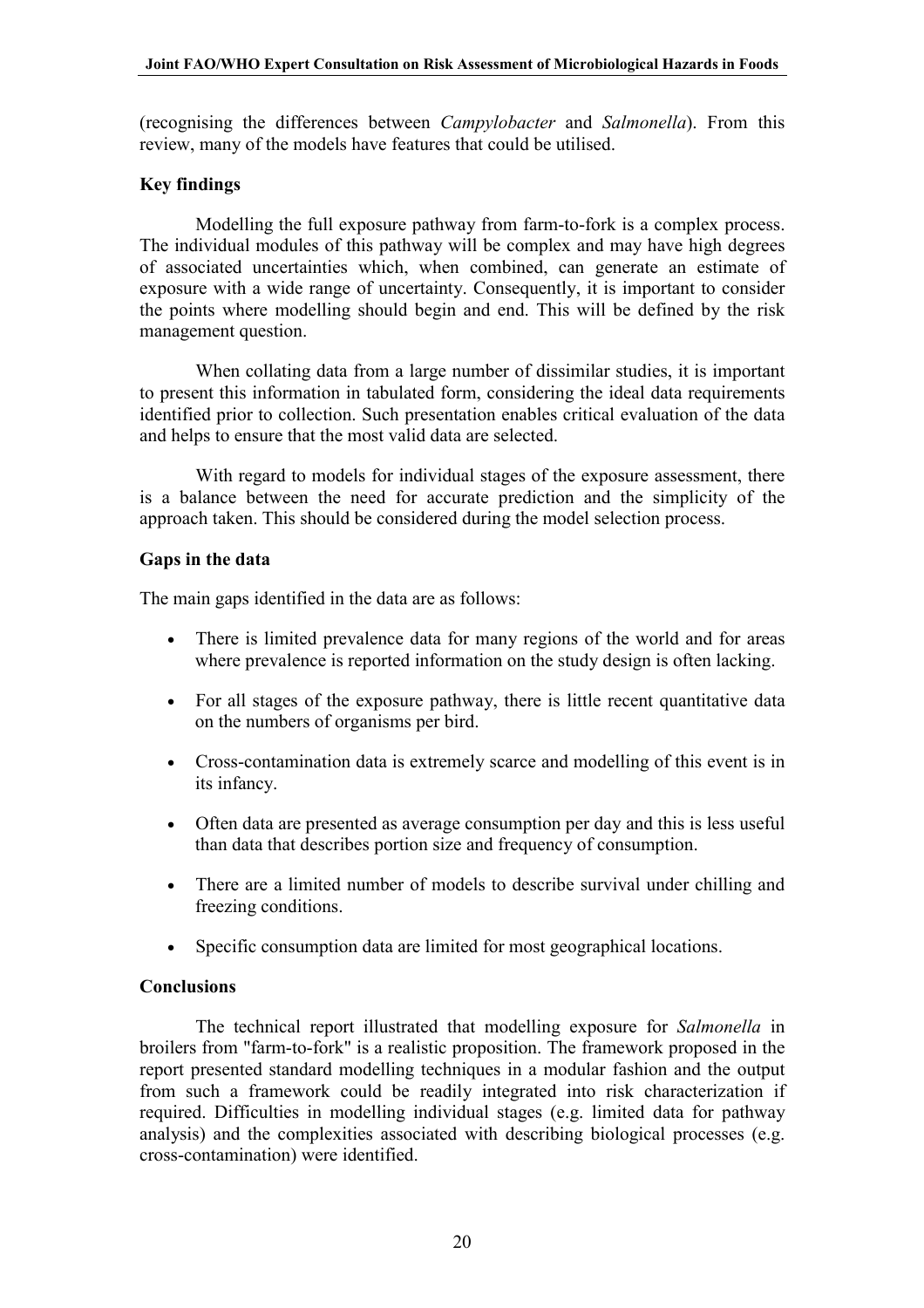The model framework illustrated the importance of suitable data inputs to ensure a robust exposure assessment. In particular, data should be representative, of appropriate quality and sufficient to meet the purpose and scope of the risk assessment.

#### **Recommendations**

The following recommendations for directing future work can be made.

- Reporting prevalence at different steps of the full exposure pathway should be encouraged in all regions of the world.
- Reported data should give full details of study methodology, including sampling site, sampling time, the relationship of the sample to the overall population and microbiological methods.
- Determination of quantitative data should be encouraged. If it becomes available then full exposure assessments could be developed to investigate mitigation strategies (e.g. use of chlorine in chill water) or compare alternative practices (e.g. air chilling versus immersion chilling).
- Cross-contamination during processing and handling operations should be studied quantitatively and methodologies for modelling this process should be developed. Cross-contamination during these stages is a critical factor that is often associated with outbreaks.
- The collection of consumption data should be promoted at the national level. The design of these studies should accommodate the data requirements for exposure assessments. These requirements include population variability, portion size and frequency of consumption.
- In predictive microbiology, survival has been less well studied than growth or death. There are few predictive models that describe survival at chill and frozen temperatures. Further development of these models is essential.

## **5.3.B Summary of discussion related to exposure assessment of** *Salmonella* **spp. in broilers**

#### *General Discussion*

The consultation welcomed the technical report prepared by the expert drafting group as a significant contribution to the exposure assessment of *Salmonella* spp. in broilers. Although the structure of the model was strongly supported, any exposure assessment completed would be of limited representativeness because most input data was only obtainable from a small number of countries.

Different processing techniques, including freezing of chicken meat and carcasses, are common in the international trade of broiler products. Consequently, the effects of freezing on the concentration of *Salmonella* were identified as an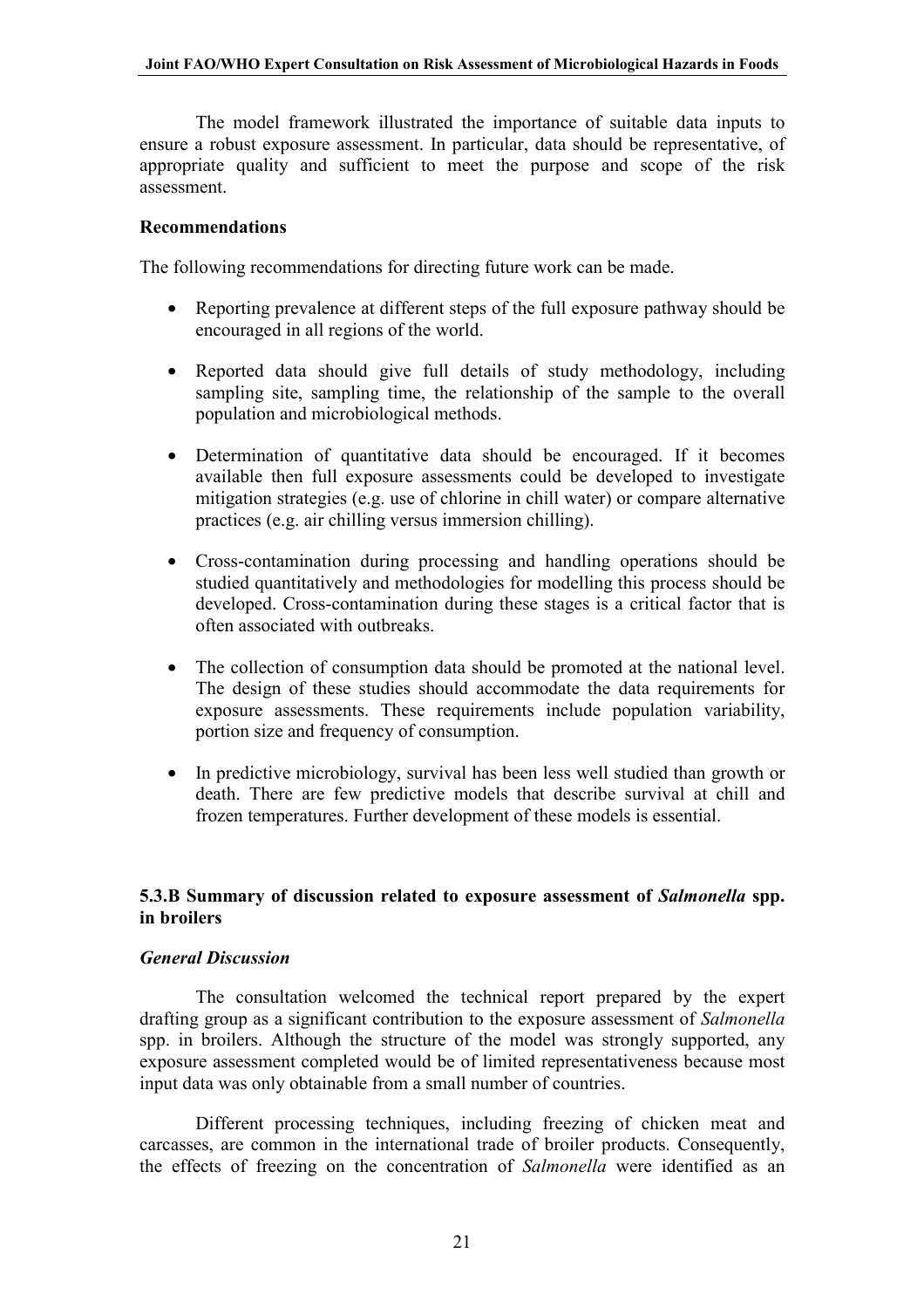<span id="page-24-0"></span>important data gap for exposure assessments addressing the international trade of poultry.

The aim of an exposure assessment is to model the dose of *Salmonella* consumed. When chicken products enter the kitchen they are subjected to a variety of preparation steps that introduce a wide range of opportunities for cross-contamination. Because it is difficult to identify and evaluate all of these processes, modelling of events in the kitchen is a difficult proposition.

The identification and acquisition of all potentially available data is a significant problem in conducting exposure assessments. In many cases the most desirable data for modelling is proprietary or unpublished. Commercial interests need some assurance that providing their proprietary data will not prejudice their business.

The consultation stressed the importance of clear tabulation of collected data with respect to ideal data requirements. In particular future presentation of such data should include, where possible, details of microbiological methods.

It was noted that specific sampling and enrichment methods used in studies influences the reliability and accuracy of the data, e.g. poultry rinse samples, swab samples and excised skin do not yield comparable results. Similarly, the culture of poultry litter samples may have a different sensitivity when compared with the culture of cloacal swabs.

## *Gaps in the data*

- Information on the distribution of time and temperature for storage and cooking in a variety of national environments is lacking. Similarly pathways for cross-contamination are difficult to identify and model.
- Different enumeration methods vary in sensitivity. More sensitive enumeration methods are needed.
- More detailed data are required describing consumption patterns to improve risk estimates.
- Knowledge of survival times of *Salmonella* below 4ºC is essential to conduct predictive microbiological exposure assessments that are representative of international trade of poultry products.
- More data on *Salmonella-*free feed, *Salmonella-*free replacement stock, fasting prior to slaughter, and scalding, defeathering and evisceration processes are needed to effectively model the benefits of control interventions at the levels of production and processing.

## *5.4. ISSUES TO BE BROUGHT TO THE ATTENTION OF FAO AND WHO*

• FAO/WHO should provide a means for the food and agriculture industry to provide proprietary data on pathogens and process variables in foods.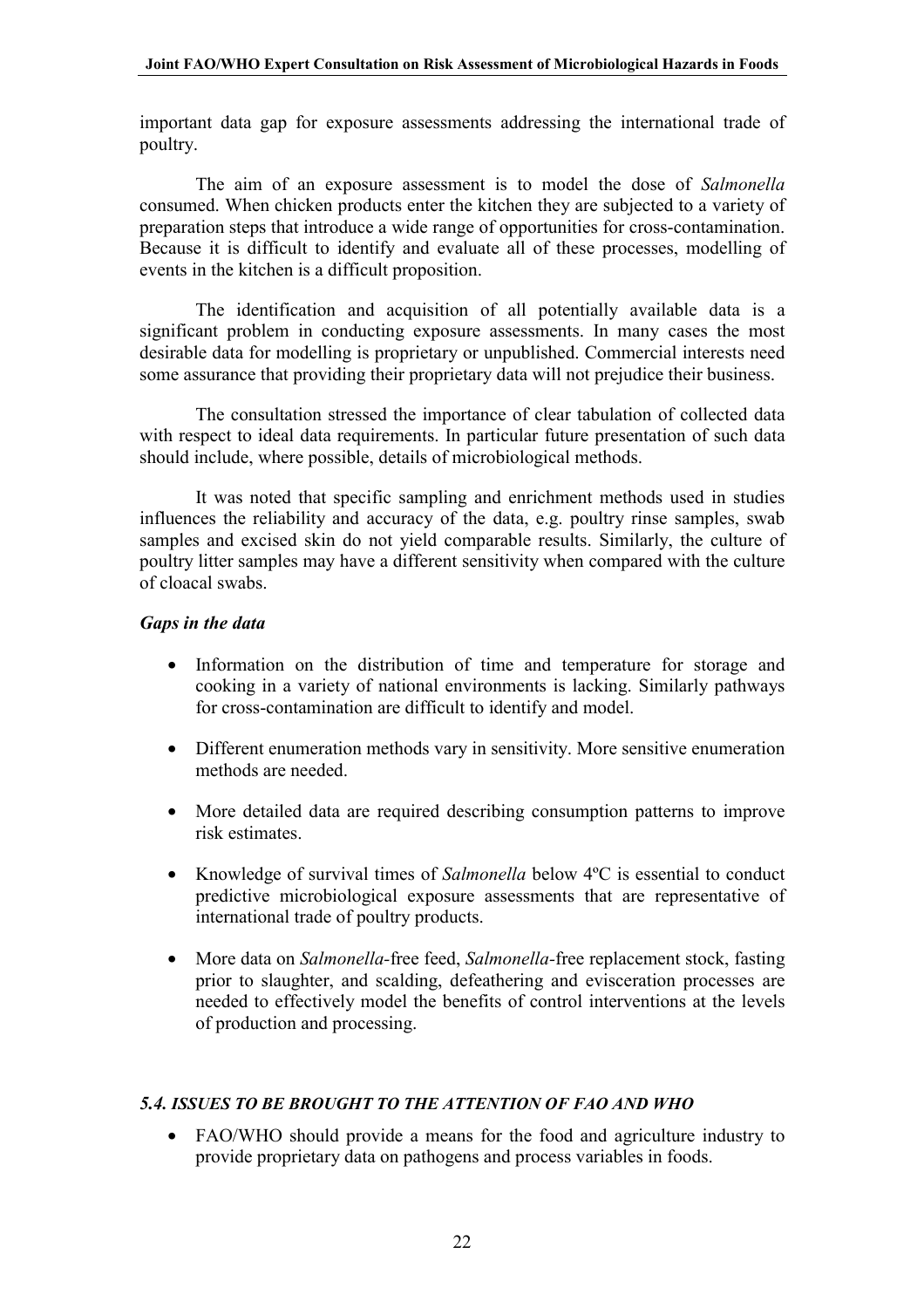<span id="page-25-0"></span>• FAO/WHO should request the CAC to provide focused risk management questions for further development of risk assessments on *Salmonella*.

## **6. Hazard characterization and exposure assessment of** *Listeria monocytogenes* **in ready-to-eat foods (RTE).**

The *L. monocytogens* hazard identification, hazard characterization and exposure assessment technical documents presented to the consultation were discussed in detail by working groups. The full documents are available on request from FAO or WHO and can be found at the following internet addresses:

<http://www.fao.org/WAICENT/FAOINFO/ECONOMIC/ESN/pagerisk/riskpage.htm> and<http://www.who.int/fsf/mbriskassess/index.htm>

The executive summaries of these documents were updated during the consultation to take into account some of the questions and comments on the papers resulting from these discussions and are presented below. These are followed by a summary of the discussions of additional points that were not directly incorporated into the executive summaries of the discussion papers.

#### **Introduction**

RTE foods, per definition, are not cooked or submitted to other listericidal treatments immediately prior to consumption. Consequently, occurrence and possible growth of *L. monocytogenes* in these products can lead to human exposure. The overall objective of the hazard characterization and exposure assessment for *L. monocytogenes* in different RTE foods is to obtain estimates of the health risk for groups of consumers or the population as a whole. These risk estimates can then be used for identification strategies and actions that decrease the level of that exposure risk. Exposure assessment and hazard characterization of *L. monocytogenes* in different RTE food relay on the virulence characteristics and microbial ecology in particular products. The documents discussed in the consultation and the summariesdiscussions presented below includes several examples of how hazard characterization and exposure assessment of *L. monocytogenes* in RTE foods can be carried out.

## *6.1 HAZARD IDENTIFICATION AND HAZARD CHARACTERIZATION OF L. MONOCYTOGENES IN READY-TO-EAT FOODS*

## **6.1.A Executive summary**

## **Introduction**

*L. monocytogenes* is widely distributed in the environment and has been isolated from a variety of sources including soil, vegetation, silage, faecal material, sewage and water. There is evidence to suggest that it is a transitory resident of the intestinal tract in humans, with 2 to 10 % of the general population being carriers of the organism without any apparent adverse consequences. The bacterium can grow at refrigerator temperatures and is resistant to various environmental conditions, allowing it to survive longer under adverse conditions than most other non-spore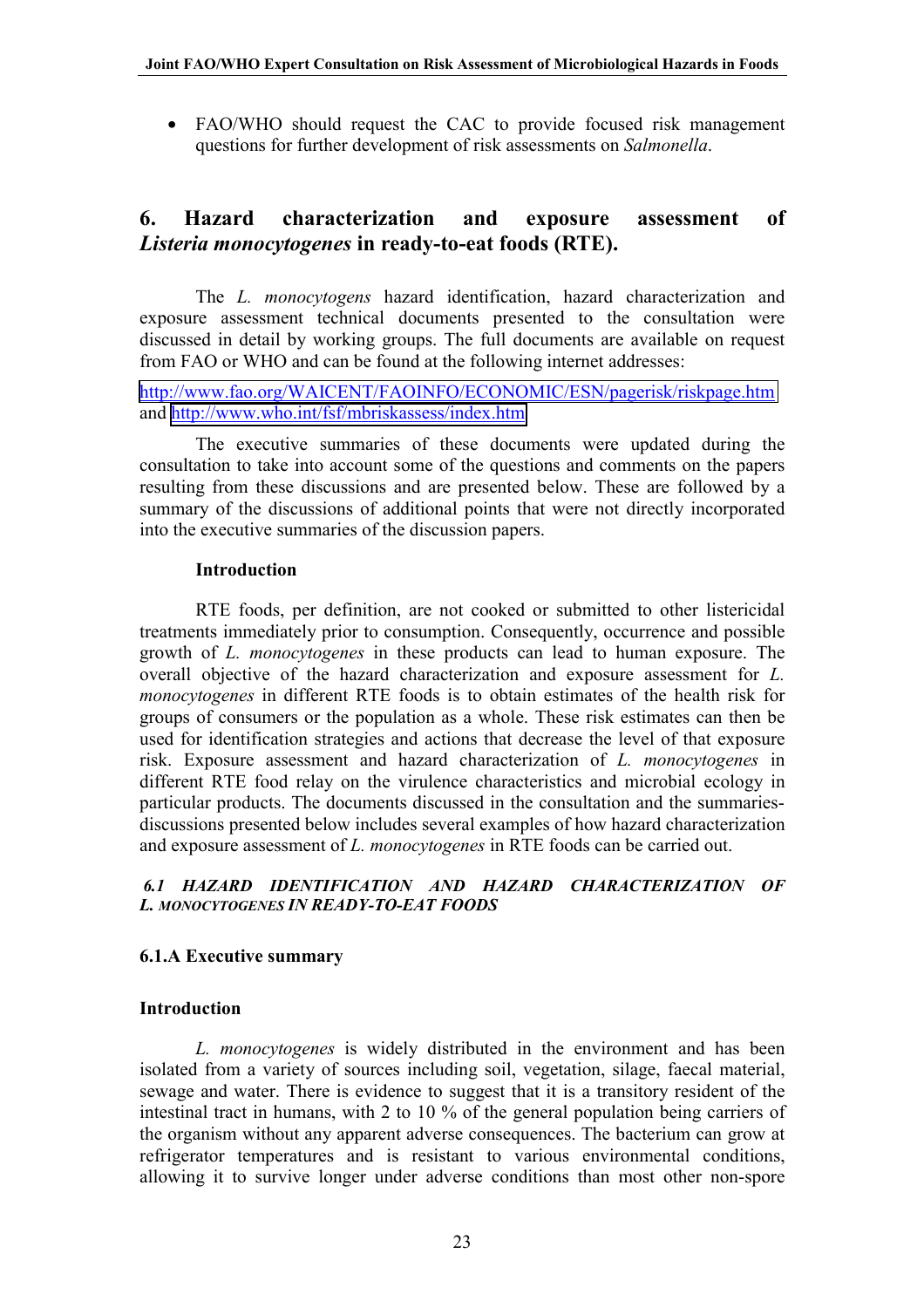forming bacteria. Most cases of human listeriosis are sporadic and the source and route of infection is usually unknown, however, contaminated food is considered to be the principal route of transmission. Foods most often associated with human listeriosis are ready-to-eat products that support growth of *L. monocytogenes*, have long refrigerated shelf lives, and are consumed without further listericidal treatments. Invasive listeriosis (i.e., severe *L. monocytogenes* infections) is a relatively rare but often severe disease with incidence rates typically of about 4 to 8 cases per 1,000,000 individuals and fatality rates of 20 to 30 % among hospitalised patients.

*L. monocytogenes* causes illness by penetrating the lining of the gastrointestinal tract and then infecting normally sterile sites within the body. The likelihood that *L. monocytogenes* will invade the intestinal tissue depends upon a number of factors, including the number of organisms consumed, host susceptibility, and virulence of the specific bacterial isolate ingested. All strains of *L. monocytogenes* appear to be pathogenic but their virulence, as defined in animal studies, varies substantially. Listeriosis is an opportunistic infection that most often affects those with severe underlying disease (e.g. immuno-suppressive therapy, AIDS, and chronic conditions such as cirrhosis that impair the immune system), pregnant women, unborn or newly delivered infants and the elderly. The bacterium most often affects the pregnant uterus, the central nervous system or the bloodstream, and manifestations of listeriosis include but are not limited to bacteremia, meningitis, encephalitis, endocarditis, meningoencephalitis, miscarriage, neonatal disease, premature birth, prodromal illness in pregnant women, septicemia, and stillbirth. Incubation periods prior to individuals becoming symptomatic can be from a few days up to three months.

*L. monocytogenes* can also cause mild febrile gastroenteritis in otherwise healthy individuals. The public health significance of this type of listeriosis is much lower than that of invasive listeriosis.

## **Objectives**

The scope and objectives of the present work were to quantitatively evaluate the nature of the adverse health effects associated with *L. monocytogenes* in ready-toeat foods, and to assess the relationship between the magnitude of foodborne exposure (the dose) and the frequency of these health effects (the response).

## **Approach**

The approach taken by the expert drafting group was to review and to summarize the literature relevant to hazard characterization for this pathogen, and the available dose-response models. In the absence of human feeding studies and surrogate pathogens, a number of dose-response models based on epidemiological data, animal studies, expert elicitation or combinations of these are compared and evaluated. The dose-response relationships model the probability of different biological end-points such as infection, morbidity, or mortality, as a function of the ingested dose of *L. monocytogenes*.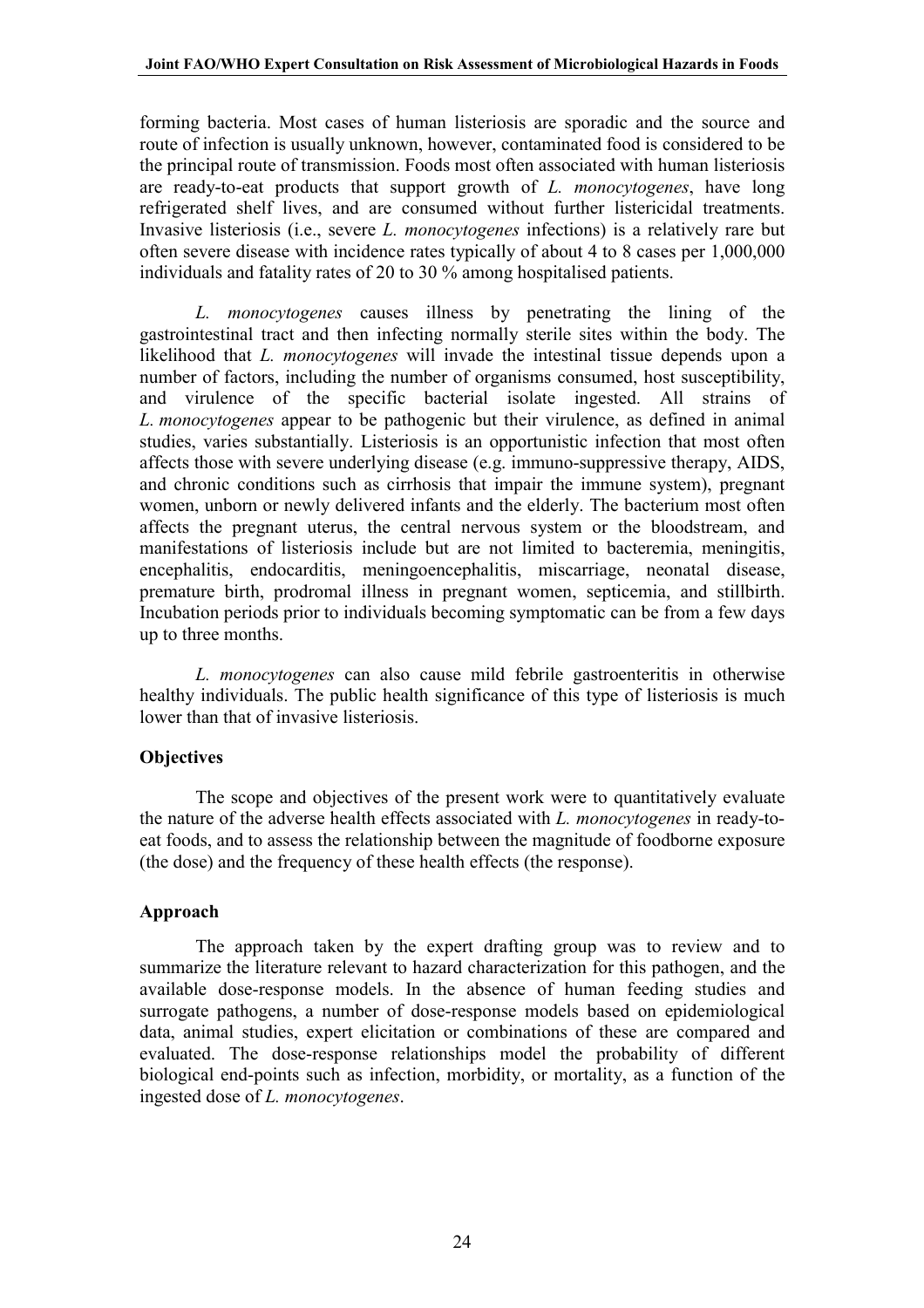#### **Key findings**

The issue of what functional form of the dose-response relationship best describes the reality of the interaction between *L. monocytogenes* and humans is not resolved. However, the highly variable response to exposure to a foodborne pathogen of a human population, indicates that the likelihood that any individual will become ill due to an exposure to a foodborne pathogen is dependent on the integration of host, pathogen, and food matrix effects. Several empirical relationships encompassing a variety of assumptions have been applied to modelling *L. monocytogenes* doseresponse relations. These models may fit the data equally well but give widely differing predictions in the dose region corresponding to levels of *L. monocytogenes* commonly found in food. The influence of host factors has been addressed by developing relationships specifically for susceptible or non-susceptible individuals. The potential effects of the food matrix on the dose-response relation were not considered as a variable within any of the models due to insufficient data.

Available models, which to a varying degree and sophistication have been evaluated against human epidemiological data, include (categorised by the end-point being modelled): 1) Infection (Weibull-Gamma model, Exponential model, and beta-Poisson model); 2) Morbidity (Exponential model, USFDA/USDA model); 3) Mortality (USFDA/USDA model, Exponential model). All the models have assumed that, in theory, a single bacterial cell has the potential of causing disease. In experimental models this probability is expressed by the "r value" (see Table 6.1). Each of the dose-response models reviewed has specific characteristics and limitations (Figure 6.1 and Table 6.1). This figure is included for illustrative purposes and caution should be used in interpreting these curves since they are based on different endpoints, types of data etc., and in general, the predictions based on the models show a high degree of uncertainty and variation.



**Figure 6.1.** A comparison of available dose-response models for describing infection, morbidity or mortality.

NOTE: The points on the curves are only for legend purposes and do not represent data points.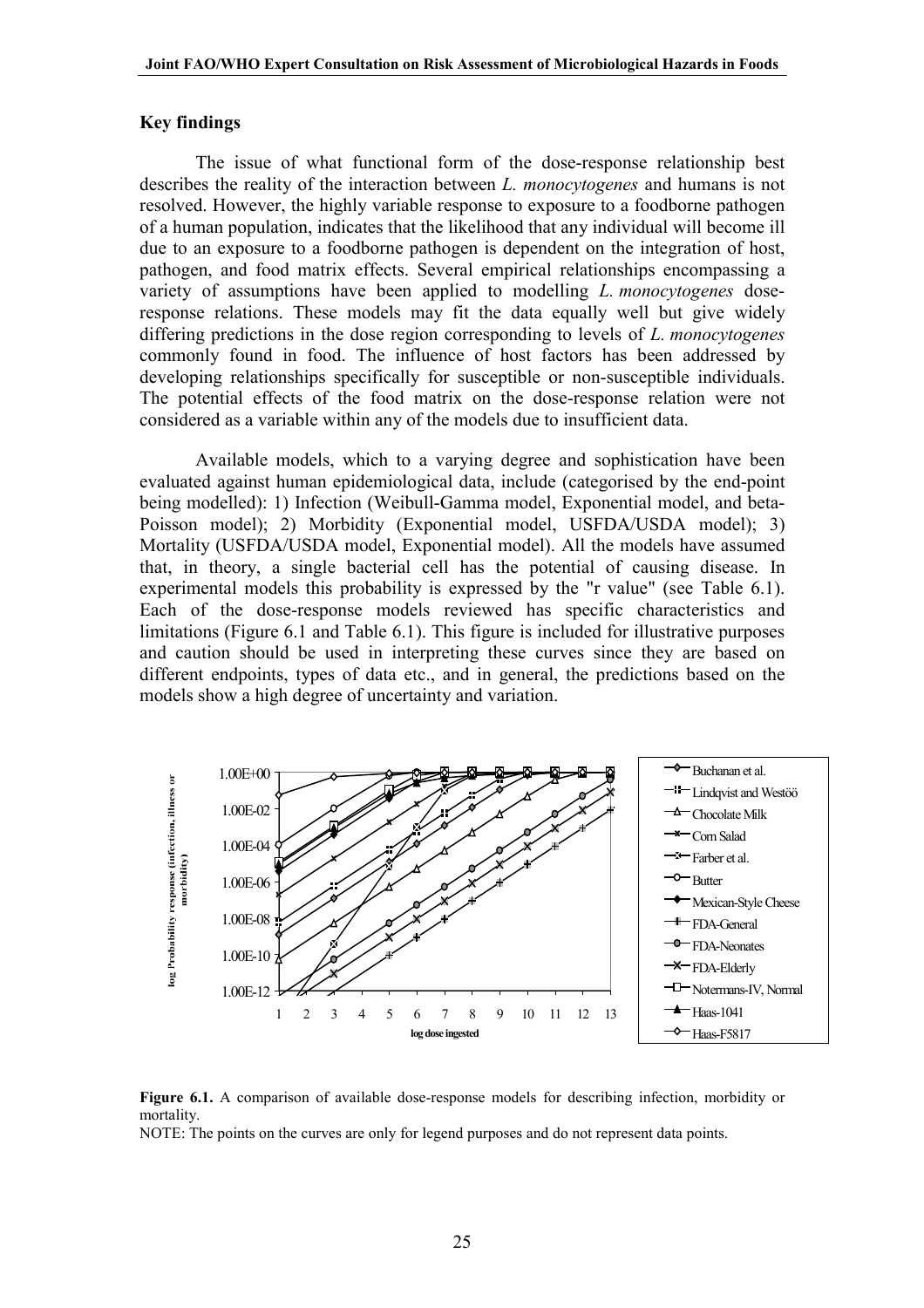**Table 6.1.** Summary of the selected dose-response models available for *Listeria monocytogenes* that were reviewed in the current document. The models are summarised in the order they are shown in the legend of Figure 6.1.

| <b>Model/Study</b>                                                          | <b>Biological End Point</b>                                                                                  | <b>Model/Parameters</b>                                                                                                                                                                                                                                                       | <b>Comments</b>                                                                                                                                                                                                                                                                                                                                                                                 |
|-----------------------------------------------------------------------------|--------------------------------------------------------------------------------------------------------------|-------------------------------------------------------------------------------------------------------------------------------------------------------------------------------------------------------------------------------------------------------------------------------|-------------------------------------------------------------------------------------------------------------------------------------------------------------------------------------------------------------------------------------------------------------------------------------------------------------------------------------------------------------------------------------------------|
| Buchanan<br>al.<br>et<br>(1997)                                             | Morbidity<br>(serious<br>listeriosis)<br>Based<br>on<br>annual<br>food<br>statistics<br>and<br>survey data   | <sup>1</sup> Exponential<br>$*_T = 1.18 \times 10^{-10}$                                                                                                                                                                                                                      | Based<br>estimate<br>оf<br>on<br>an<br>immunocompromised individuals.<br>It<br>is<br>purposefully conservative and assumed that<br>all cases were caused by a single food<br>category. Predicted Morbidity <sub>50</sub> = $5.9 \times 10^9$<br>CFU. r-value is approximately equal to the<br>probability that a single cell of L.<br>monocytogenes could cause serious illness.                |
| Lindqvist<br>and<br>Westoo (2000)                                           | Morbidity<br>(serious<br>listeriosis)<br>Based on annual disease<br>statistics<br>food<br>and<br>survey data | <sup>1</sup> Exponential<br>$*_T$ = 5.6 $\times$ 10 <sup>-10</sup>                                                                                                                                                                                                            | <b>Based</b><br>on<br>estimate<br>of<br>an<br>immunocompromised individuals.<br>It<br>is<br>purposefully conservative and assumed that<br>all cases were caused by a single food<br>category. Predicted Morbidity <sub>50</sub> = $1.2 \times 10^9$<br>CFU. r-value is approximately to the<br>probability that a single cell of L.<br>monocytogenes could cause serious illness.               |
| Chocolate<br>milk,<br><b>Current Study</b>                                  | Febrile gastroenteritis                                                                                      | <sup>1</sup> Exponential<br>$*_T$ = 5.8 $\times$ 10 <sup>-12</sup>                                                                                                                                                                                                            | Based on an outbreak associated<br>with<br>consumption of chocolate<br>milk.<br>The<br>population was limited to immunocompetent<br>individuals who suffered gastroenteritis<br>symptoms only.                                                                                                                                                                                                  |
| Corn salad, Current<br>Study                                                | Febrile gastroenteritis                                                                                      | <sup>1</sup> Exponential<br>$*_T$ = 1.8 $\times$ 10 <sup>-8</sup>                                                                                                                                                                                                             | Based on an outbreak associated with<br>consumption of corn salad. The population<br>was limited to immunocompetent individuals<br>who suffered gastroenteritis symptoms only.<br>The dose response curve may be highly<br>conservative due to highly limited dose data.                                                                                                                        |
| Farber et al. (1996)                                                        | Serious<br>infection<br>in<br>Based<br>humans.<br>on<br>expert elicitation                                   | <sup>2</sup> Weibull-Gamma,<br>$\alpha$ = 0.25<br>$\beta_{High Risk} = 10^{11}$<br>$b = 2.14$                                                                                                                                                                                 | The dose estimated for 50% of the population<br>to become infected:<br>High Risk: 480,000 CFU<br>Low Risk: 48,000,000 CFU<br>The model is of limited usefulness due to<br>over prediction of the number of serious<br>illnesses and a general lack of transparency<br>regarding how the various assumptions were<br>reached.                                                                    |
| Current<br>Butter,<br><b>FDA</b><br>study<br>and<br>(2000)                  | Morbidity<br>(Serious<br>listeriosis)<br>Analysis of outbreak<br>data                                        | <sup>1</sup> Exponential<br>$*_T$ = 1.02 $\times$ 10 <sup>-5</sup>                                                                                                                                                                                                            | Based on an outbreak in Finland caused by<br>butter. The effected population was a group<br>of highly immunocompromised individuals in<br>a hospital setting.<br>Predicted Morbidity <sub>50</sub> = $6.8 \times 10^4$ CFU                                                                                                                                                                      |
| Mexican-style<br>Current<br>cheese,<br><b>FDA</b><br>study<br>and<br>(2000) | Morbidity (Perinatal Exponential<br>listeriosis)<br>Analysis of outbreak<br>data                             | $*_T$ = 3.7 $\times$ 10 <sup>-7</sup>                                                                                                                                                                                                                                         | Based on an outbreak in pregnant women in<br>the United States caused by Mexican-style<br>cheese.<br>Predicted Morbidity <sub>50</sub> = $1.9 \times 10^6$ CFU.                                                                                                                                                                                                                                 |
| FDA-General, FDA<br>(2000)                                                  | Mortality<br>Based on combination<br>animal<br>of<br>(mice)<br>lethality and<br>human<br>fatality statistics | <sup>3</sup> Original model based on<br>weighted,<br>multiple<br>mathematical models. The<br>study used<br>current<br>an<br>exponential<br>model<br>in<br>conjunction<br>with<br>predictions for the $10^{12}$ dose<br>to represent<br>$*_T$ = 8.5 $\times$ 10 <sup>-16</sup> | Model includes individuals between the ages<br>of 30 days and 60 years. It includes<br>consideration of distributions for strain<br>virulence. It is based on mouse lethality data<br>"anchored" so that the model provides<br>prediction consistent with incidence of lethal<br>L. monocytogenes infections reported in<br>FoodNet (The US Foodborne Diseases Active<br>Surveillance Network). |

 $\overline{a}$ 

<sup>\*</sup> r = probability of a single cell causing infection<br><sup>1</sup> Exponential model: single parameter. Microorganisms are assumed to occur randomly and independent<br><sup>2</sup> Weibull-Gamma model: Three parameters. Based on Weibull model,

by two factors.<br><sup>3</sup> US FDA/USDA model: Surrogate experimental animal is used to establish the shape of the dose-response curve. US

epidemiological data used to set constraint limits (anchor the model)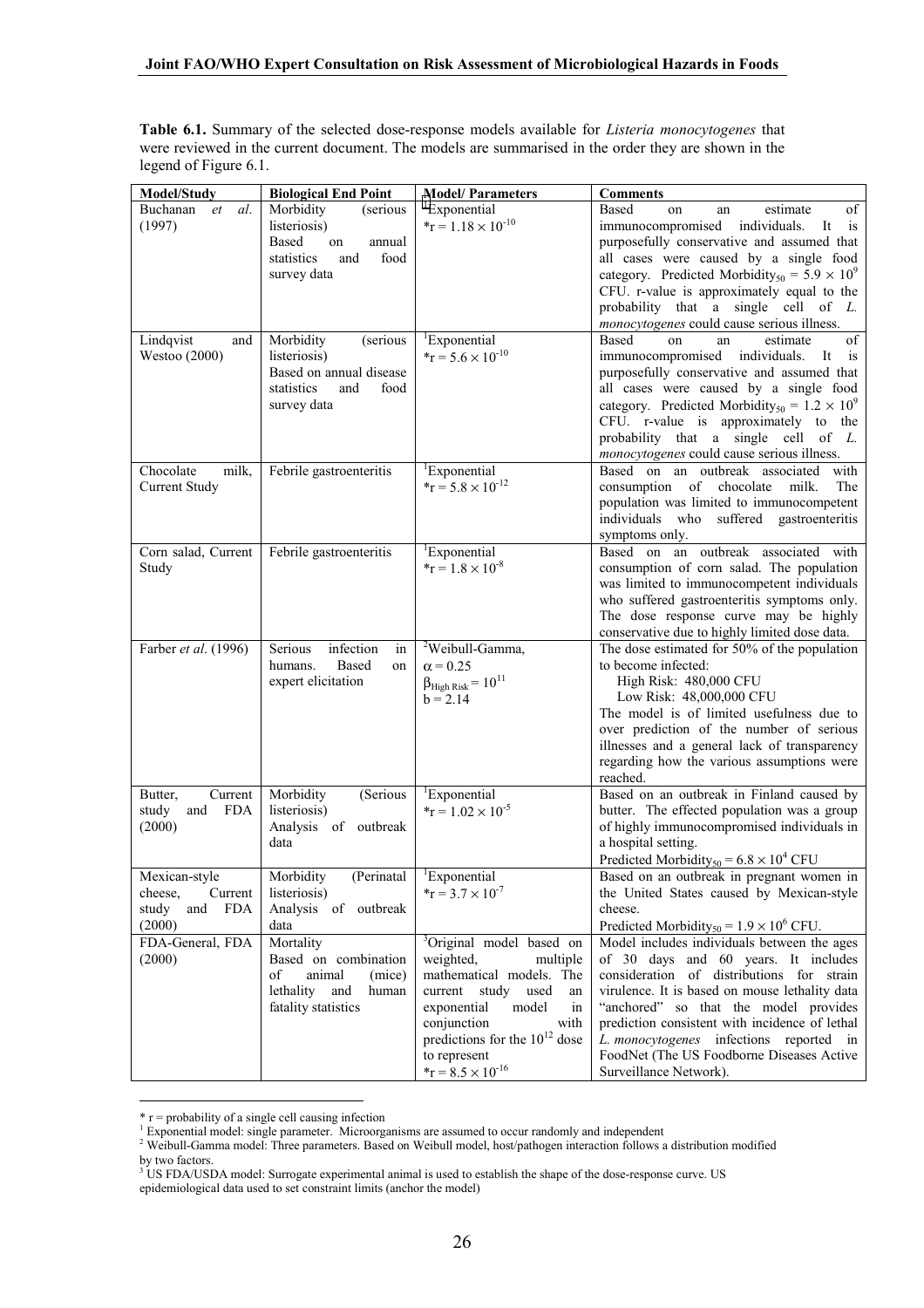| FDA-Neonates.<br>FDA (2000)                                  | Mortality<br>Based on combination<br>of<br>animal<br>(mice)<br>lethality<br>and<br>human<br>fatality statistics | <sup>3</sup> Original model based on<br>weighted,<br>multiple<br>mathematical models. The<br>study used<br>current<br>an<br>exponential<br>model<br>in<br>conjunction<br>with<br>predictions for the $10^{12}$ dose<br>to represent<br>$*_T = 5.0 \times 10^{-14}$               | The number of cases of serious listeriosis was<br>estimated by multiplying predicted fatalities<br>by a factor of 5. The $LD_{50}$ associated with<br>this r-value should be considered notional and<br>interpreted as indicating that a significant<br>portion of the population is not susceptible.<br>The model includes foetuses and neonates<br>less than 30 days of age. It assumed that<br>exposure is <i>in utero</i> . It includes consideration<br>of distributions for strain virulence. It is<br>based on mouse lethality data and "anchored"<br>so that the model provides a prediction<br>consistent with incidence of lethal L.<br>monocytogenes infections reported in CDC<br>FoodNet. The $LD_{50}$ associated with this r-<br>value should be considered notional and<br>interpreted as indicating that a significant<br>portion of the population is not susceptible. |
|--------------------------------------------------------------|-----------------------------------------------------------------------------------------------------------------|----------------------------------------------------------------------------------------------------------------------------------------------------------------------------------------------------------------------------------------------------------------------------------|------------------------------------------------------------------------------------------------------------------------------------------------------------------------------------------------------------------------------------------------------------------------------------------------------------------------------------------------------------------------------------------------------------------------------------------------------------------------------------------------------------------------------------------------------------------------------------------------------------------------------------------------------------------------------------------------------------------------------------------------------------------------------------------------------------------------------------------------------------------------------------------|
| FDA-Elderly, FDA<br>(2000)                                   | Mortality<br>Based on combination<br>of<br>animal<br>(mice)<br>lethality and<br>human<br>fatality statistics    | <sup>3</sup> Original model based on<br>weighted,<br>multiple<br>mathematical<br>models.<br>Current<br>study<br>used<br>model<br>exponential<br>in<br>conjunction<br>with<br>predictions for the 10 <sup>12</sup> dose<br>to represent<br>$*_T$ = 8.4 $\times$ 10 <sup>-15</sup> | The model includes individuals over 60 years<br>of age and consideration of distributions for<br>strain virulence. Based on mouse lethality<br>data and "anchored" so that the model<br>provides prediction consistent with incidence<br>of lethal L. monocytogenes infections<br>reported in FoodNet. The number of cases of<br>serious listeriosis is estimated by multiplying<br>predicted fatalities by a factor of 5. The $LD_{50}$<br>associated with this r-value should be<br>considered notional and interpreted as<br>indicating that a significant portion of the<br>population is not susceptible.                                                                                                                                                                                                                                                                           |
| Notermans-IV,<br>normal, Notermans<br><i>et al.</i> , (1998) | Mortality in mice                                                                                               | <sup>1</sup> Exponential Model<br>$*_T = 1.1 \times 10^{-6}$                                                                                                                                                                                                                     | It is based on mice injected IV with<br>L monocytogenes. Mice were previously<br>exposed to L. monocytogenes. Mice that were<br>not previously exposed were more susceptible<br>to L. monocytogenes. The use of mortality in<br>mice without correction for the apparent<br>decreased susceptibility of humans for<br>L monocytogenes led to a substantial<br>overestimation of mortality in humans                                                                                                                                                                                                                                                                                                                                                                                                                                                                                      |
| Haas et al. (1999)                                           | Infection in mice                                                                                               | <sup>4</sup> Beta-Poisson<br>and<br>Exponential (no fit)<br>Strain 1041<br>$\alpha$ = 0.17<br>$ID_{50} = 2.1 \times 10^6$<br>Strain F5817<br>$\alpha$ = 0.25<br>$ID_{50} = 2.8 \times 10^2$                                                                                      | Using infection in mice without correction for<br>the apparent decreased susceptibility of<br>humans for L. monocytogenes led to a<br>substantial overestimation of the incidence of<br>infection in humans. The selection of the end<br>point of infection of normally sterile sites in<br>mice is difficult to correlate with human<br>disease.                                                                                                                                                                                                                                                                                                                                                                                                                                                                                                                                        |

 $\overline{a}$ 

 $*$  r = probability of a single cell causing infection

<sup>&</sup>lt;sup>1</sup> Exponential model: single parameter. Microorganisms are assumed to occur randomly and independent

<sup>&</sup>lt;sup>3</sup> US FDA/USDA model: Surrogate experimental animal is used to establish the shape of the dose-response curve. US

epidemiological data used to set constraint limits (anchor the results)<br><sup>4</sup> Beta-Poisson model: Two parameters. Heterogeneity of host/pathogen interaction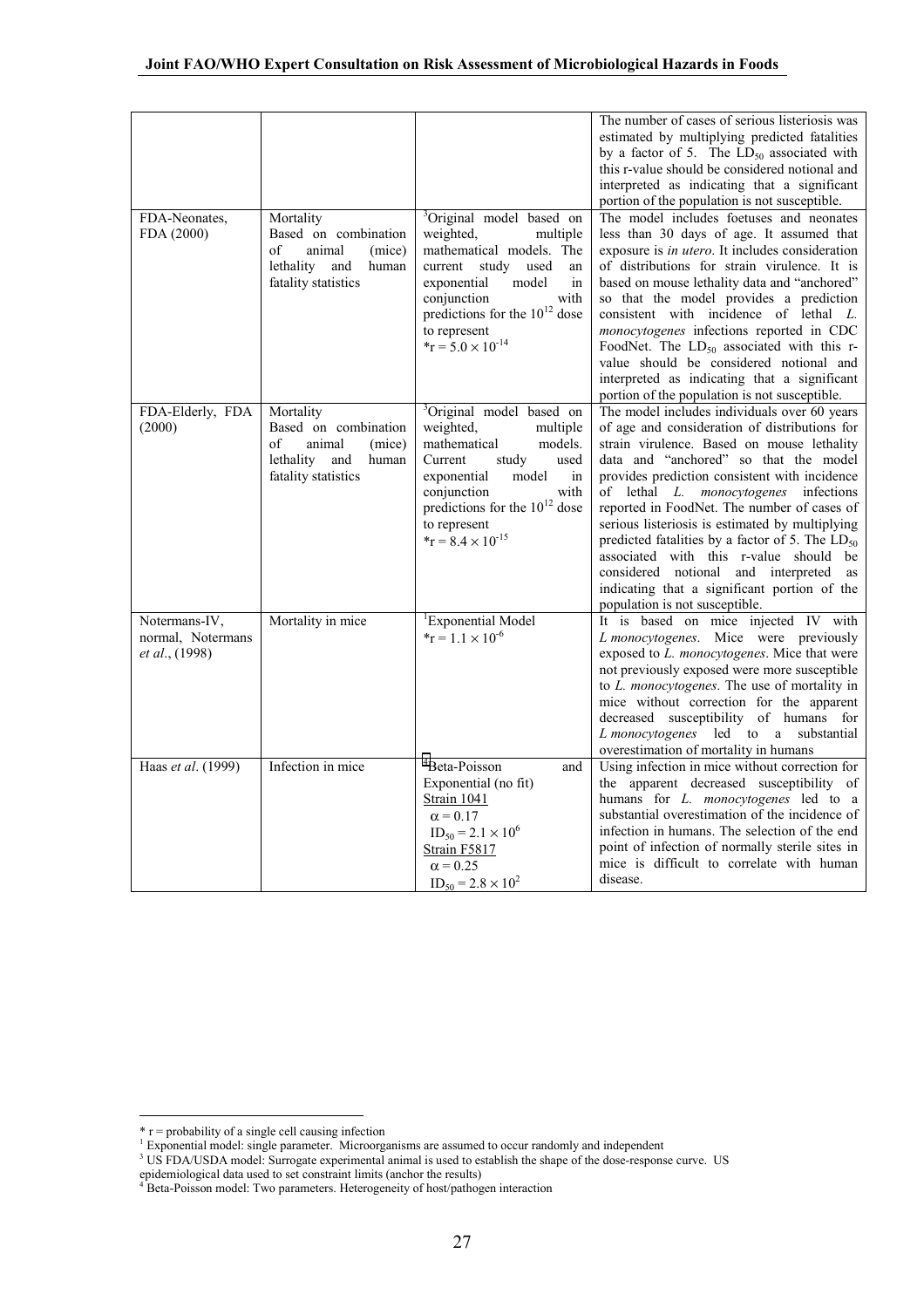At this stage it is not possible to endorse a single dose-response model. In part, this reflects the fact that the models are based on different biological end points and use different types of data (e.g. annual disease statistics, animal models, outbreak investigations)(Table 6.1). The use of several dose-response model relationships is the recommended approach to deal with the uncertainty related to our current gaps in knowledge of dose-response relationships. Presently, there are only limited criteria on which to base the selection of a dose-response model and better ways to evaluate the models are needed. However, the choice of which models to use will depend on factors such as the purpose of the risk assessment and the level of resources and sophistication available to the risk assessors. This requires that the basis for the various dose-response relations and their impact on the overall risk assessment be adequately communicated to the risk managers requesting the assessment.

The absence of human data, the incomplete epidemiological information, the difficulties in extrapolating from animal data to humans, and a lack of mechanistic models are all limiting factors identified here that contribute to the uncertainty in the description of the dose-response relationship. The approach taken in the USFDA/USDA model is noteworthy since it addresses several of these limitations but it will need further evaluation and it would be interesting to evaluate that model with additional and independent data that has not been used to calibrate the model.

#### **Gaps in the data**

The limitations of the dose-response models reviewed, reflects the need for further data and scientific understanding of the pathogen's mechanisms of pathogenicity and the host and food matrix effects that influence the potential to cause disease. Priority knowledge gaps that were identified in this evaluation include:

- Impact of food type (food matrix) on the ability of *L. monocytogenes* to cause disease.
- Identification of key virulence factor(s) within *L. monocytogenes* isolates that lead to the apparent diversity in the ability of strains of this pathogen to cause disease.
- Determination of the distribution of virulence potentials among *L. monocytogenes* isolated from foods.
- Enhanced epidemiological data related to outbreaks and sporadic cases of listeriosis, particularly data needed to calculate attack rates, to determine the dose consumed by individuals, and to assess the health and immune status of both symptomatic and asymptomatic individuals.
- Better estimates of the actual proportion of the population at increased risk of invasive listeriosis.

#### **Conclusions**

While there are limitations associated with each of the dose-response models for *L. monocytogenes* evaluated in this report, it can be concluded that there are several models that could be useful in developing risk assessments for this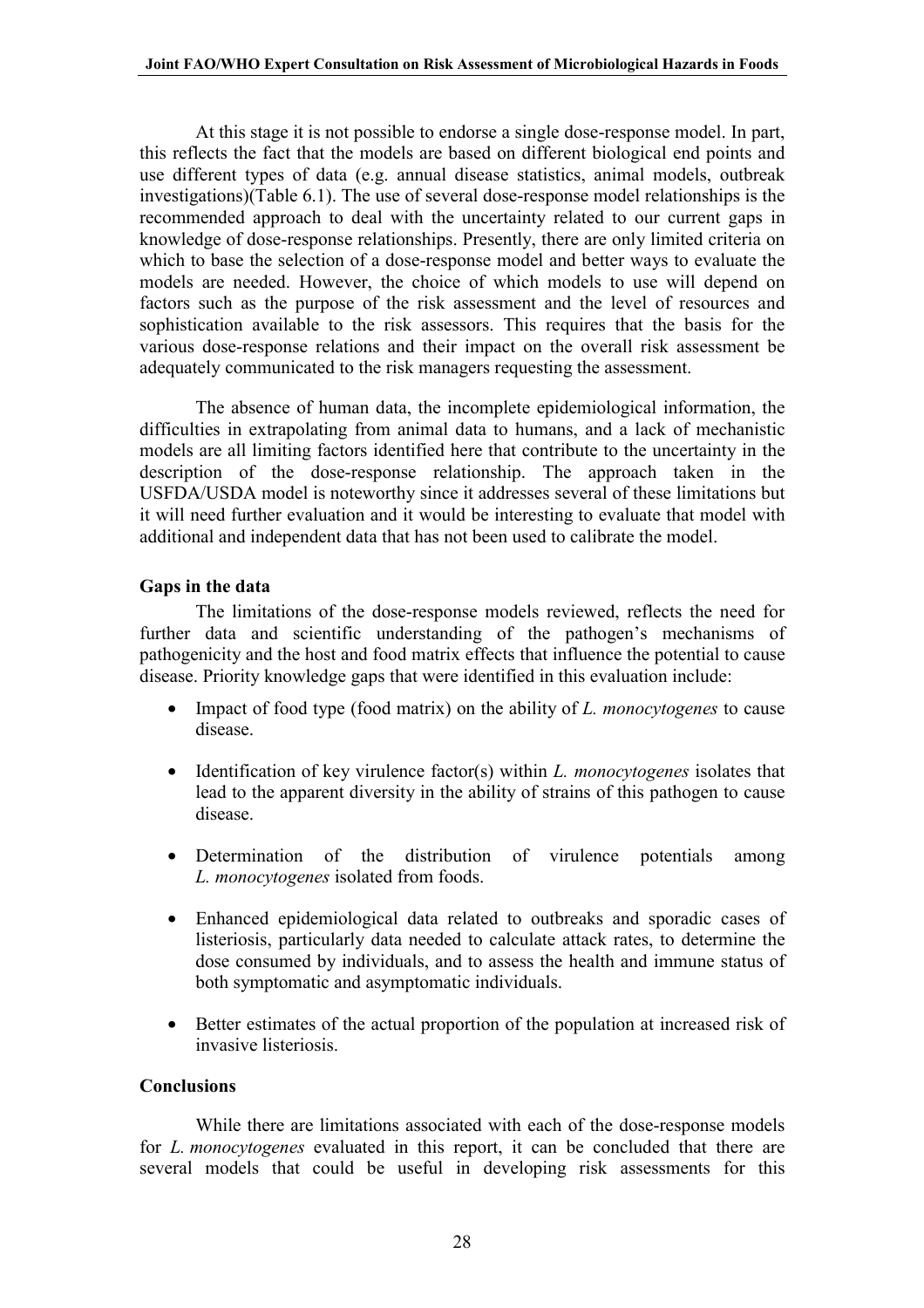microorganism. However, at the current time it would be advisable to consider the use of multiple dose response models when estimating risks. Higher consideration should be given by users of the models to those models that provide a more accurate picture of the dose-response relations by capturing the full interaction of host, pathogen, and food matrix effects.

Use of any of the models should be consistent with the fact that serious invasive listeriosis is a rare foodborne disease that largely, but not totally, affects specific high risk populations. However, even in these groups the likelihood of disease appears low. Thus, it is expected that dose-response models based on animal models that were selected for their susceptibility to *L. monocytogenes* would be of limited usefulness for predicting human response unless the dose-response relations for the animal model can be appropriately correlated to the disease response in humans. Without an appropriate basis in human disease, such models may not yield estimates of risk that are accurate and useful. Using animal data it appears that modelling lethality or severe invasive listeriosis is more effective in relation to human disease than modelling infection. At the current time, the public health significance of febrile gastroenteritis is largely unknown. The circumstances leading to these symptoms among the normal population appears sufficiently different so that the usefulness of using this as a biological end point for developing dose-response relations is limited.

It appears that dose-response relationships developed using epidemiological and annual health statistics from one country may be useful in predicting the doseresponse relations in populations of other countries with a similar level of development. The same models may be applicable to other countries as well, but the influence of differences in demographics and the size of sub-populations at increased risk should be considered.

## **Recommendations**

- Consider the use of multiple dose-response models when estimating risk.
- Develop criteria to form the basis for selecting dose-response models and tools to compare them.
- Evaluate the dose-response models by testing them against independent data.
- Avoid the use of febrile gastroenteritis as a biological end point for modelling.
- Evaluate the effect of the type of food (food matrix) on the ability of *L. monocytogenes* to cause disease.
- Identify key virulence factor(s) within *L. monocytogenes* isolates that lead to the apparent diversity in the ability of strains of this pathogen to cause disease.
- Determine the distribution of virulence potentials among *L. monocytogenes* isolated from foods.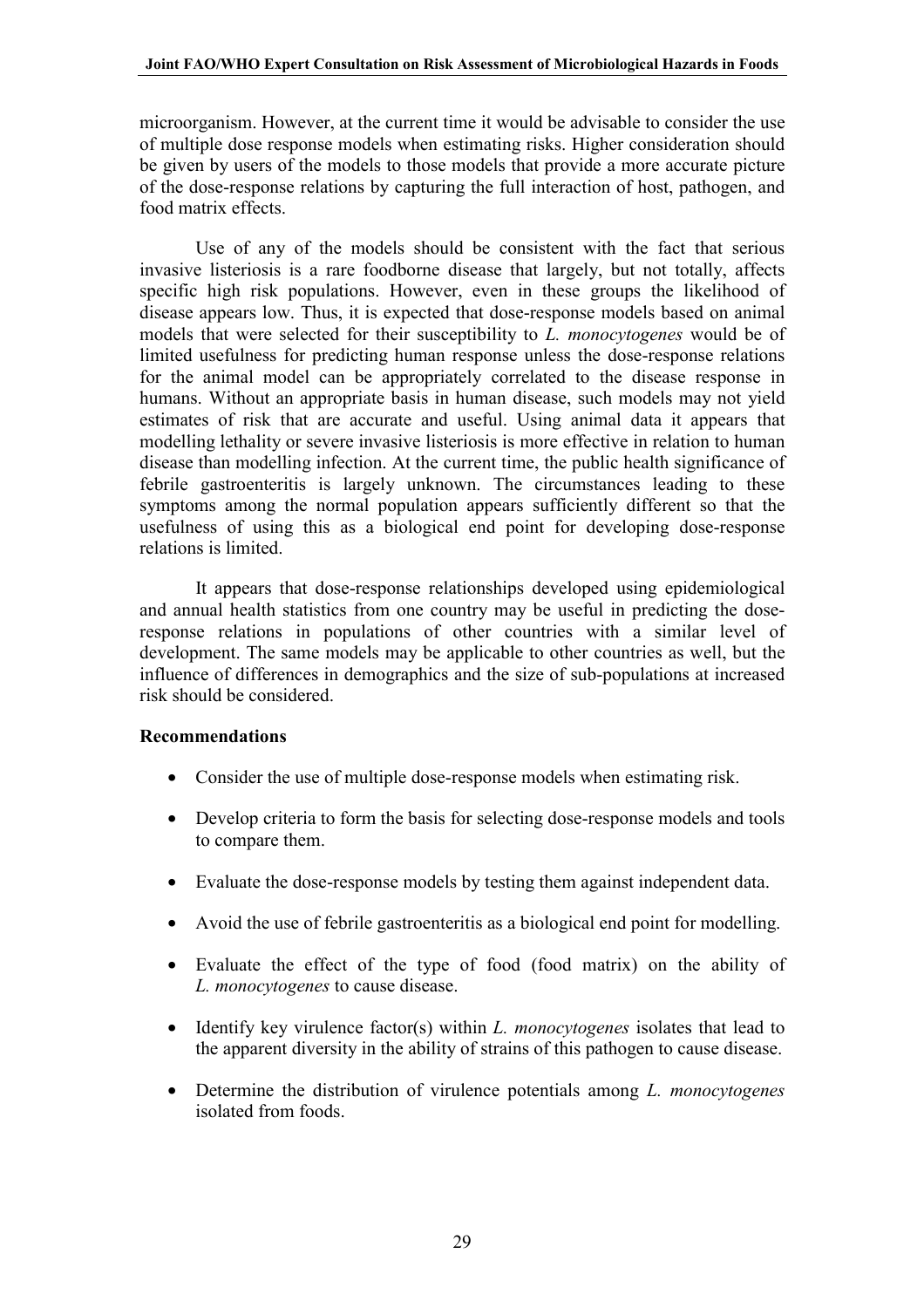- <span id="page-32-0"></span>• Obtain epidemiological data needed to calculate attack rates, determine the exposure dose, and assess the health and immune status of both symptomatic and asymptomatic individuals.
- Develop estimates of the high risk population.

## **6.1.B Summary of discussions on hazard identification and hazard characterization**

## *Limitations of dose-response models for hazard characterization of L. monocytogenes*

There is epidemiological data indicating that low doses of *L. monocytogenes* can cause listeriosis. Conversely, quantitative exposure assessments indicate that all consumers are exposed to very high doses of *L. monocytogenes* in RTE foods many times per year. This suggests a missing element in our understanding of foodborne listeriosis due to RTE foods that is possibly related to variability in virulence between strains of this microorganism. For example, the establishment of "epidemic" strains in processing environments is recognized as an element common to several outbreaks of listeriosis.

## *Virulence of L. monocytogenes*

All strains of *L. monocytogenes* are currently considered virulent and no acceptable biomarker has been developed to detect virulence of strains and host factors that may relate to increased susceptibility.

#### *Application of dose-response models to different countries*

Dose-response models may be generic. However, models would probably gain in international applicability through use of input data from different regions of the world. Validation of models by using such data has been encouraged.

## *6.2. EXPOSURE ASSESSMENT OF L. MONOCYTOGENES IN READY-TO-EAT FOODS*

#### **6.2.A Executive summary**

#### **Introduction**

The scope and objective of the present work were to quantitatively assess human exposure to *L. monocytogenes* in ready-to-eat (RTE) foods. The exposure assessment estimates the number of meals containing the pathogen and the number of organisms consumed. An exposure assessment can then be combined with a hazard characterisation, so that the magnitude and severity of risks to human health can be estimated.

## **Objectives**

The aim of this report on exposure assessment of *L. monocytogenes* in RTE foods is to: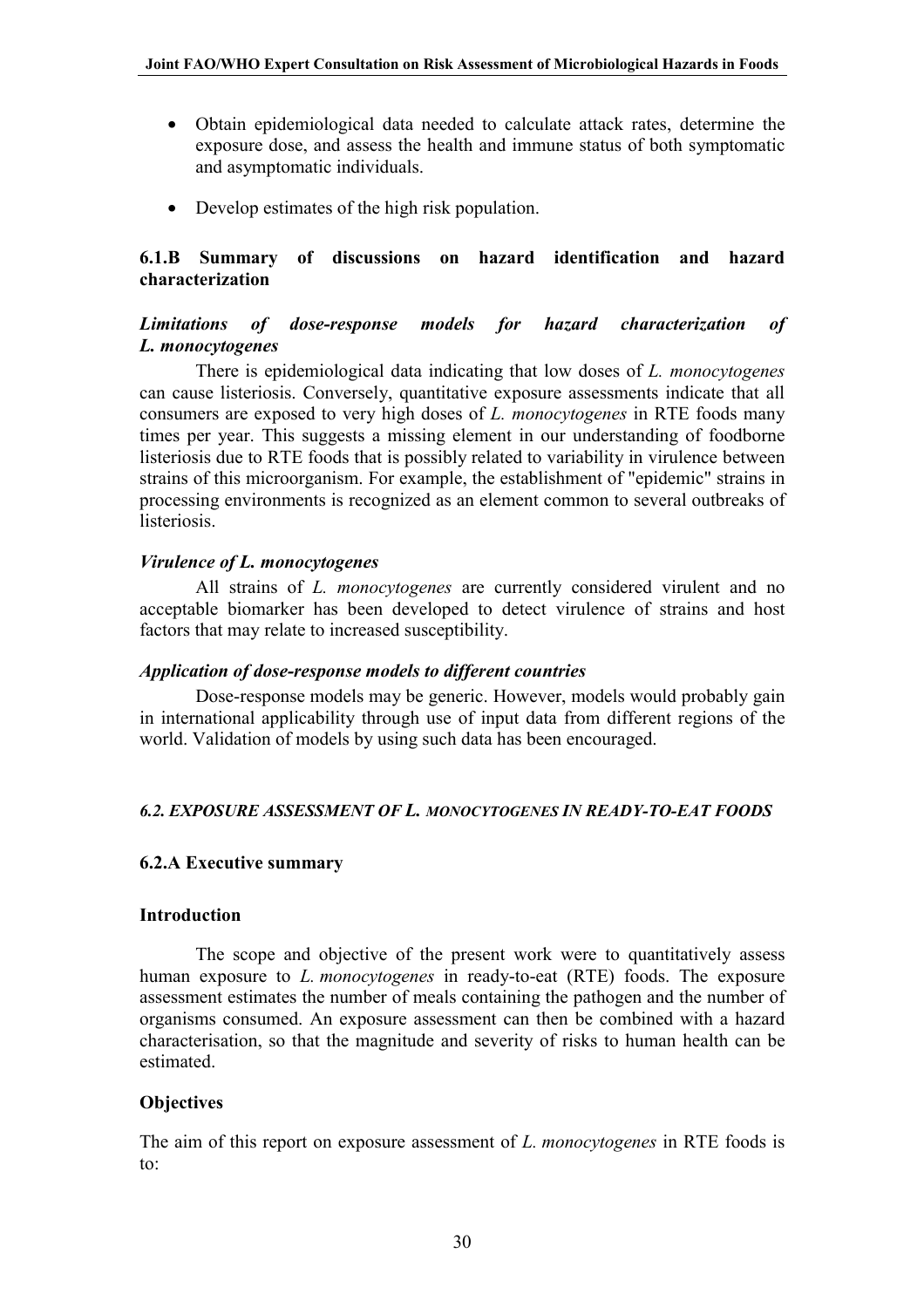- Provide an overview of issues that should be considered.
- Describe and evaluate methods that can be used.
- Collate and present relevant data and information.
- Demonstrate the application of exposure assessment to specific risk management questions for use in both industrialised and developing countries.

#### **Approach**

The report considers issues related to assessment of exposure including an extensive review of general principles and modelling approaches, and provides a glossary of technical terms. Discussion of the merits of different approaches and their relevance to different risk questions is also presented.

Eleven examples of exposure assessments from existing qualitative/descriptive and quantitative risk assessments or related documents are reviewed and assessed using criteria based on the 1999 Codex principles and guidelines for the conduct of microbiological risk assessment. These show different approaches and ideas for modelling exposure to *L. monocytogenes* in specific RTE foods or in different countries or regions.

In addition seven new exposure assessments were initiated. The selection of these examples was based on various criteria, including:

- different food commodities
- lightly processed and highly processed RTE foods
- a history of listeriosis associated with the food
- potential for growth or inactivation during long-term storage
- potential affect of temperature abuse
- the effect of an inactivation step, e.g., pasteurization
- potential for post-processing contamination
- high consumption rates
- use in international trade

The following RTE foods were modelled from retail to the point of consumption.

- raw and unpasteurized milk
- ice cream
- soft mould-ripened cheese

The following RTE foods were modelled from production to the point of consumption:

- minimally processed vegetables
- smoked salmon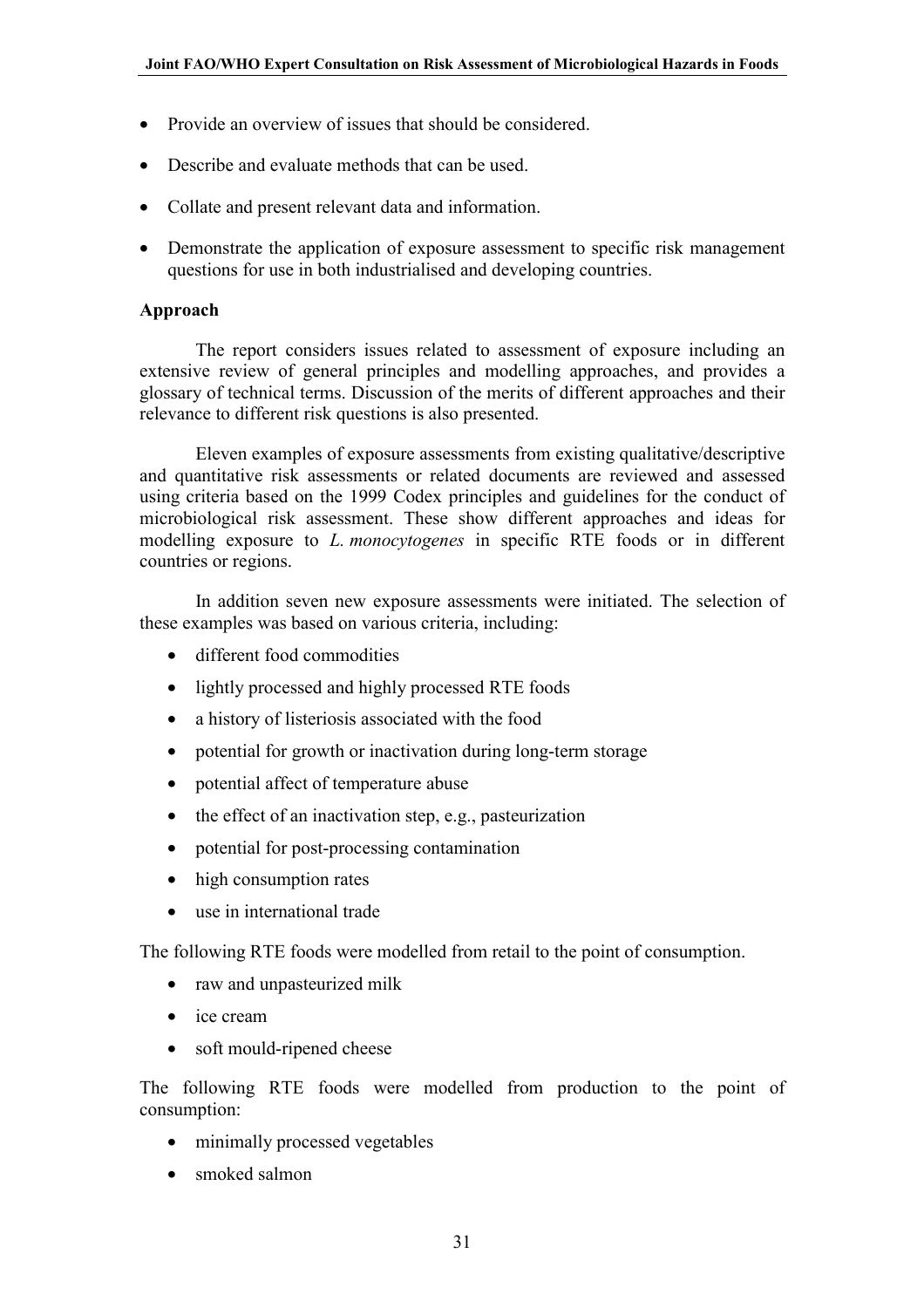semi-fermented meats

In addition, there is a specific example comparing the effect of zero tolerance and a tolerance of 100 CFU/g at the point of consumption.

The aim of these examples is to illustrate the effect on exposure of:

- processing
- low contamination levels in products that do not permit growth of *L. monocytogenes*
- long-term storage on increase or decrease of *L. monocytogenes* concentration
- consumption frequency and meal (serving) size.

Gaps in the data that currently prevent completion of exposure assessments are identified and recommendations given on improving exposure assessments and their use for RTE foods. To supplement the report, a substantial bibliographic list of sources of relevant information and data is appended, but references specific to the different sections are also included in the report.

## **Key Findings**

The published and unpublished assessments that were reviewed included assessments of *L. monocytogenes* in bovine milk; seafoods; smoked salmon and trout; soft cheese made from raw milk; shredded cabbage; processed meats; and 21 RTE food groupings. These assessments were prepared in Australia, Canada, France, Sweden and the U.S. In addition, the report of an FAO expert consultation on the trade impact of *Listeria* in fish products was reviewed.

All assessments had clear goals, but these goals were quite different resulting in different approaches and levels of sophistication being adopted. All commented on the lack of data available and the consequential need to make a number of assumptions. The assumptions were incorporated into a modelling approach that was

well developed in some examples, but less so in others, representing an evolution of sophistication over the six year period  $(1994 - 2000)$  since the first assessment of exposure to *L. monocytogenes* in RTE foods was published. No assessment critically considered the effect of the assumptions inherent in the model.

While all of the approaches that are recommended in the current report were used in one or other of the exposure assessments reviewed, none fully encompasses a "farm-to-fork" approach using a fully stochastic model. The most extensive study assessed exposure from many types of food grouped into 21



**Figure 6.2:** Product flow diagram indicating the tracking of the changes in prevalence and concentration of *L. monocytogenes* in a food.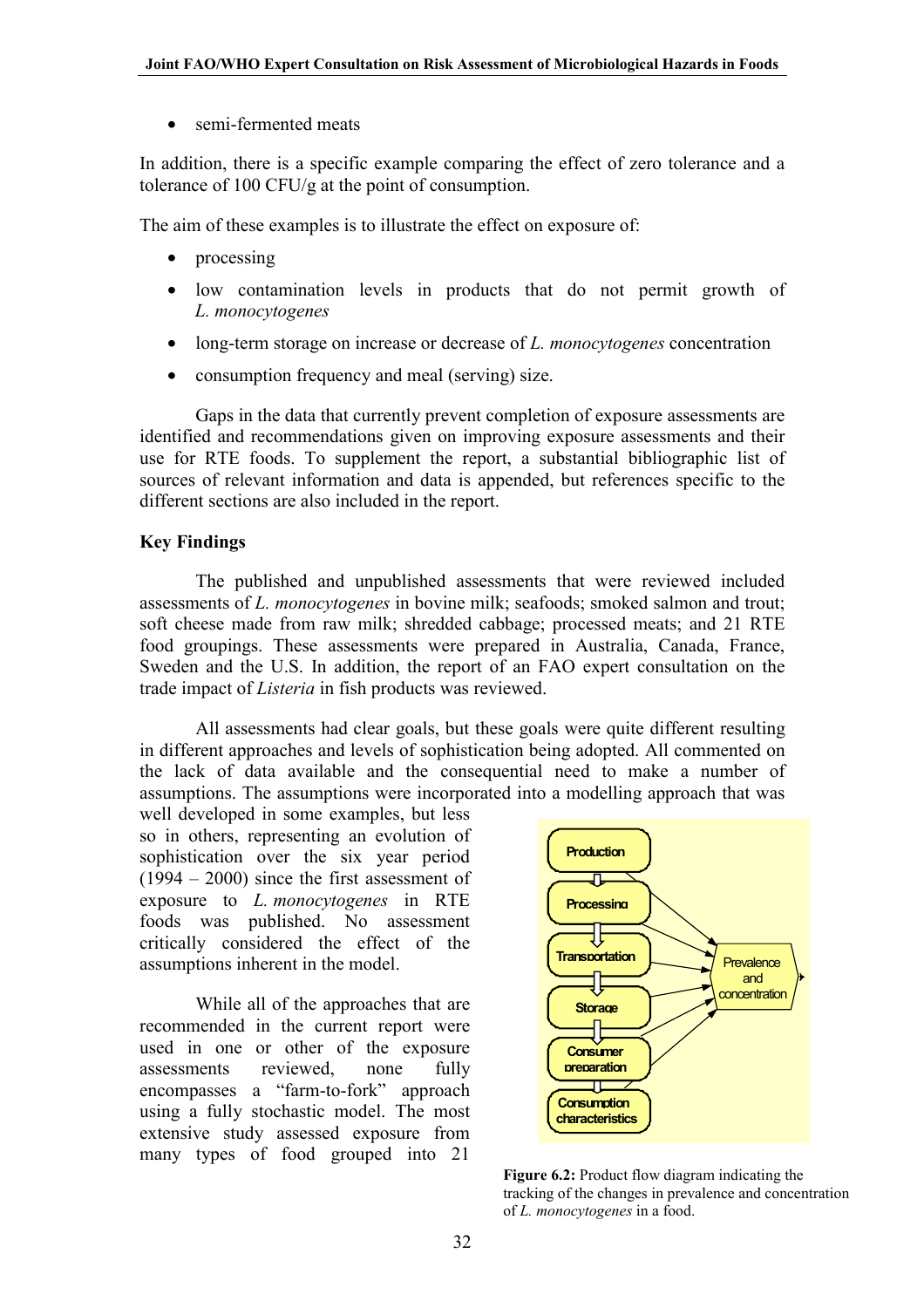categories with *L. monocytogenes* growth modelled only from retail to consumption.

For the novel example exposure assessments a generic model structure was developed and is shown in Figure 6.2. It illustrates the need to track changes in the prevalence and concentration of *L. monocytogenes* in RTE foods as they move through the food system to the point of consumption. Figure 6.3 illustrates the interaction of factors that influence the level of exposure and the need to differentiate exposure to different population subgroups. In a completed exposure assessment the typical result is the simulated number of *L. monocytogenes* in a contaminated serving. For instance, in the model for exposure from soft cheese, the predicted distribution of *L. monocytogenes* concentration in servings is shown in Figure 6.4. The exposure assessment further predicts that for consumers at normal risk, from 4 to 22 servings of soft cheese are consumed per year, and that for consumers at high risk, from 3 to 17 servings of soft cheese are consumed per year. Of those soft cheese servings, 4 % (median) are predicted to be contaminated (Figure 6.4).

The starting point in the exposure assessment depends on the question that the risk manager seeks advice on. For example, in the case of RTE foods that do not receive a listericidal step, it may be necessary for the assessment to include potential sources of contamination in the harvest or growing area. Alternatively, for those products that do undergo a listericidal step but may become contaminated or re-contaminated, only the steps subsequent to the listericidal step may need to be modelled.



**Figure 6.3**. Influence diagram detailing factors that affect human exposure to *L. monocytogenes* in RTE food.

Food consumption characteristics of sub-groups of the population that are particularly susceptible to listeriosis need to be determined, but this proved difficult from available survey data.

An assessor often needs to be able to determine the prevalence and concentration at one point in the food chain from an earlier point in the chain because specific data relevant to the point of consumption is unavailable. This is also important in order to be able to assess the effectiveness of proposed intervention steps. To overcome lack of data, or to perform a process risk assessment, mathematical modelling will normally have to be used and the appropriate assumptions made. Growth, survival and death models for *L. monocytogenes* are now available, including models that reasonably predict growth rate in pure cultures and challenge tests. However, there is evidence that models may be less accurate for foods naturally contaminated with *L. monocytogenes.* Exposure assessments must explicitly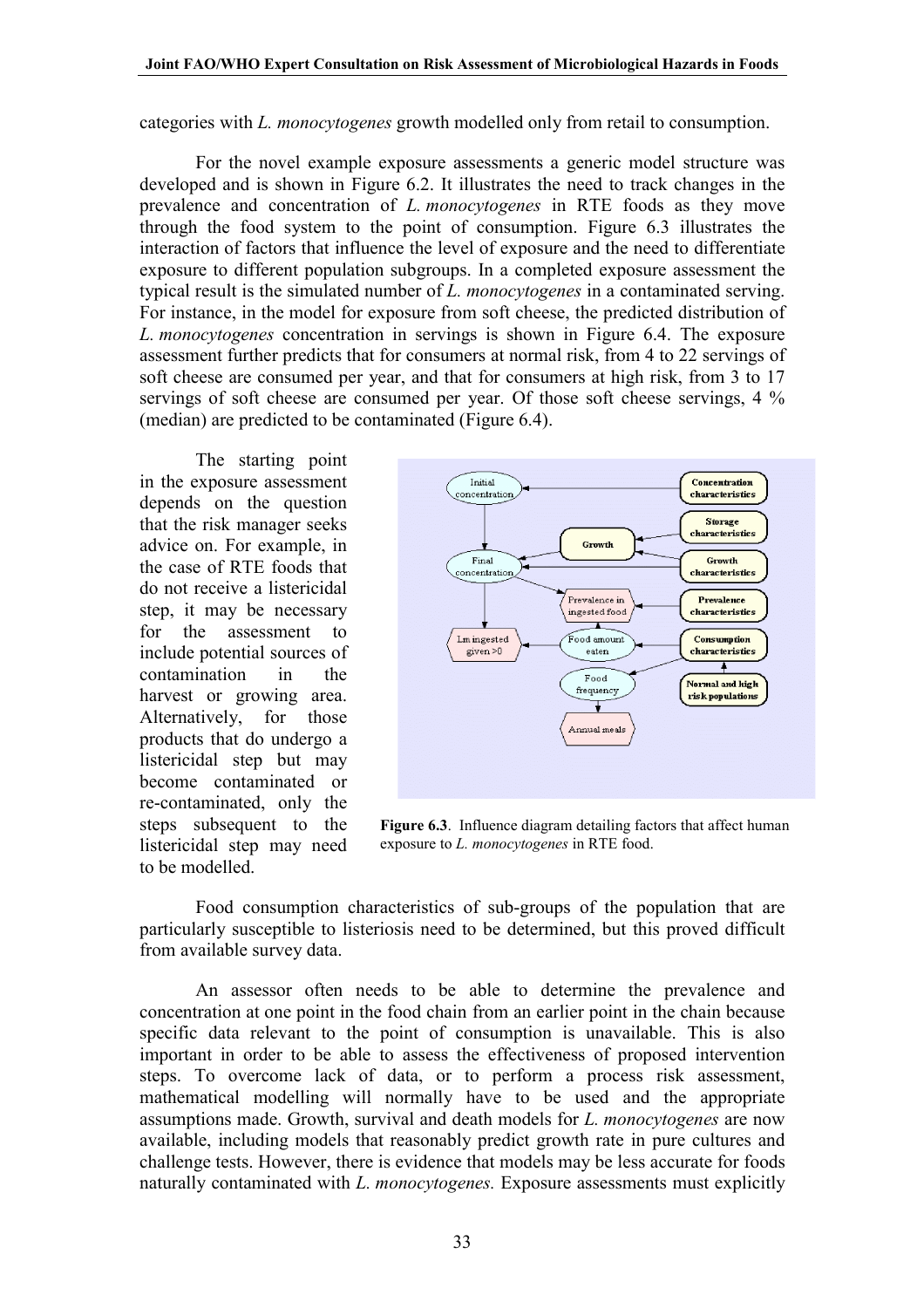recognize the limitations of the current generation of predictive microbiology models so that the risk assessment process is transparent.

While the stochastic modelling approaches were found to be preferable, there are potential disadvantages. For example, as the complexity of the model increases, the bounds of uncertainty/variability become wider and may become so broad as to convey little useful information to the risk manager.



**Figure 6.4:** Simulated distribution of number of *L. monocytogenes* organisms in those 4% (median) of servings that are predicted to be contaminated. The 4 lines represent the outcome based on 4 different studies of home refrigerator storage conditions.

Useful insights can be obtained by using a risk assessment approach. However, the full range and quality of data

required to complete risk assessments is not currently available. Specific gaps that were identified in the data are listed separately below.

#### **Gaps in the data**

- *L. monocytogenes* incidence/prevalence in potential environmental sources, including i) agricultural environments, e.g. ground and well water; cultivated soil used for different crops or uncultivated soil for grazing pasture at different times of the year, silage, fresh and composted manure, farm equipment and farm workers; ii) aquatic environments, marine and freshwater where fish or shellfish are harvested including the effects of sewage or agricultural runoffs into water, fishing equipment, and commercial and recreational fishers.
- *L. monocytogenes* incidence/prevalence and concentration in production including i) primary production: animals, fish, and crops; ii) secondary production, e.g. initial preparation, cleaned carcasses, gutted and stored fish, shucked shellfish, washed produce.
- Product formulation information, e.g. pH, water activity and humectants, preservatives (e.g. nitrite and organic acids, lactic acid bacteria) to enable best estimates of microbial growth, survival or death.
- Data for evaluating the validity of predictive models for *L. monocytogenes* in specific products, recognising the effect of prior history of the culture and potential differences between naturally contaminated products and those deliberately inoculated in challenge tests.
- Identification of virulence markers for *L. monocytogenes* is needed so that exposure to those strains can be assessed specifically.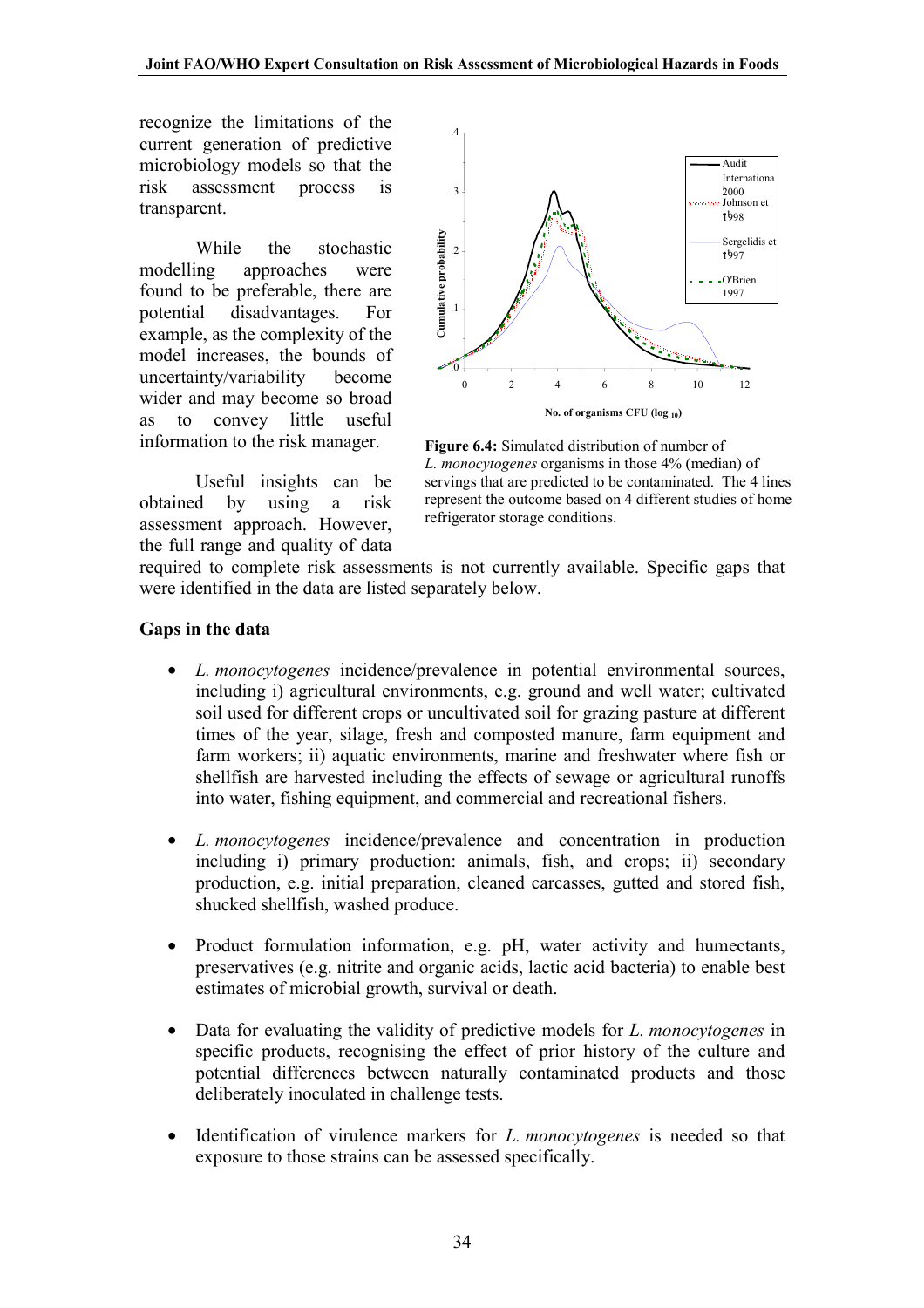- Identification of sources and levels of contamination and recontamination, both at the point of processing and at retail are needed, with information on frequency, and microbial load transferred.
- Impact of microbiota including spoilage organisms on the growth and survival of *L. monocytogenes* in RTE foods or their ingredients, and on the shelf life of products.
- Prevalence and concentration of *L. monocytogenes* on finished packages of RTE foods.
- Retail and consumer handling practices, in particular, storage time and temperature and including more accurate measurements of home storage conditions including refrigeration temperatures by country or region.
- Specific RTE product consumption data for meal servings and frequency by specific populations of individuals, including in developing countries, and particularly for those who are immunocompromised or otherwise susceptible.
- Epidemiological data that distinguish serious or life threatening (usually systemic) vs. mild disease.

## **Conclusions**

The report has demonstrated that it is feasible to develop exposure assessments useful to those managing food safety risks but that there are significant gaps in the data required to complete assessments for *L. moncytogenes* in RTE foods. For example, in the short term it will be necessary to characterize consumption frequency and meal size, and to obtain information on home storage times and temperatures, and handling and preparation practices.

Despite these limitations, immediate benefits are attainable using model exposure assessments by combining them with hazard characterizations to complete the risk characterization. As long as there are insufficient data, exposure assessment will remain reliant on the use of models of food production and distribution systems, of microbial ecology in foods, and on optimising the use of existing data. Specifically, to facilitate the development of exposure assessment by both experienced and inexperienced assessors, it is recommended that guidelines be developed and made widely accessible for the pooling of data from difference sources and of uncertain compatibility and quality. Also guidelines on the appropriate use and development of models, including testing of model validity, assessment of the effect of assumptions, and communication of the reliability (e.g. confidence intervals) of model results should be developed.

To maximise the use of models, they should be developed and described in a transparent manner so that they can be adapted and modified to the changing needs of the risk managers or adopted and adapted by other risk managers.

In the long term, the report identified the need for the establishment of an international data repository for exposure assessment data, including data from the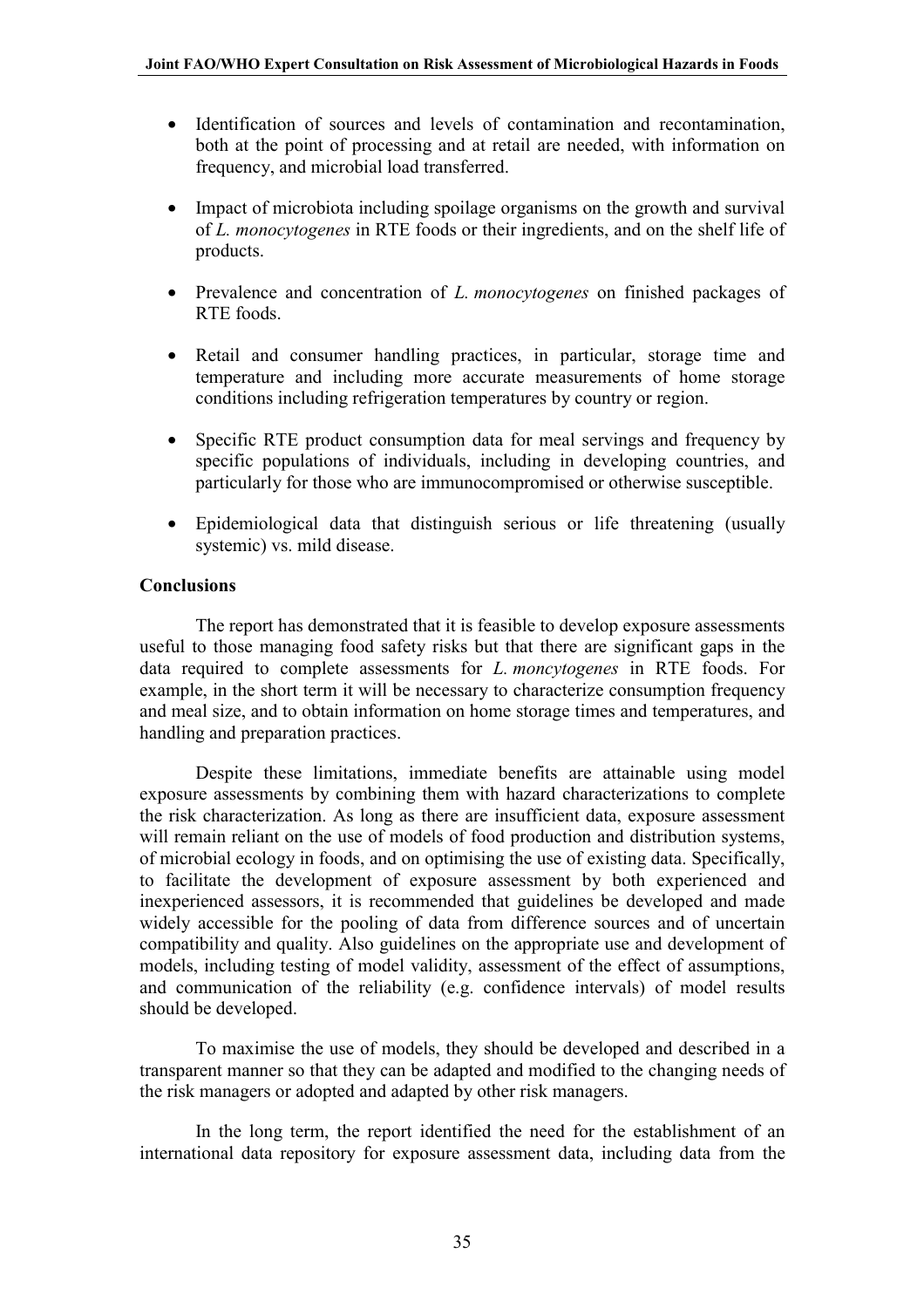food industry. The need to establish food-borne disease surveillance systems was also recognized.

#### **Recommendations**

Exposure assessments require data on prevalence (frequency of contamination and eating) and dose (contamination level and meal sizes for all ages including children and the elderly). To address some of the critical gaps in the data it is recommended that:

- Member Countries be encouraged to identify and report on local practices of storage and handling of food in the home by consumers and in food-service establishments, including storage temperatures and times.
- Coordination be sought with nutrition/consumption studies to develop knowledge of consumption data relevant to foodborne microbiological risks.
- A central, international, data repository be established so that, once collated, data can be accessed and accumulated for use in future exposure assessments.
- Systems of data input are developed whereby industry can contribute their data to the exposure assessment processes without fear of prejudicial use of their data including punitive action by government or release to competitive industries.
- Active surveillance programs are established to develop information against which exposure assessments can be validated.

To advance the development of rigorous and reliable exposure assessments it is recommended that:

- A process is established to indicate the types of exposure assessments that can be used by experienced assessors and those who are new to the process, as well as an approach to modify the model assessments to answer the types of questions that risk managers ask.
- All assumptions used in the development of exposure assessment models should be stated explicitly, and where there are assumptions, the validity of those assumptions is tested and confidence in derived estimates of exposure be specified or characterised. The reliability (e.g. confidence intervals) of model results should be communicated.
- Mathematical modelling guidelines be established for use in microbial food safety exposure assessment. An international workshop, such as that conducted for hazard characterization, may be an appropriate mechanism. This would include guidelines for predictive microbiology aspects of exposure assessment, pooling of data from difference sources and of uncertain compatibility and quality and data editing.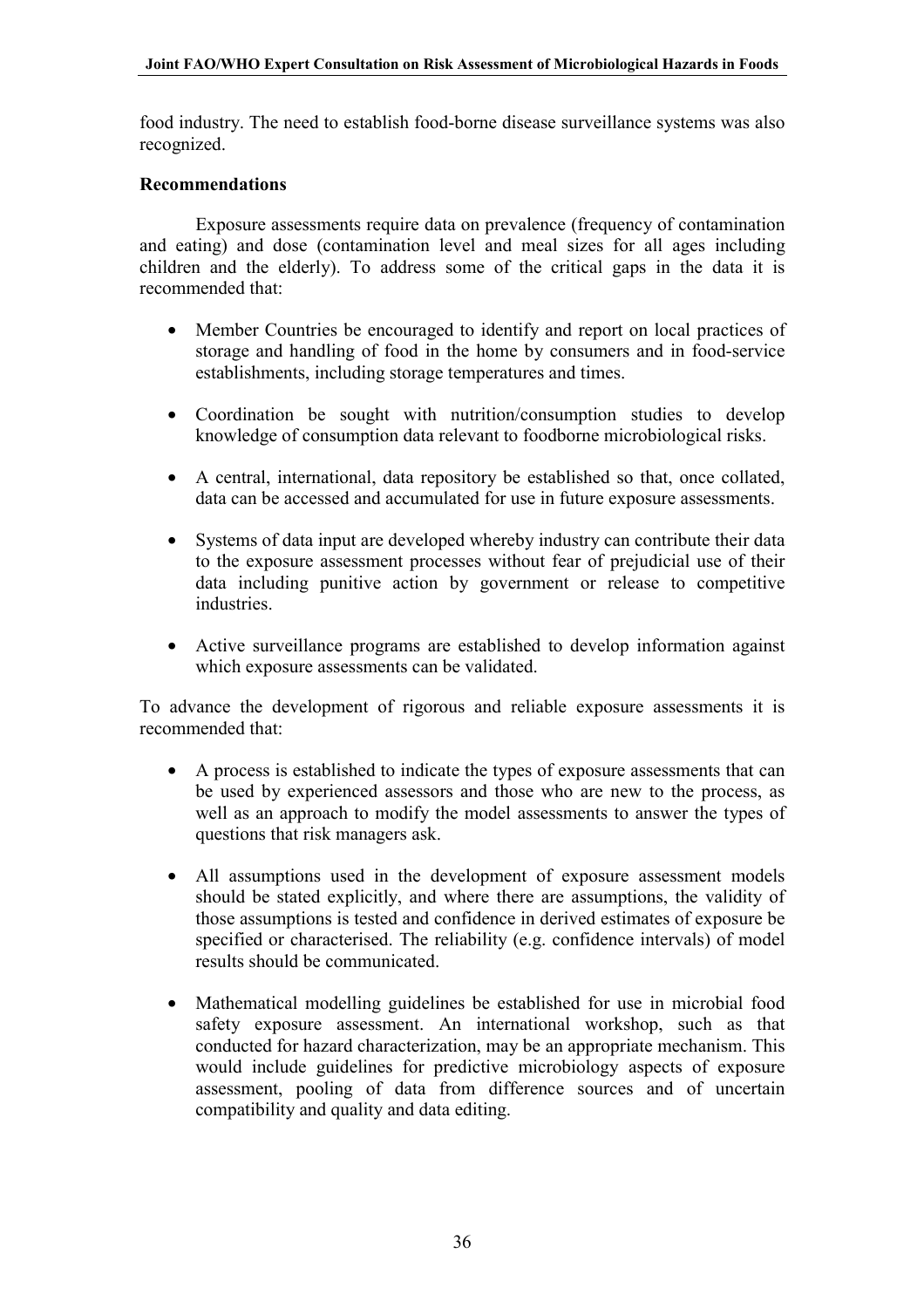## <span id="page-39-0"></span>**6.2 B Summary of discussions on Exposure Assessment**

#### *Comprehensiveness and costs of exposure assessments.*

Development of an exposure assessment can be costly, particularly when the generation of new data is required, for example, for occurrence of growth of *L. monocytogenes*. The comprehensiveness and thereby the costs of an exposure assessment must reflect the importance of the problem under study.

## *Variability in the prevalence of L. monocytogenes in foods from similar processing plants/production lines.*

There is evidence that at least for some RTE foods from similar processing plants/production lines the prevalence of *L. monocytogenes* in the products can vary from non-detectable to 100%. If quantified, this variability in prevalence of *L. monocytogenes* can be taken into account in exposure assessments. However, the factors resulting in this variability often remain unknown and these need to be identified to evaluate the potential and effect of lowering the prevalence of *L. monocytogenes.*

#### *Collection of data on foodborne listeriosis*

Collection of data from outbreaks is one possible way to increase knowledge about exposure to doses of *L. monocytogenes* from RTE foods. This type of data collection could be improved where there are guidelines provided by governments for outbreak investigations. However, collection of exposure data from outbreaks is difficult due to the long incubation period of listeriosis and the unavailability of the exposure food source at the time of illness. Co-ordination between food and health authorities to provide data relevant to risk assessment has rarely been effective. It is also recognized that large outbreaks of food-borne listeriosis are the exception. It appears that there are many sporadic cases of listeriosis that are not investigated or their food association is not determined.

#### *Socio-economic factors*

The relationship between the exposure to the microorganism and factors related to socio-economic status, food preparation and storage practices, food consumption patterns, frequency of consumption and other related aspects specific to RTE foods needs further research.

#### *6.3 ISSUES TO BE BROUGHT TO THE ATTENTION OF FAO AND WHO*

#### **Gathering of information:**

• There is a need for collection of data related to all aspects of exposure assessment and hazard characterization. Some of the data needed is likely to be available, for example, within private industries and national or regional food inspection services. It is suggested that future efforts for data collection should also be targeted directly to these potential providers of specific information.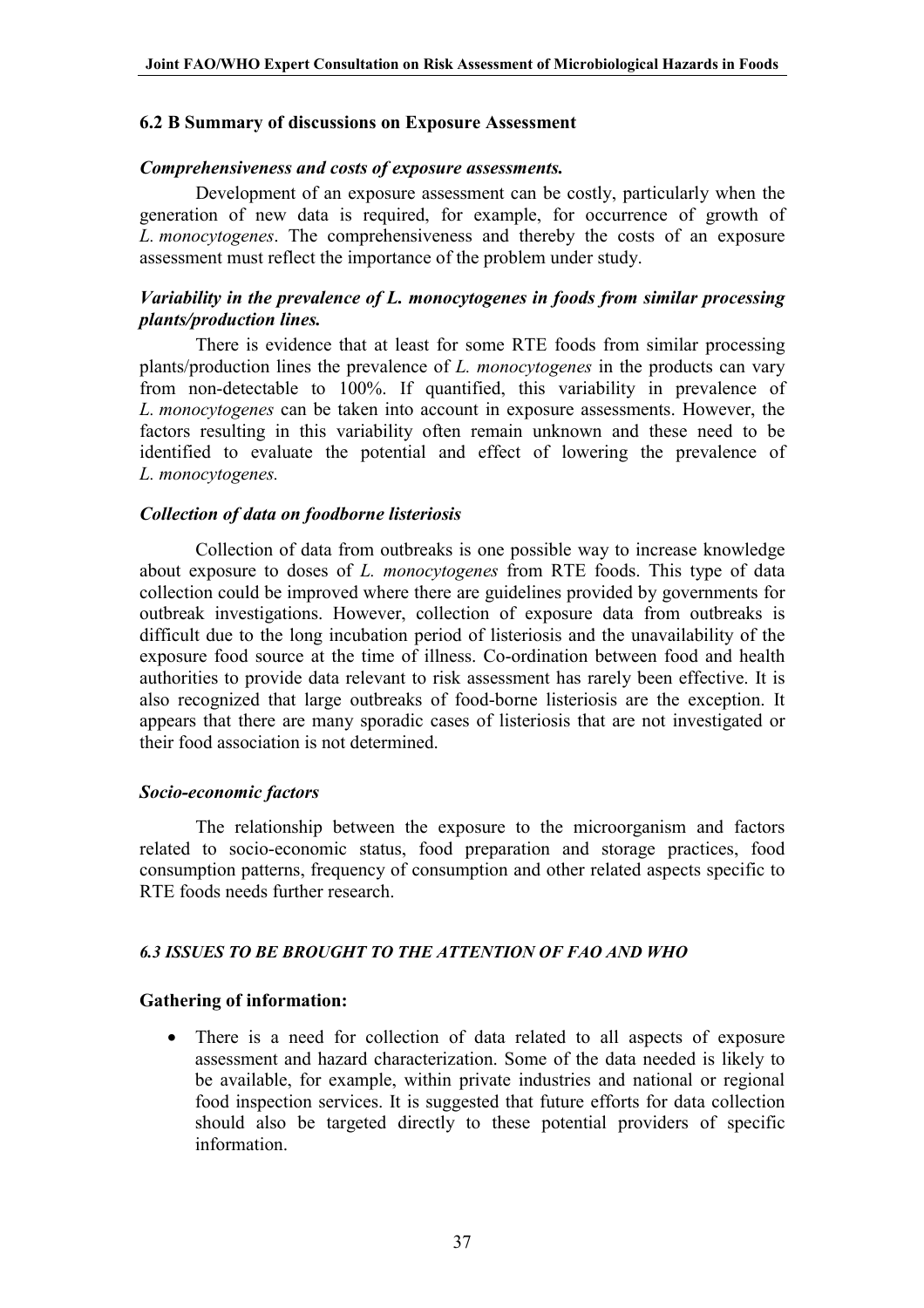- There is a general lack of quantitative data for use in exposure assessment, for example, data for levels of contamination as well as prevalence, growth or inactivation kinetics in RTE foods.
- There is a need for information on consumption frequency and meal size, as well as data on home storage times and temperatures, handling and preparation practices.
- There is also need for information on *L. monocytogenes* disease incidence, predisposing conditions, clinical manifestations (invasive vs. gastrointestinal) and probable exposure sources, giving consideration to regional differences.
- It is further suggested that the potential for setting up an international data repository should be investigated.

## **Research:**

- Research is needed on virulence factors to better understand the diversity of *L. monocytogenes* virulence and to identify markers to differentiate between strains.
- Increased understanding about the ecology of *L. monocytogenes* is needed to enable identification of routes of contamination and thereby reduce prevalence and growth in RTE foods.
- Development of sensitive methods for enumeration of *L. monocytogenes* is needed to determine and quantify presence and growth of low levels  $(< 100/g$ ) of the organism in RTE foods and environmental samples.
- Collaboration is needed to explore new approaches to develop dose-response models and stimulate efforts to test the credibility of existing methods with independent data.
- Criteria to form the basis for selecting dose-response models and tools to compare them need to be developed.
- Potential intervention strategies to reduce the prevalence and concentration of *L. monocytogenes* in RTE foods should be explored through the stochastic modelling of exposure routes.

#### **Technical support for developing countries**

• Sustainable support for training in the form of targeted, dedicated courses is required to assist the transfer of technology for microbiological risk assessment to developing countries.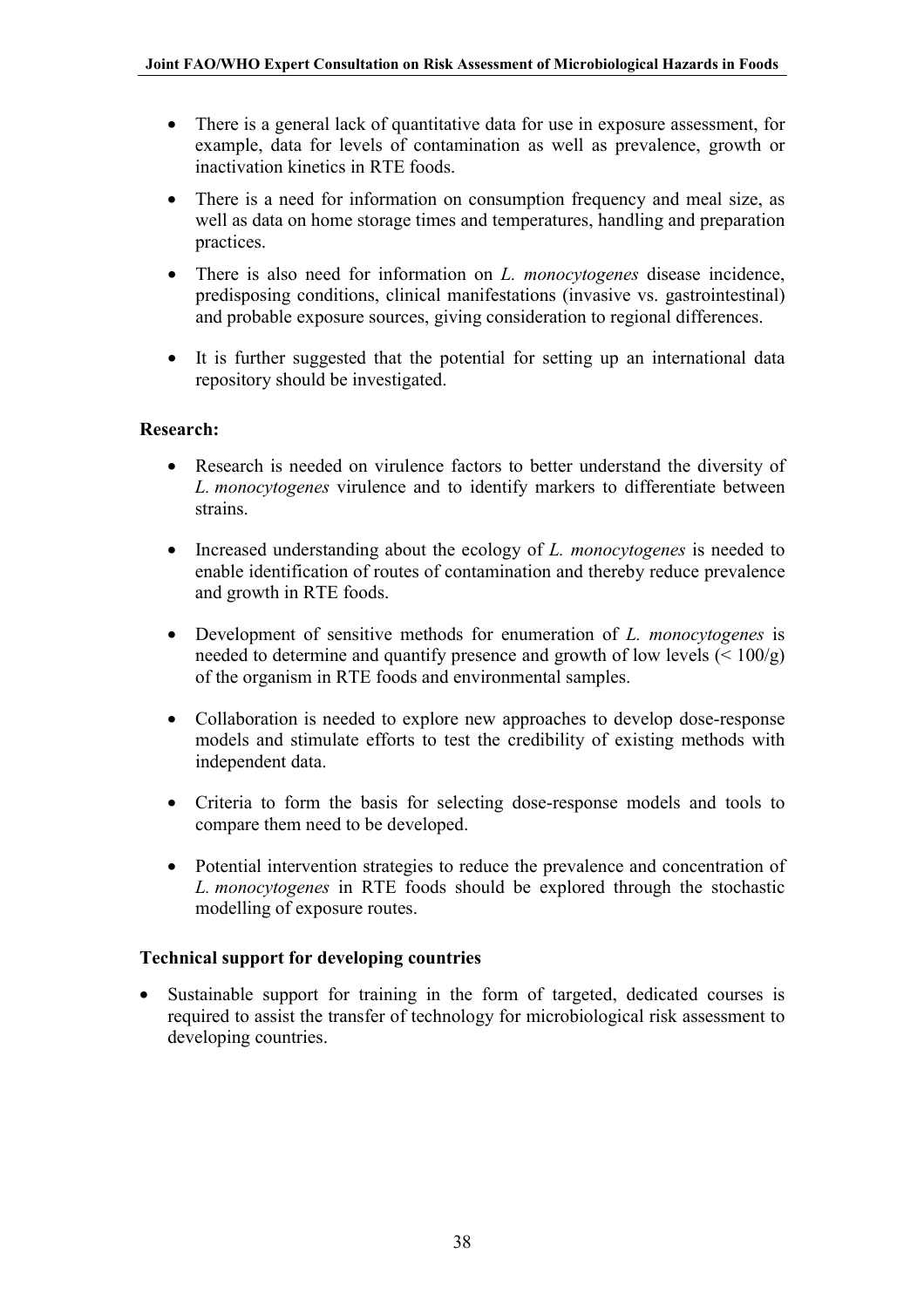## <span id="page-41-0"></span>**7. Guidelines on Hazard Characterization**

## *7.1. INTRODUCTION/CURRENT STATUS*

The process for the development of guidelines on hazard characterization for microbiological hazards in food and water began at a workshop held in Bilthoven, the Netherlands, 13-17 June 2000. The objective of the Hazard Characterization Workshop was to develop guidelines on hazard characterization for microbiological hazards in food and water. In order to accomplish this, the workshop 1) reviewed the state of the art in hazard characterization and relevant scientific disciplines (e.g. epidemiology, biomedical research, mathematical modelling); 2) categorized the principles and methods of hazard characterization; 3) provided guidance on the type of data needed and the means of assessing the adequacy of available data for developing dose-response relationships for specific pathogens; and 4) identified future research requirements to reduce uncertainty of dose response models and default assumptions for use in the short term.

Participants at the Bilthoven workshop compared and reviewed the approaches used in hazard characterizations for several pathogens (*Salmonella spp.*, *L. monocytogenes*, enterohaemorrhagic *Escherichia coli*, *Cryptosporidium parvum* and Norwalk-like viruses). The outcomes of the workshop included a comparison of models that illustrated the benefits and weaknesses of different approaches. The workshop formulated general principles and guidelines for hazard characterization that were further discussed at this expert consultation.

The consultation discussed and reviewed the working principles and guidelines developed at Bilthoven with the intention of further developing the document in a wider arena of experts. In addition, practical lessons from the specific hazard characterization documents prepared by the expert drafting groups were included. The guidelines, in their current status, are a work in progress and will receive a variety of inputs in the medium term before completion.

## *7.2. SUMMARY OF THE DISCUSSIONS*

The consultation welcomed the opportunity to participate in the continued development of these guidelines. General discussions indicated wide support for the purpose and scope of the work. Areas for further technical developments were specifically identified and comments on format, scope and structure are included in this summary.

## **General issues**

- The document should clearly and consistently state that the purpose and scope of a hazard characterization depends on the purpose and scope of the specific risk assessment that is required. This will generally be determined by risk managers in association with risk assessors and must facilitate achievement of identified risk management goals.
- Hazard characterization of microbiological hazards will inevitably include consideration of biological characteristics of the microorganism, food matrix, and human host and their impacts on adverse health effects. This extends the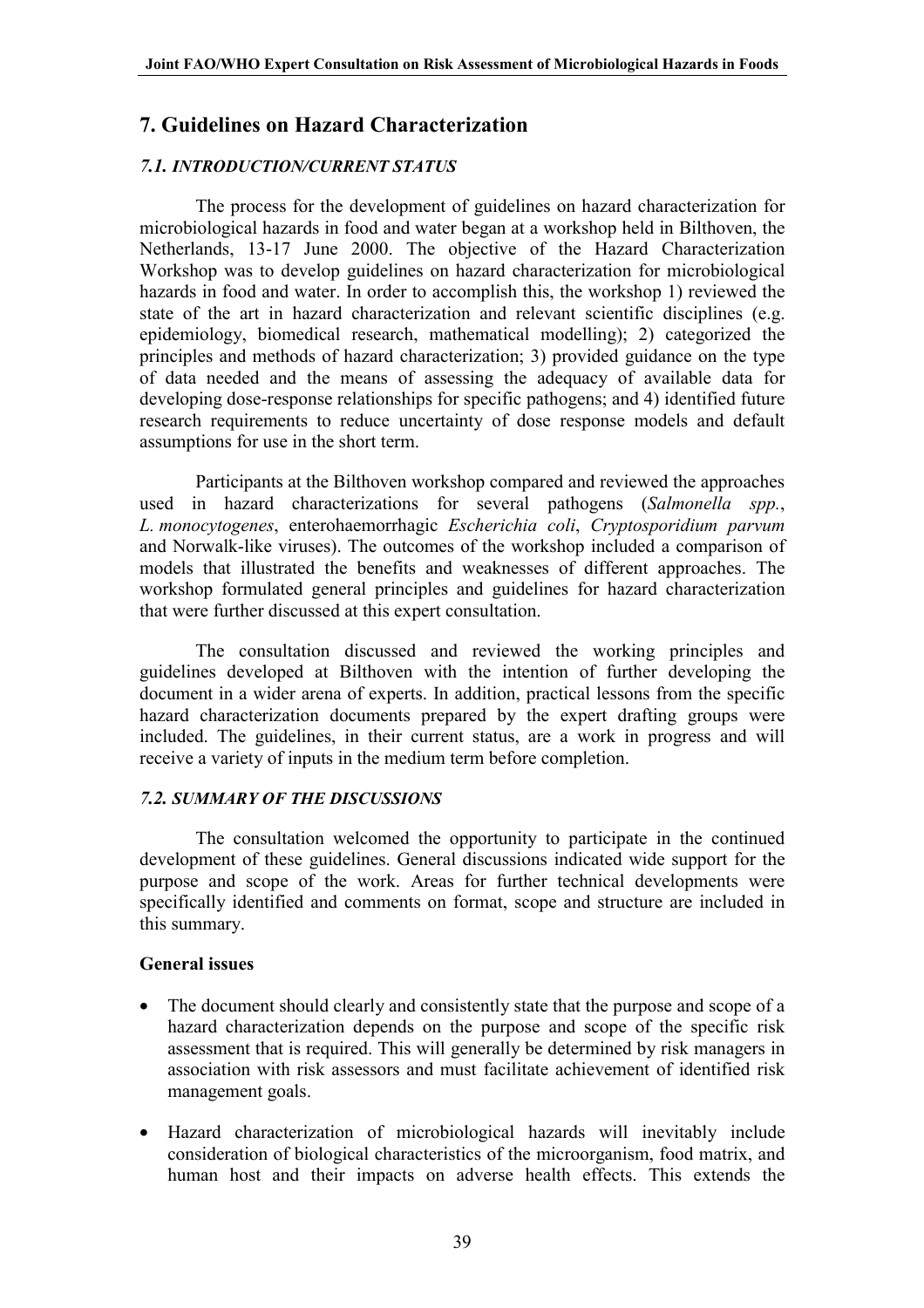understanding of hazard characterization as currently defined in the Codex Alimentarius: ("The qualitative and/or quantitative evaluation of the nature of the adverse health effects associated with the hazard. For the purpose of microbiological risk assessment (MRA) the concerns relate to microorganisms and or their toxins." (CAC/GL- 30 1999)). Thus, hazard characterization for microbiological hazards in foods must be extended to cover all components of the pathogen, food, and host triangle.

- Consideration of decisions on tolerable levels of risk are risk management functions and, therefore, not within the scope of the Guidelines Document.
- Opinion was expressed that the working document is too closely linked to experience gained from hazard characterizations contained in relatively few pathogen / food commodity examples. Consideration of other approaches should be added.

## **Specific issues in the current document**

- The introduction of the document should clearly describe the way in which hazard characterization contributes to the process of risk assessment.
- The introduction contains considerable repetition, which should be addressed in the next revision. Figure 1 should be presented in a narrative format.
- In section 5.1.1.3, the orientation of the hazard characterization will be a consequence of the specific purpose of the risk assessment to which it contributes.
- The representativeness and adequacy of data included in model inputs are major issues in MRA. Section 6 should be expanded to include further development of guidelines on these topics. Further to this work, the issue of "qualitative" risk characterisations remains controversial and will require further deliberation. Section 6 should also include strategies to acquire high-quality data.
- Characterization of human adverse health effects (Section 7.1) should include reference to methods other than standard dose-response modelling. In particular the use of epidemiological methods (such as case-control, cohort or crosssectional studies) should be emphasized in the guidelines. For instance, a comprehensive set of epidemiological studies could be used to elucidate the relative importance of various food types for a specific hazard. Establishing a dose-response function should be based on the consideration of an array of different mathematical models, as appropriate.
- Information on the extent and severity of disease that is included in dose-response modelling (Section 7.1.2) should be appropriate to the purpose and scope of the particular risk assessment (e.g., differences in socio-economic and demographic characteristics of consumer populations in different countries).
- The selection of models in Section 7.2.2 should not advocate building "conservativeness" into the model structure. This concept applies to treatment of inputs and outputs rather than the structure of the model of itself, which should be precise and unbiased.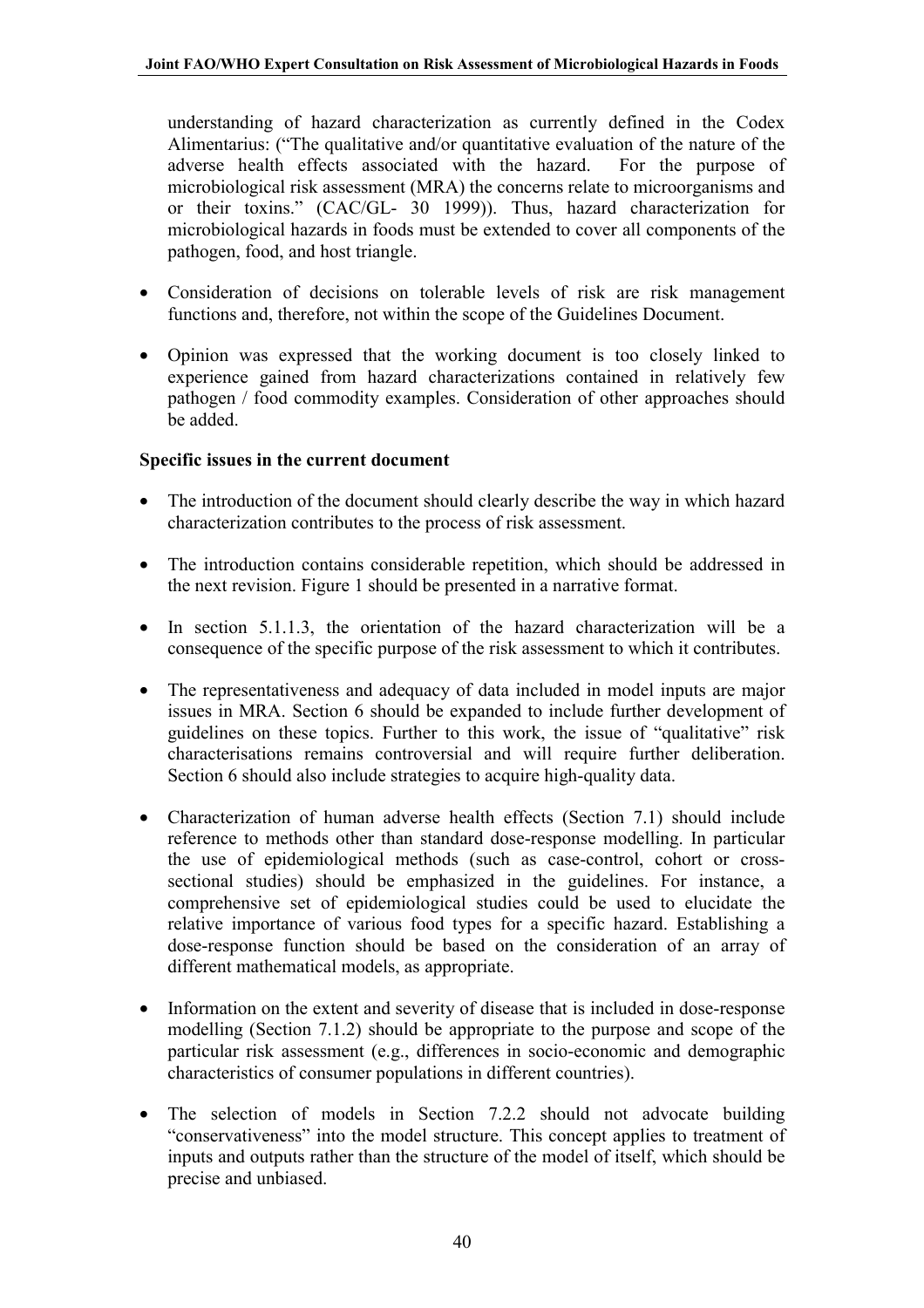<span id="page-43-0"></span>• The Bilthoven workshop rejected the idea of a threshold in infection for microbial hazards, as the weight of current evidence suggests that one ingested organism has some probability (however remote) of causing illness. Further debate on this issue may lead to the removal of any consideration of thresholds from the working document.

#### *7.3. FUTURE WORK*

The expert consultation concluded that the working principles and guidelines developed at Bilthoven should be the subject of further review and development to incorporate the changes suggested above. The opinion of the Codex Committee on Food Hygiene should be solicited together with ongoing input for the Joint Expert Consultations on Microbiological Risk Assessment. In addition, comments will be solicited from the general public through publication on the WHO and FAO web sites. Development of the guidelines will be finalized at a second Joint Expert Consultation on Microbiological Risk Assessment in 2001.

## **8. Conclusions of the expert consultation**

The consultation recognized the comprehensiveness and scientific value of the technical reports presented and concluded that they considerably advanced current knowledge on the general development of hazard characterization and exposure assessments. These reports also enhanced specific knowledge in relation to the pathogen-commodity combinations identified as significant food safety problems by the CCFH. In the absence of specific risk management guidance, the consultation endorsed the approach taken by the expert drafting groups in developing hazard characterizations and exposure assessments for *L. monocytogenes* in ready to eat foods and *Salmonella* spp. in broilers and eggs, although they were not tailored to achieve specified risk management goals. This practical approach advances international understanding in a broad sense and provides a strong platform for future provision of risk assessment advice as requested by FAO/WHO Member Countries, the CCFH, and other stakeholders.

The consultation recognized that international scientific cooperation and peer review is essential to develop credible hazard characterization and exposure assessments for the purpose of risk characterization. The consultation agreed on the general applicability of modelling approaches taken and reflected on the critical importance of adequate data inputs to satisfy risk management goals. Additionally, it recognized technical areas where scientific consensus has not been achieved and ongoing scientific dialogue is necessary to resolve such issues. In development of individual components for the purpose of risk characterization of specific pathogencommodity combinations as identified by the CCFH, the consultation stressed that the purpose and the scope for individual risk characterizations will influence data acquisition needs.

The consultation recognized the essential need for FAO/WHO to continue their support of these FAO/WHO Expert Consultations in relation to completing risk assessment of the pathogen-commodity combinations identified as significant food safety problems by the CCFH.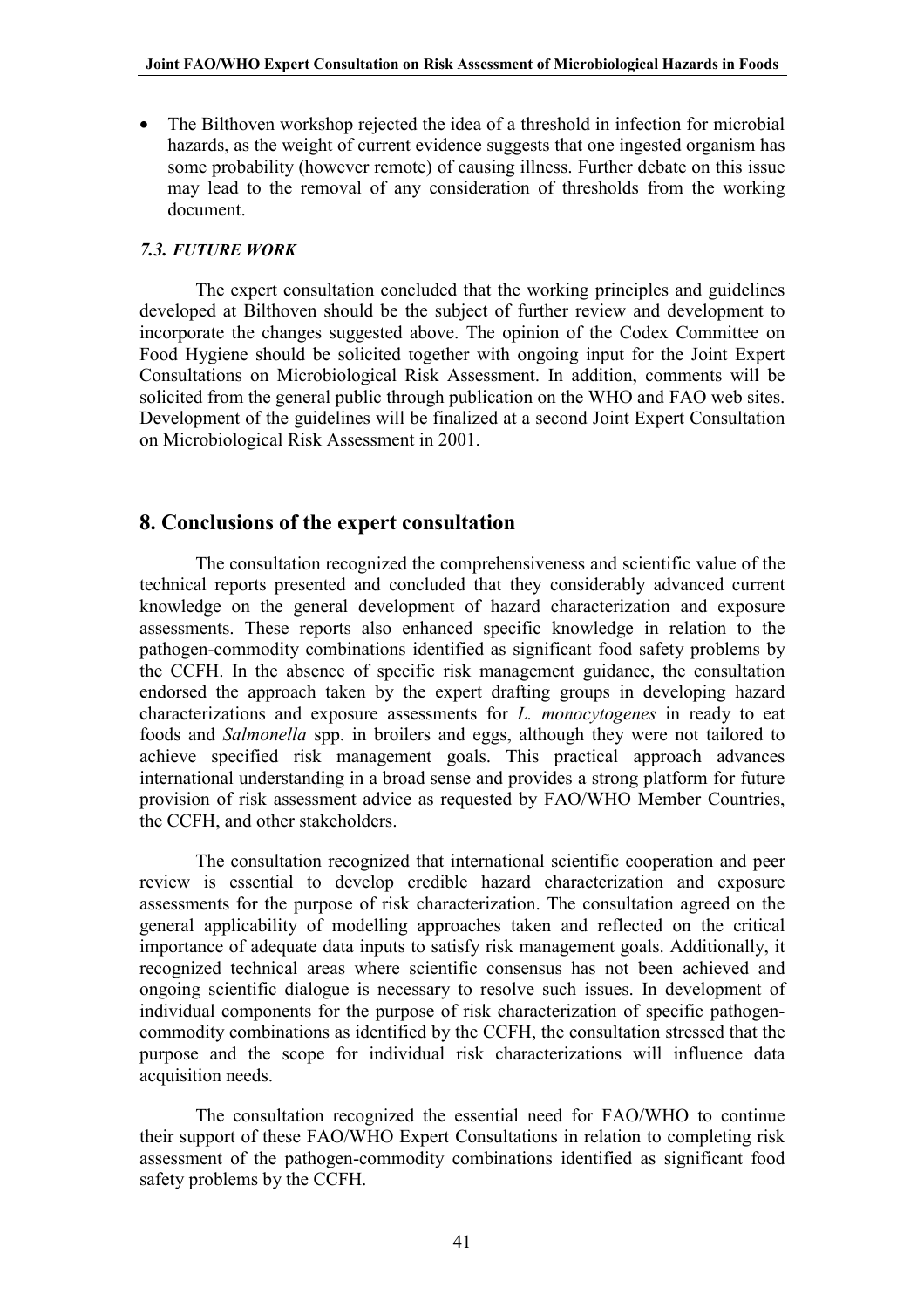<span id="page-44-0"></span>The consultation recognized the specific need for these risk assessments to be applicable to developing countries and the data requirements needed to achieve this. Likewise, it was recognized that a prerequisite for further development of microbiological risk assessment in developing countries is the provision of appropriate technical advice, assistance and training.

## **9. Recommendations**

 $\overline{a}$ 

The consultation recommended that FAO and WHO should:

- Continue the ongoing work on developing guidelines for hazard characterization;
- Initiate a similar process for developing guidelines for exposure assessment;
- Continue to support the technical development of the hazard characterization and exposure assessment for the three pathogen-commodity combinations described in this report and identified by the CCFH as important candidates for risk assessment;
- Facilitate the acquisition of data for hazard characterization and exposure assessment for identified food safety priorities to the greatest extent possible;
- Promote the collection of consumption data at the national level. These requirements include population variability, portion size and frequency of consumption;
- Promote acquisition of model input data from different regions of the world in order to maximize the applicability of existing exposure models;
- Promote the establishment of regional centres for collection of information on disease incidence on a global scale so as to enhance the validation of risk assessment models;
- Develop a framework document for guiding the establishment of repositories for food safety data critical for effective risk assessment;
- Facilitate direct technical cooperation between developed and developing countries so that they achieve the technical capability required to do microbiological risk assessment. This support should take into consideration the local situation in order for the result to be sustainable.
- Explore ways to further evaluate the importance of <sup>∗</sup> food saving systems that have recently been recognized as useful as a means of obtaining quantitative data in the case of outbreaks.

<sup>∗</sup> Food saving systems: A system whereby all large foodservice establishments are advised to keep frozen portions of prepared foods for a specified time period for subsequent testing in the case of illness being associated with the food.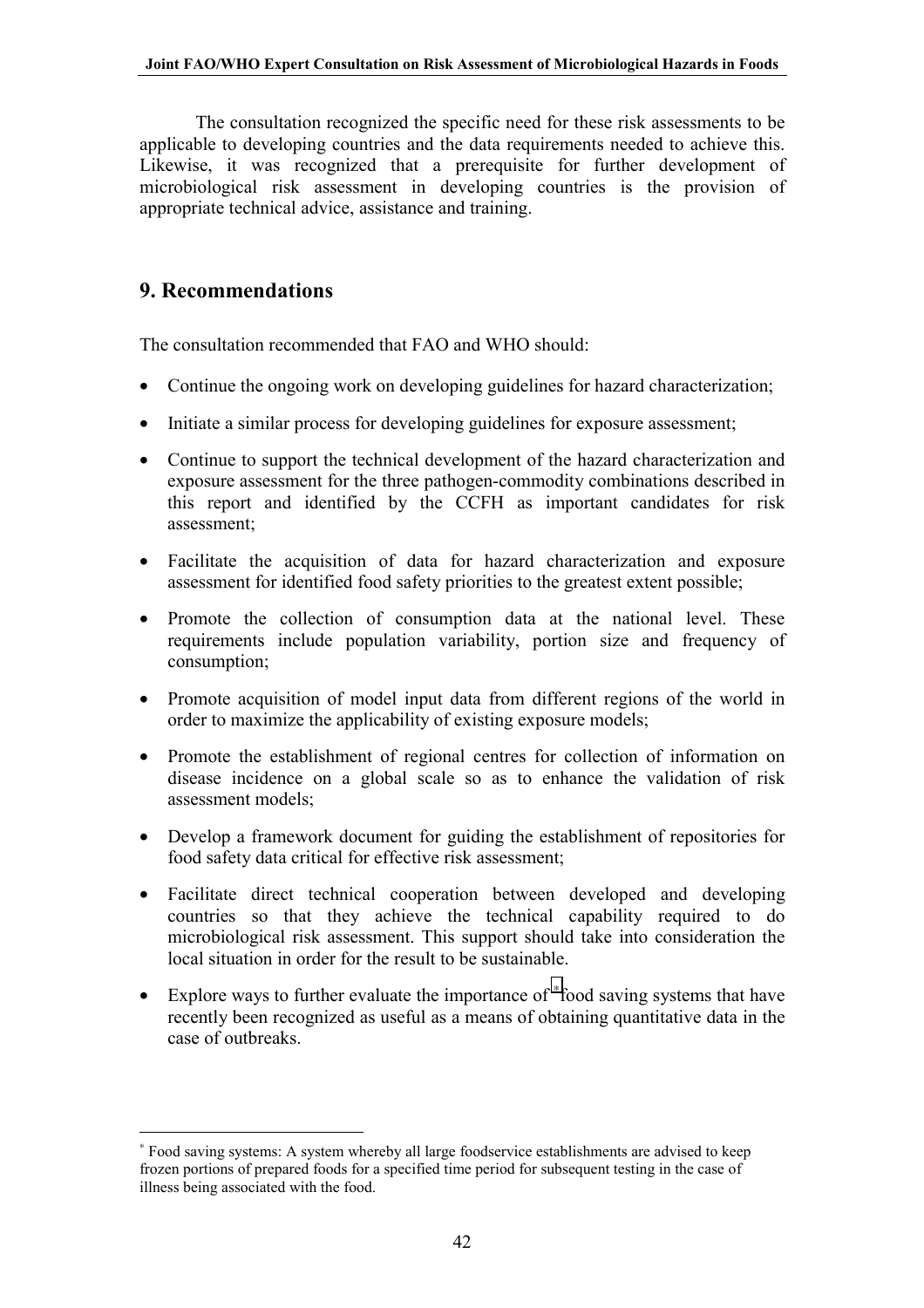In addition the consultation recommended that:

- Any requests by risk managers for the development of hazard characterization or exposure assessment should include a clear description of purpose and scope.
- Reporting of prevalence and concentration of specified hazards at different steps of the full exposure pathway should be encouraged in all regions of the world.
- FAO and WHO are encouraged to assist developing countries in the preparation of project proposals on microbiological risk assessment activities for presentation to potential donors.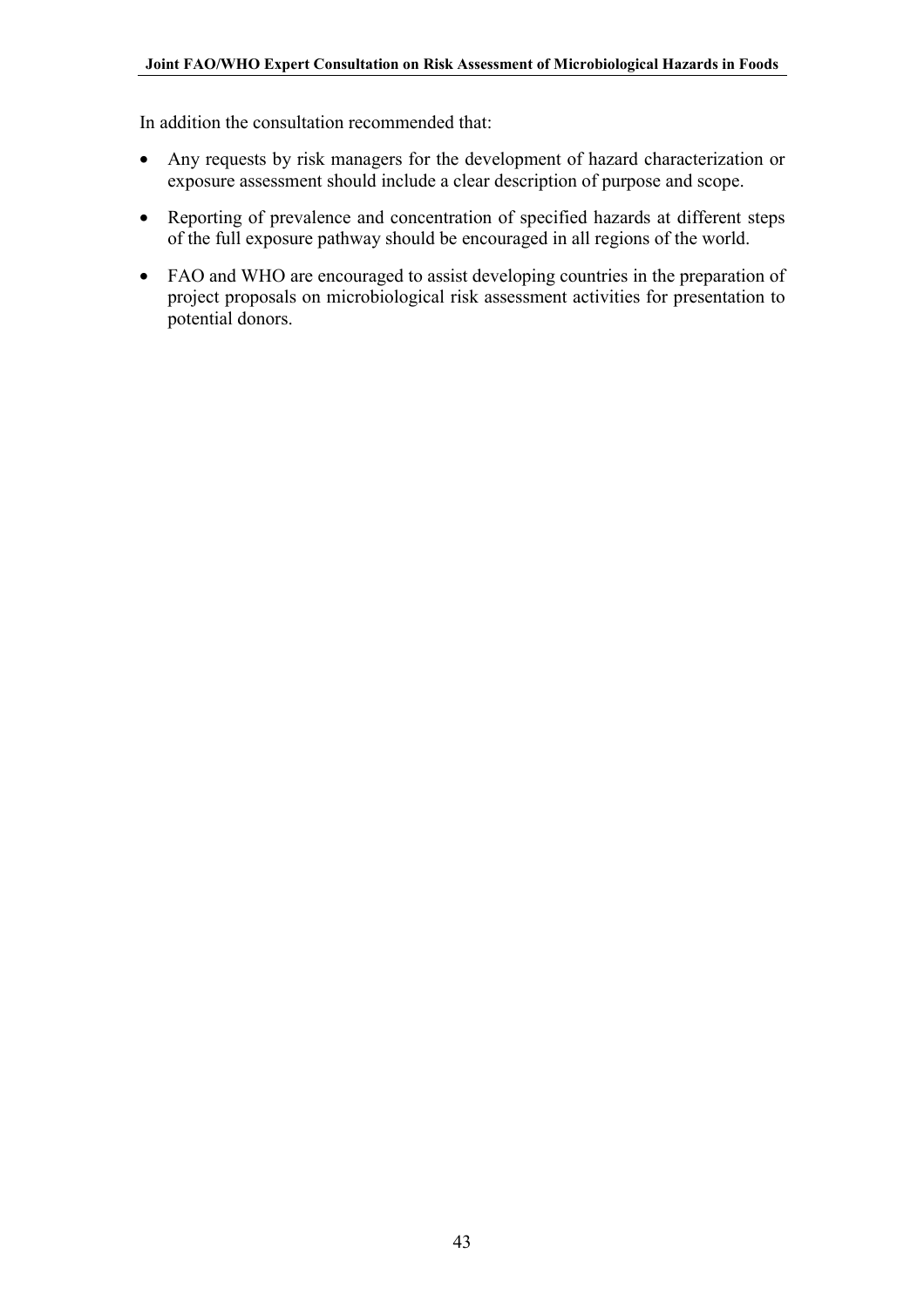## <span id="page-46-0"></span>**Annex 1: Participants**

#### *EXPERTS*

**Amma N. Anandavally,** Export Quality Control Laboratory, M-10.32 Changampuzah-Nagar, Cochin 682033, Kerala, India.

**Paw Dalgaard,** Senior Scientist, Danish Institute for Fisheries Research, Ministry of Food Agriculture and Fisheries, DTU Building 221, 2800 Lyngby, Denmark.

**Jean-Yves D'Aoust,** Research Scientist, Health Protection Branch, Sir F.G. Banting Research Centre, Tunney's Pasture, Ottawa. Ontario K1A 0L2, Canada.

**Emilio Esteban,** Assistant Director for Public Health, Food Safety Initiative Activity, Centres for Disease Control and Prevention, NCID/DBMD Mailstop G-24, Atlanta GA 30341, USA.

**Inocencio Higuera Ciapara,** Director General, Research Centre for Food and Development (CIAD), Kilómetro 0.5 Carretera a la Victoria, PO box 1735, Hermosillo, Sonoro, Mexico.

**David Jordan,** Research Officer, New South Wales Agriculture, Wollongbar Agricultural Institute, Bruxner Hwy, Wollongbar, NSW, 2477, Australia.

**Jean-Louis Jouve,** Principle Administrator - DG XXIV, Rue de la Loi 200, B-10049 Brussels, Belgium.

**Julia A. Kiehlbauch,** Microbiology Consultant, 37 Muterfield Ct., Slingerlands, NY 12159, USA.

**Susumu Kumagai,** The University of Tokyo, Graduate School of Agriculture and Life Sciences, Bunkyo-ku, Tokyo 113-8657, Japan.

**Xiumei Liu,** Director, Department of Microbiology and Natural Toxins, Deputy Director Institute of Nutrition and Food Hygiene, Chinese Academy of Preventative Medicine, Ministry of Health, 29 Nan Wei Road, Beijing 100050, China.

**Patience Mensah,** Noguchi Memorial Institute for Medical Research, University of Ghana, P.O. Box LG581, Legon, Ghana

**Irma N.G. Rivera,** Professor Doutor, Departamento de Microbiologia, Instituto de Ciências Biomédicas, Universidade de São Paulo, S.P., 1374 Lineu Prestes Av., Butanta-S. Paulo, São Paulo, CEP 05508-900, Brazil .

**Eystein Skjerve,** The Norwegian School of Veterinary Science, Department of Pharmacology, Microbiology and Food Hygiene, PO Box 8146 dep., N-0033 Oslo, Norway.

**R. Bruce Tompkin,**ConAgra Inc., 3131 Woodcreek Drive, Downers Grove, IL 60515, USA.

#### *MEMBERS OF THE EXPERT DRAFTING GROUPS*

#### *Listeria monocytogenes* **in ready-to-eat foods**

#### Hazard Characterization

**Robert Buchanan,** Senior Science Advisor, US Food and Drug Administration, Center for Food Safety and Applied Nutrition, 200 C Street, SW, Washington, DC 20204, USA.

**Roland Lindqvist ,** National Food Administration, Hamnesplanaden 5, PO Box 622, 751 26 Uppsala, Sweden.

#### Exposure Assessment

**Tom Ross**, Senior Research Associate, University of Tasmania, School of Agricultural Science, APO Box 252-54, Hobart, Tasmania 7001, Australia

**Ewen C. D. Todd,** Bureau of Microbial Hazards, Health Products and Food Branch, Health Canada, Sir Frederick Banting Building, P.L. 2204A2, Tunneys Pasture, Ottawa, Ontario K1A OL2, Canada

#### *Salmonella* **spp. in broilers and eggs**

#### Hazard Characterization

**Aamir Fazil,** Decisionalysis Risk Consultants, Inc., 515 Brookstone Place, Newmarket, Ontario, L3X-2H3 Canada.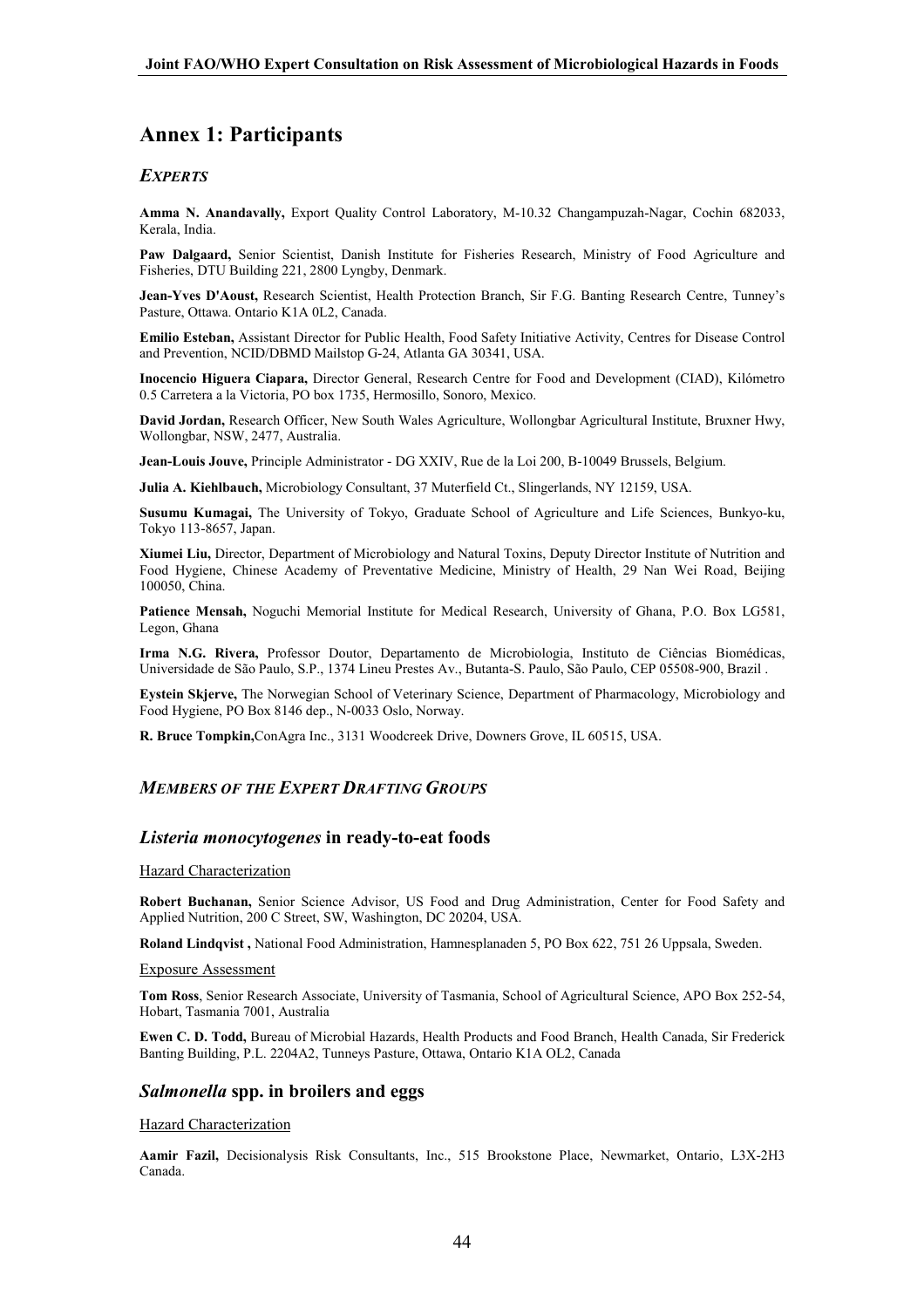#### <span id="page-47-0"></span>Exposure Assessment – Eggs

**Eric Ebel,** USDA, Food Safety and Inspection Service, Office of Public Health and Science, 555 South Howes Street, Ft. Collins, CO 80521, USA

**Fumiko Kasuga,** National Institute of Infectious Diseases, Department of Biomedical Food Research, Toyama 1- 23-1, Shinjuku-ku, Tokyo 162-8640, Japan.

Exposure Assessment - Broilers

**Louise Kelly,** Department of Risk Research, VLA (Weybridge), Surrey, KT15 3NB, UK .

**Wayne Anderson,** Food Safety Authority of Ireland, Abbey Court, Lower Abbey Street, Dublin 1, Ireland.

#### *JOINT FAO/WHO SECRETARIAT*

**Maria de Lourdes Costarrica,** Senior Officer, Food Quality Liaison Group, Food Quality and Standards Service, Food and Nutrition Division, Food and Agriculture Organization of the United Nations (FAO), Rome, Italy.

**Sarah Cahill,** Food Quality Liaison Group, Food Quality and Standards Service, Food and Nutrition Division, Food and Agriculture Organization of the United Nations (FAO), Rome, Italy.

**Allan Hogue,** Food Safety Programme, Department of Protection of the Human Environment, World Health Organization, 20 Avenue Appia, CH-1211 Geneva 27, Switzerland.

**Hajime Toyofuku,** Food Safety Programme, Department of Protection of the Human Environment, World Health Organization , 20 Avenue Appia, CH-1211 Geneva 27, Switzerland.

**Ezzeddine Boutrif,** Officer-in-Charge, Food Quality and Standards Service, Food and Nutrition Division, Food and Agriculture Organization of the United Nations (FAO), Rome, Italy.

**Jorgen Schlundt,** Coordinator, Food Safety Programme, Department of Protection of the Human Environment, World Health Organization , 20 Avenue Appia, CH-1211 Geneva 27, Switzerland.

**Jeronimas Maskeliunas,** Food Standards Officer, Joint FAO/WHO Food Standards Programme, Food and Nutrition Division, Food and Agriculture Organization of the United Nations (FAO), Rome, Italy.

**Richard Ellis,** FAO Secretariat to JECFA, Food Quality and Standards Service, Food and Nutrition Division, Food and Agriculture Organization of the United Nations (FAO), Rome, Italy.

**Jocelyne Rocourt**, Laboratoire des Listeria, Institut Pasteur, 25/28 Rue du Dr. Roux, F-75724 Paris Cedex 15, France.

**Marco Jermini,** Food Safety Regional Adviser, European Centre for Environment and Health, Via F. Crispi 10, I-00187 Rome, Italy.

**Steve Hathaway,** National Manager (Research and Development), MAF Regulatory Authority (Meat and Seafood), P.O. Box 646, Gisborne, New Zealand.

**Michiel Van Schothorst,** Professor, Wageningen University, PO Box 8129, Wageningen, The Netherlands.

**Kaye Wachsmuth,** Deputy Administrator, Office of Public Health and Science, Food Safety & Inspection Service, USDA, 14th & Independence Avenue, SW, Jamie Lee Whitten Building, Washington, DC 20250, USA.

**Matthias Hartung,** Coordinator, National Reference Laboratory on the Epidemiology of Zoonoses, Joint FAO/WHO Collaborating Centre, Federal Institute for Health Protection of Consumers and Veterinary Medicine, BgVV, Diedersdorfer Weg 1, D-12277 Berlin, Germany.

**Günter Klein,** Senior Scientist, Division of Food Hygiene, Joint FAO/WHO Collaborating Centre, Federal Institute for Health Protection of Consumers and Veterinary Medicine, BgVV, Diedersdorfer Weg 1, D-12277 Berlin, Germany.

**Abdelali Benkirane,** Animal Health Officer (Bacteriology), Animal Health Service, Animal Production and Health Division, Food and Agriculture Organization of the United Nations (FAO), Rome, Italy.

**Peter BenEmbarek,** Fish Utilization and Marketing Service Fishery, Industries Division, Fisheries Department, Food and Agriculture Organization of the United Nations (FAO), Rome, Italy.

**Gero Vaagt,** Senior Officer, Pesticides Management Group, Plant Protection Service, Plant Production and Protection Division, Food and Agriculture Organization of the United Nations (FAO), Rome, Italy.

**Lahsen Ababouch,** Chief, Fish Utilization and Marketing Service Fishery, Industries Division, Fisheries Department, Food and Agriculture Organization of the United Nations (FAO), Rome, Italy.

**Hector Lupin,** Fish Utilization and Marketing Service Fishery, Industries Division, Fisheries Department, Food and Agriculture Organization of the United Nations (FAO), Rome, Italy.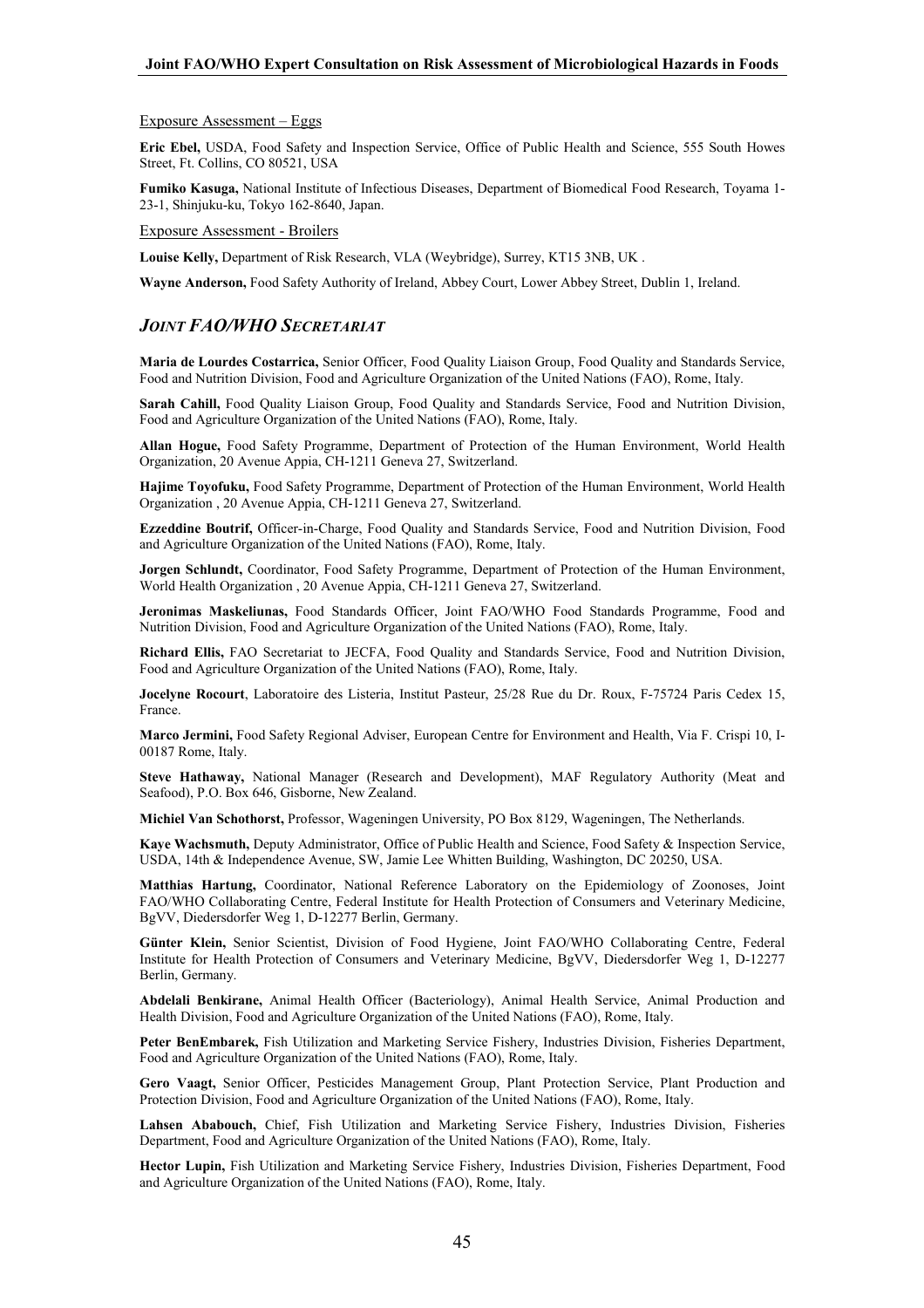## <span id="page-48-0"></span>**Annex 2: Joint FAO/WHO Microbiological Risk Assessment Activities**

Process of Operation for the Joint FAO/WHO Activities on Risk Assessment of Microbiological Hazards in Foods.



**Note:** Activities relating to the development of guidelines for exposure assessment of microbiological hazards in foods are currently under consideration.